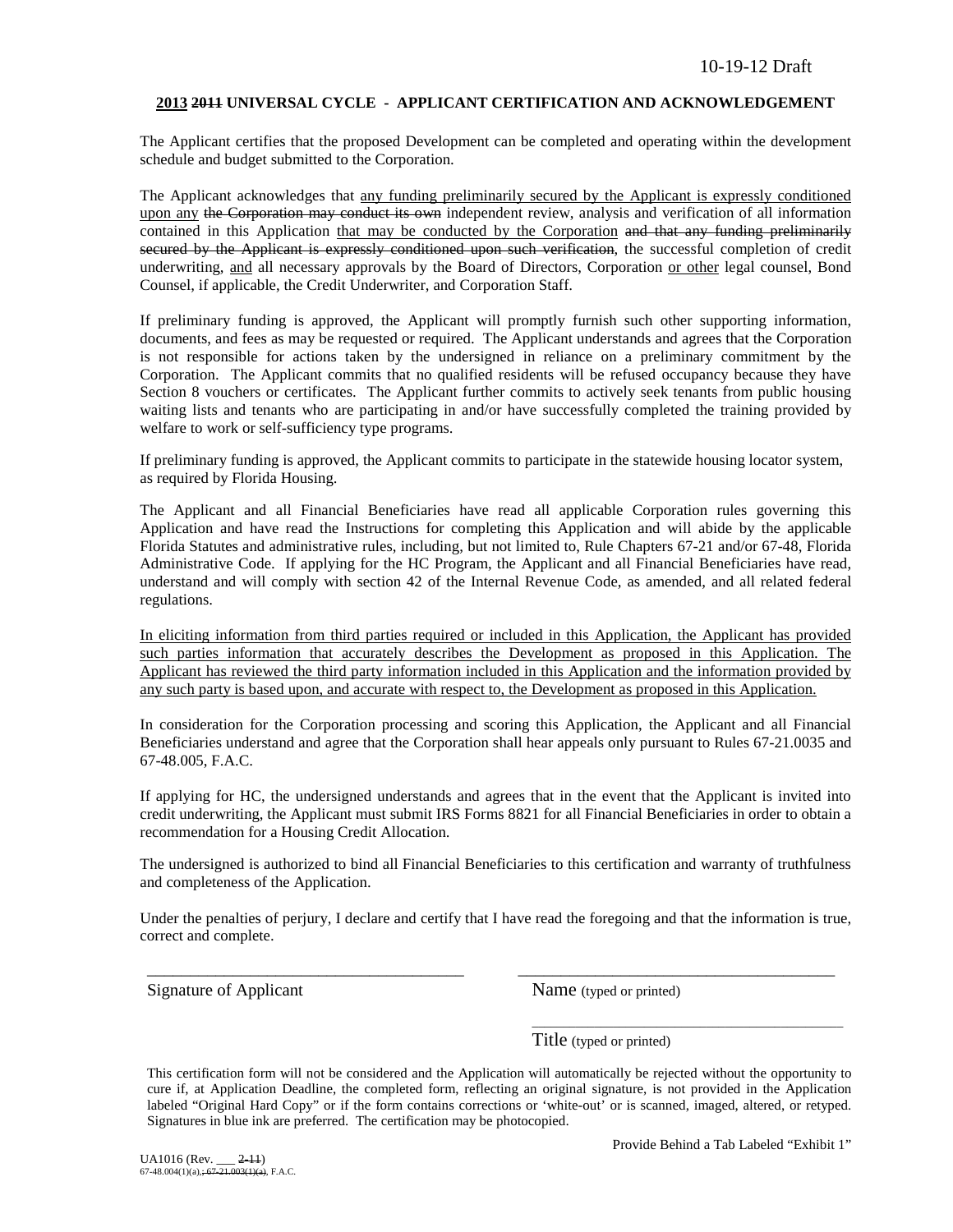## **2013 2011 UNIVERSAL CYCLE - DEVELOPER OR PRINCIPAL OF DEVELOPER CERTIFICATION**

| (Part III.A.1. of the 2013 2014 Universal Cycle Application) |
|--------------------------------------------------------------|
|                                                              |
|                                                              |
|                                                              |
| (street address, city, state)                                |
|                                                              |
|                                                              |
|                                                              |
|                                                              |

As the Developer or Principal of the Developer of the referenced Development, I certify that I have the requisite skills, experience and credit worthiness to successfully produce the units proposed by this Application. I further certify that the design, plans, and specifications for the proposed Development will comply with all federal, state and local requirements and the requirements of the Federal Fair Housing Act as implemented by 24 CFR 100, Section 504 of the Rehabilitation Act of 1973, and Titles II and III of the Americans with Disabilities Act of 1990 as implemented by 28 CFR 35, incorporating the most recent amendments and other legislation, regulations, rules, and other related requirements which apply or could apply to the proposed Development. Since January 1, 1991, I have developed and completed at least three (3) affordable rental housing developments, at least one (1) of which was completed since January 1, 2001. At least one (1) of the three (3) completed developments consists of a total number of units no less than 50 percent of the total number of units in the Development proposed by this Application, as evidenced by the prior experience chart provided in this Application. For purposes of this certification, completed for each of the three (3) developments means (i) that the temporary or final certificate of occupancy has been issued for at least one (1) unit in a building with dwelling units or (ii) at least one (1) IRS Form 8609 has been issued. I understand I am the Developer or Principal of the Developer of record for this Development and that, if funded by the Corporation, I will remain in this capacity until the Development has been completed. I certify that neither the Developer, Applicant, any Principal or Financial Beneficiary has any existing Developments participating in Corporation programs that remain in non-compliance with the IRC, applicable rule chapter, or applicable loan documents and for which any applicable cure period granted for correcting such noncompliance has ended. I further certify that the information provided within this Application is true and correct.

Signature of Developer or Principal of Developer Print or Type Name of Signatory

## **APPLICANT'S CERTIFICATION**

\_\_\_\_\_\_\_\_\_\_\_\_\_\_\_\_\_\_\_\_\_\_\_\_\_\_\_\_\_\_\_\_\_\_\_\_\_\_\_\_\_\_\_\_\_\_\_\_\_\_\_\_\_\_\_ \_\_\_\_\_\_\_\_\_\_\_\_\_\_\_\_\_\_\_\_\_\_\_\_\_\_\_\_\_\_\_\_\_\_\_\_\_\_\_\_\_\_\_\_\_\_\_\_\_\_\_

I certify that the Developer identified above will serve as the Developer of the proposed Development.

Applicant's Signature **Print of Type Name of Signatory** Print or Type Name of Signatory

If this certification contains corrections or 'white-out', or if it is scanned, imaged, altered, or retyped, this form will not be considered and the Application will fail to meet threshold. The certification may be photocopied.

\_\_\_\_\_\_\_\_\_\_\_\_\_\_\_\_\_\_\_\_\_\_\_\_\_\_\_\_\_\_\_\_\_\_\_\_\_\_\_\_\_\_\_\_\_\_\_\_\_\_\_\_\_ \_\_\_\_\_\_\_\_\_\_\_\_\_\_\_\_\_\_\_\_\_\_\_\_\_\_\_\_\_\_\_\_\_\_\_\_\_\_\_\_\_\_\_\_\_\_\_

UA1016 (Rev. \_\_\_ <del>2-11</del>)<br>67-48.004(1)(a) <del>; 67-21.003(1)(a)</del>,, F.A.C.

Provide Behind a Tab Labeled "Exhibit 1140"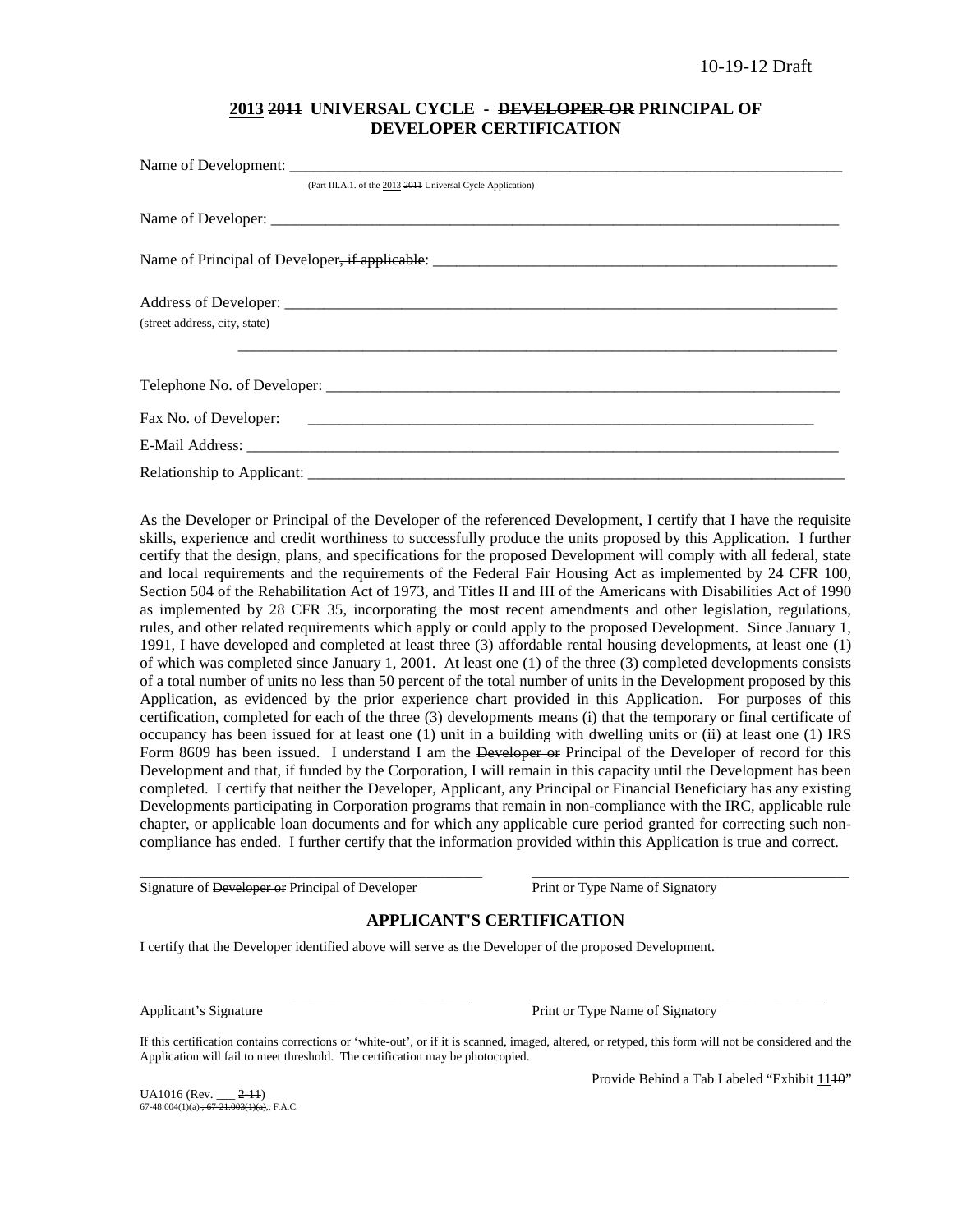## **2013 2011 UNIVERSAL CYCLE - MANAGEMENT COMPANY OR PRINCIPAL OF MANAGEMENT COMPANY CERTIFICATION**

| (Part III.A.1. of the 2013 2014 Universal Cycle Application)                      |  |
|-----------------------------------------------------------------------------------|--|
|                                                                                   |  |
| Name of principal of Management Company, if applicable: _________________________ |  |
| (street address, city, state)                                                     |  |
| Telephone of Management Company:                                                  |  |

I certify that I have the requisite skills and knowledge of affordable housing management requirements to successfully manage the units proposed by this Application and that I have specific experience in the management of affordable rental housing and have successfully managed at least two (2) affordable rental housing properties for at least two (2) years each, at least one (1) of which consists of a total number of units no less than 50 percent of the total number of units in the Development proposed by this Application, as evidenced by the prior experience chart provided in this Application. I further certify that the proposed Development will comply with all federal, state and local requirements and the requirements of the Federal Fair Housing Act as implemented by 24 CFR 100, Section 504 of the Rehabilitation Act of 1973 and Titles II and III of the Americans with Disabilities Act of 1990 as implemented by 28 CFR 35, incorporating the most recent amendments and other legislation, regulations, rules and other related requirements which apply or could apply to the proposed Development while under our management. I further certify that the information provided above is true and correct.

| Signature of Management Company or principal of |  |  |
|-------------------------------------------------|--|--|
| <b>Management Company</b>                       |  |  |

Print or Type Name of Signatory

If this certification contains corrections or 'white-out', or if it is scanned, imaged, altered, or retyped, this form will not be considered and the Application will fail to meet threshold. The certification may be photocopied.

\_\_\_\_\_\_\_\_\_\_\_\_\_\_\_\_\_\_\_\_\_\_\_\_\_\_\_\_\_\_\_\_\_\_\_\_\_\_\_\_\_\_\_\_\_ \_\_\_\_\_\_\_\_\_\_\_\_\_\_\_\_\_\_\_\_\_\_\_\_\_\_\_\_\_\_\_\_\_

Provide Behind a Tab Labeled "Exhibit 1211"

UA1016 (Rev. \_\_\_ <del>2-11</del>)<br>67-48.004(1)(a), <del>; 67-21.003(1)(a)</del>, F.A.C.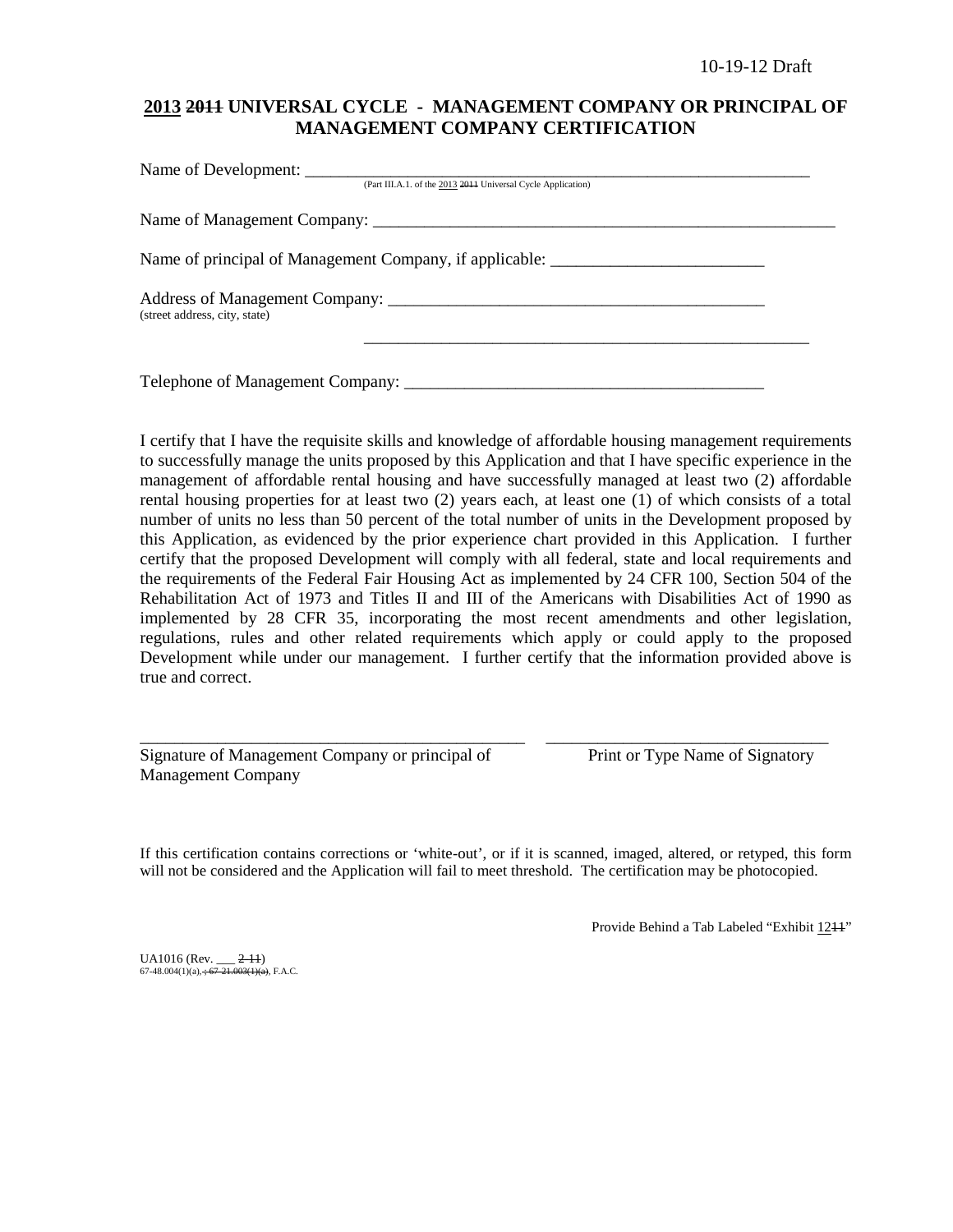### **2013 2011 UNIVERSAL CYCLE - GENERAL CONTRACTOR OR QUALIFYING AGENT OF GENERAL CONTRACTOR CERTIFICATION**

| (Part III.A.1. of the 2013 2014 Universal Cycle Application)   |                |
|----------------------------------------------------------------|----------------|
|                                                                |                |
| Name of qualifying agent of General Contractor, if applicable: |                |
|                                                                |                |
|                                                                |                |
| Expiration of License                                          | Date (mm/yyyy) |
|                                                                |                |

I certify that I am a General Contractor as defined by Rules 67-21and/or 67-48, F.A.C., and licensed in the State of Florida with the requisite skills, experience and credit worthiness to successfully produce the units proposed by this Application and that I have been the General Contractor on at least two (2) developments completed since January 1, 2001 which are of similar development category and development type, at least one (1) of which consists of a total number of units no less than 50 percent of the total number of units in the Development proposed by this Application, as evidenced by the prior experience chart provided in this Application. For purposes of this certification, completed for each of the two (2) developments means (i) that the temporary or final certificate of occupancy has been issued for at least one (1) unit in a building with dwelling units or (ii) at least one (1) IRS Form 8609 has been issued. I further certify that I will construct the proposed Development in accordance with the design plans and specifications as prepared by the licensed Architect. In recognition and support of the implementation of Florida's welfare reform legislation, I certify my willingness to encourage the hiring of welfare-to-work or self-sufficiency type program participants in the construction of the proposed Development, and to provide such substantiating documentation regarding the incorporation of such program participants in the work force as may be requested by the servicing agent in conjunction with construction loan draw disbursements. I further certify my willingness and intention to enter into good faith negotiations or participate in a bidding process with the Applicant to act as the General Contractor for this proposed Development and that the information provided above is true and correct.

**NOTE**: If the Applicant is a Public Housing Authority with prior development experience, or is otherwise subject to the Competitive Consultants Negotiations Act, it may have the General Contractor from a prior development execute this certification. The intent of this provision is to allow experienced Public Housing Authorities or other regulated entities to have an opportunity to meet threshold without violation of bidding procedures. Public Housing Authorities without prior development experience must joint venture with an experienced development entity in order to participate in this Funding Cycle.

Signature of General Contractor or qualifying agent Print or Type Name of Signatory

If this certification contains corrections or 'white-out', or if it is scanned, imaged, altered, or retyped, this form will not be considered and the Application will fail to meet threshold. The certification may be photocopied.

\_\_\_\_\_\_\_\_\_\_\_\_\_\_\_\_\_\_\_\_\_\_\_\_\_\_\_\_\_\_\_\_\_\_\_\_\_\_\_\_\_\_\_\_\_\_\_ \_\_\_\_\_\_\_\_\_\_\_\_\_\_\_\_\_\_\_\_\_\_\_\_\_\_\_\_\_\_\_\_\_\_\_\_\_\_\_\_\_\_

UA1016 (Rev. \_\_\_ <del>2-11</del>)<br>67-48.004(1)(a), <del>; 67-21.003(1)(a)</del>, F.A.C.

Provide Behind a Tab Labeled "Exhibit 1312"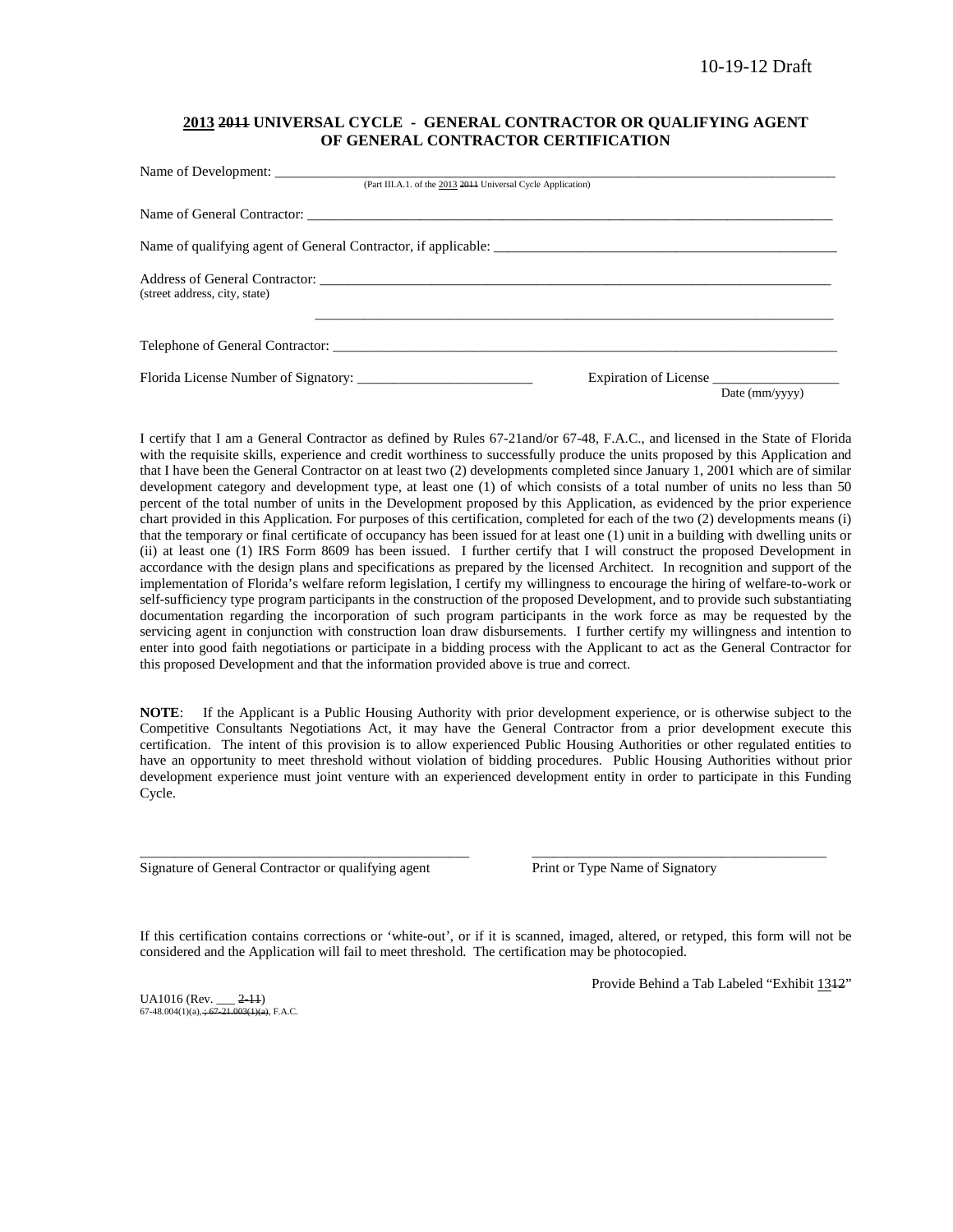## **2013 2011 UNIVERSAL CYCLE - ARCHITECT CERTIFICATION**

|                               | (Part III.A.1. of the 2013 2014 Universal Cycle Application) |                        |                        |
|-------------------------------|--------------------------------------------------------------|------------------------|------------------------|
|                               |                                                              |                        |                        |
| (street address, city, state) |                                                              |                        |                        |
| Telephone of Architect:       |                                                              |                        |                        |
|                               |                                                              | Expiration of License: | Date $\text{(mm/vyv)}$ |

The undersigned certifies to the following:

- 1. I am a Florida licensed Architect with the requisite skills and experience to provide the professional services needed to successfully produce the units proposed by this Application; and
- 2. I have experience with more than one (1) previous development of similar development category and development type, at least one (1) of which consists of a total number of units no less than 50 percent of the total number of units in the Development proposed by this Application; and
- 3. The design, plans and specifications for the proposed Development:
	- a. Allow for the inclusion of the Required General Features and Amenities outlined in Part III.B.1. of the 2013 2011 Universal Cycle Application Instructions; and
	- b. Allow for the inclusion of the Required Universal Design and Visitability Features outlined in Part A.1. of the FHFC Universal Design and Visitability Manual, effective \_\_\_\_ 11-3-2010, in the new construction units, if any; and
	- c. Allow for the possible inclusion of some of the Required Universal Design and Visitability Features, as outlined in Part B.1. of the FHFC Universal Design and Visitability Manual, effective  $\frac{11-3-2010}{11-3}$ , in the rehabilitation units, if any; and
	- d. Allow for the inclusion of the Optional Features and Amenities selected by the Applicant at Part III.B.3.a. and Part III.B.3.b. or c. of the 2013 2014 Universal Cycle Application; and
	- e. Allow for the inclusion of the Optional Universal Design and Visitability Features outlined in Part A.2. of the FHFC Universal Design and Visitability Manual, effective  $\frac{11-3-2010}{11-2010}$ , in at least 15% of the new construction units, if any, if committed to by the Applicant; and
	- f. Allow for the possible inclusion of some of the Optional Universal Design and Visitability Features, as outlined in Part B.2. of the FHFC Universal Design and Visitability Manual, effective  $\frac{11-3-2010}{11}$ , in at least 15% of the rehabilitation units, if any, if committed to by the Applicant; and

Architect's Initials \_\_\_\_\_\_\_\_ (signature required on pg. 2)

Provide Behind a Tab Labeled "Exhibit 1413"

UA1016 (Rev. \_\_\_ <del>2-11</del>)<br>67-48.004(1)(a), <del>; 67-21.003(1)(a)</del>, F.A.C.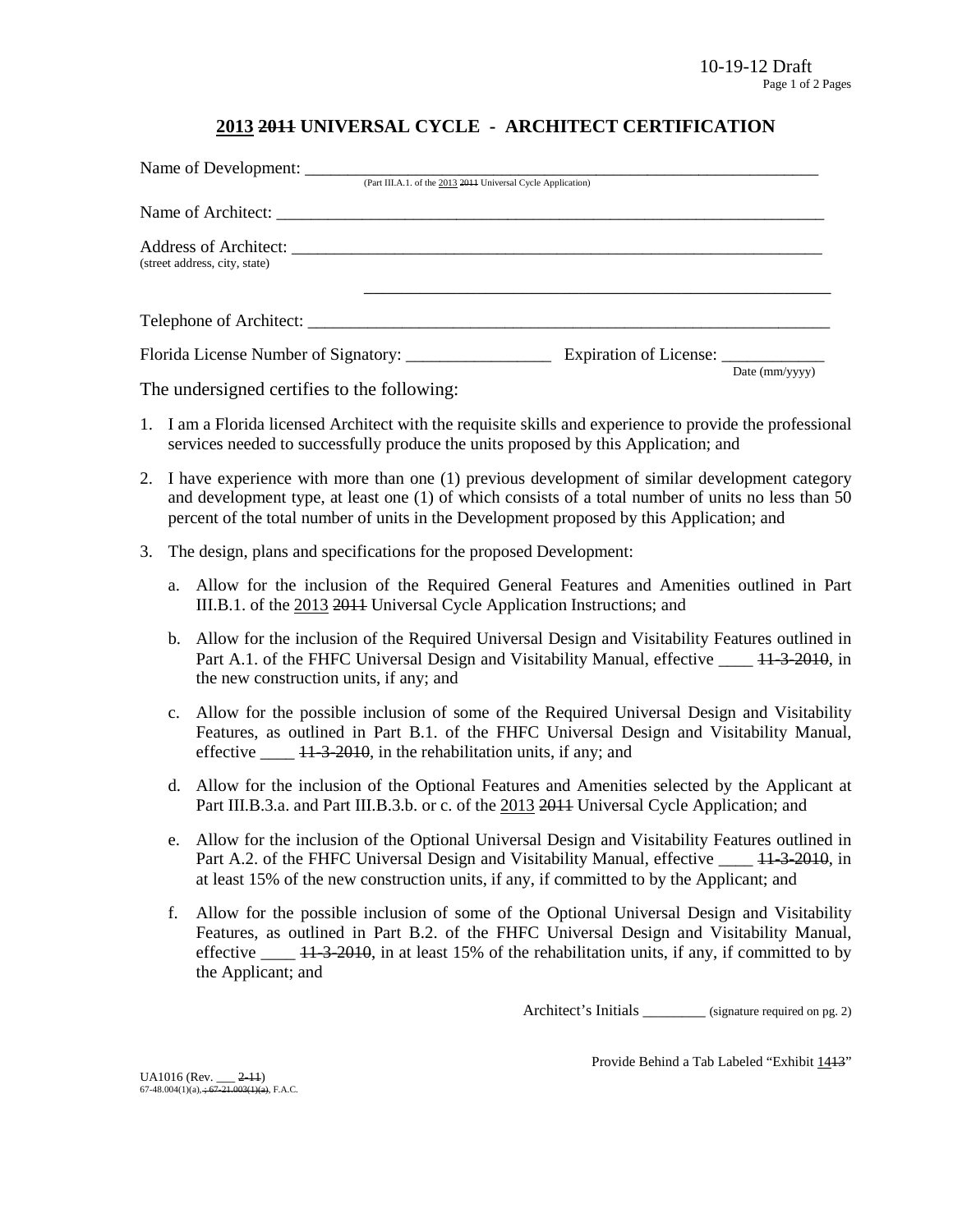## **2013 2011 UNIVERSAL CYCLE - ARCHITECT CERTIFICATION**

- g. If applicable, allow for the inclusion of the additional Required Elderly Features outlined in Part A.3. (for new construction units) and Part B.3. (for rehabilitation units) of the FHFC Universal Design and Visitability Manual, effective \_\_\_\_ 11-3-2010, if the Applicant is applying under the Elderly Demographic; and
- h. If selected by the Applicant, allow for the eligible new construction units, if any, to meet the requirements of Energy Star New Homes and the ineligible new construction units, if any, to include the energy features outlined in Part III.B.4.a. of the 2013 2011 Universal Application Instructions; and
- i. Allow for the possible inclusion of some of the energy features outlined in Part III.B.4.b. of the 2013 2011 Universal Application Instructions in the rehabilitation units, if any; and
- j. Depending on the Development Category selected by the Applicant for the proposed Development:
	- (1) If New Construction or Redevelopment (more than 50% of the units are new construction), (a) allow for the inclusion of the Green Building features outlined at Part III.B.5.a.(1) of the 2013 2011 Universal Application Instructions, or (b) allow for the proposed Development to meet one of the Green Building Certifications outlined at Part III.B.5.a.(2) of the 2013 2011 Universal Application Instructions, as committed to the Applicant in the Application; or
	- (2) If Rehabilitation or Preservation (less than 50% of the units are new construction) allow for the inclusion of the Green Building features outlined in Part III.B.5.b. of the 2013 2011 Universal Application Instructions; and
- 4. With regard to the federal, state and local requirements, the minimum requirements can be met for all new construction units and the requirements have been considered and will be addressed as part of the scope of any rehabilitation work, including the requirements of the Federal Fair Housing Act as implemented by 24 CFR 100, Section 504 of the Rehabilitation Act of 1973 and Titles II and III of the Americans with Disabilities Act of 1990 as implemented by 28 CFR 35, incorporating the most recent amendments and other legislation, regulations, rules and other related requirements which apply or could apply to the proposed Development; and
- 5. I am willing and intend to enter into good faith negotiations or participate in a bidding process with the Applicant to act as the Architect for this proposed Development; and
- 6. The information provided above is true and correct.

Architect 's Signature Print or Type Name of Signatory

If this certification contains corrections or 'white-out', or if it is scanned, imaged, altered, or retyped, this form will not be considered and the Application will fail to meet threshold. The certification may be photocopied.

\_\_\_\_\_\_\_\_\_\_\_\_\_\_\_\_\_\_\_\_\_\_\_\_\_\_\_\_\_\_\_\_\_\_ \_\_\_\_\_\_\_\_\_\_\_\_\_\_\_\_\_\_\_\_\_\_\_\_\_\_\_\_\_\_\_\_\_\_\_\_\_\_

Provide Behind a Tab Labeled "Exhibit 1413"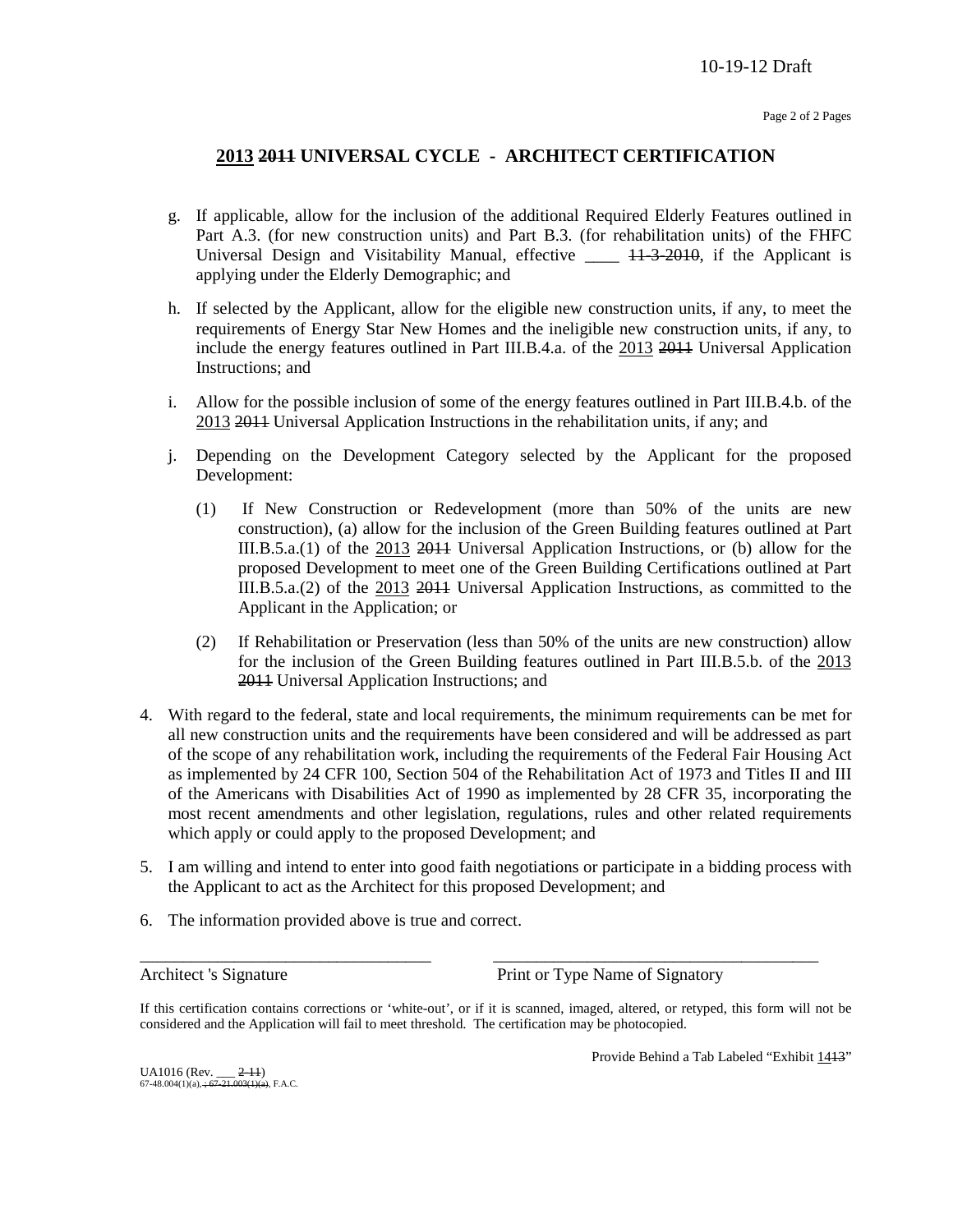## **2013 2011 UNIVERSAL CYCLE - ATTORNEY CERTIFICATION FOR MMRB OR HOME APPLICATIONS ONLY**

|                               | (Part III.A.1. of the 2013 2011 Universal Cycle Application) |
|-------------------------------|--------------------------------------------------------------|
|                               |                                                              |
| (street address, city, state) |                                                              |
|                               |                                                              |
|                               |                                                              |

I certify that I am a member in good standing of The Florida Bar with the requisite skills and experience to provide the professional services needed by the Applicant to produce the units proposed by this Application. I further certify my willingness and intention to enter into good faith negotiations with the Applicant to act as the attorney of record for this proposed Development and that the information provided above is true and correct.

Attorney's Signature

Print or Type Name of Signatory

\_\_\_\_\_\_\_\_\_\_\_\_\_\_\_\_\_\_\_\_\_\_\_\_\_\_\_\_\_\_\_\_\_\_\_\_\_\_\_\_\_\_\_\_\_\_\_\_

\_\_\_\_\_\_\_\_\_\_\_\_\_\_\_\_\_\_\_\_\_\_\_\_\_\_\_\_\_\_\_\_\_\_\_\_\_\_\_\_\_\_\_\_\_\_\_\_

If this certification contains corrections or 'white-out', or if it is scanned, imaged, altered, or retyped, this form will not be considered and the Application will fail to meet threshold. The certification may be photocopied.

Provide Behind a Tab Labeled "Exhibit 1514"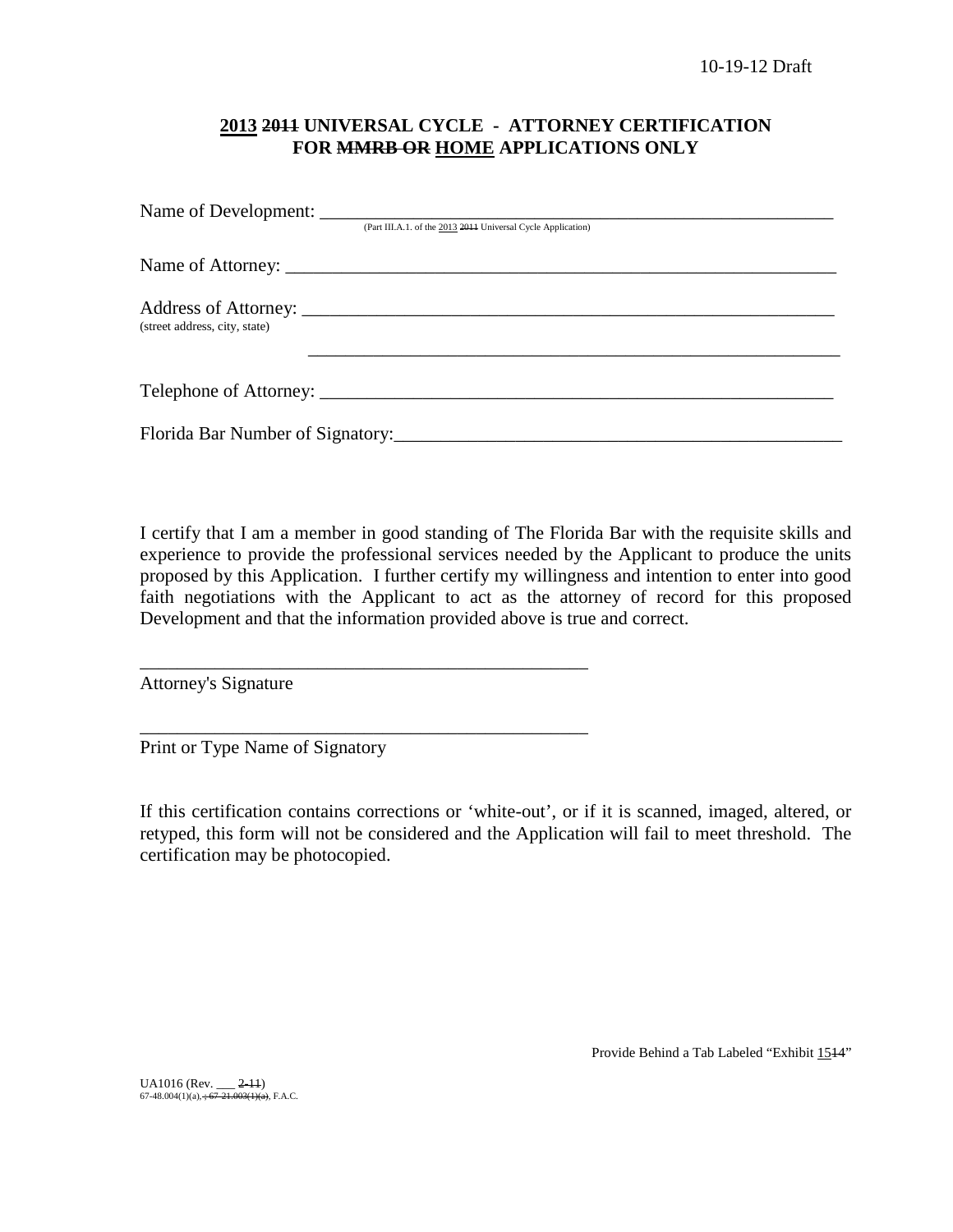## **2013 2011 UNIVERSAL CYCLE - ATTORNEY CERTIFICATION 4% (Competitive and Non-Competitive) and/or9% (Competitive) HOUSING CREDIT APPLICATIONS ONLY**

|                               | (Part III.A.1. of the 2013 2014 Universal Cycle Application) |                                                                                                                                                                                                                                                                                                                                                                                                                                                   |
|-------------------------------|--------------------------------------------------------------|---------------------------------------------------------------------------------------------------------------------------------------------------------------------------------------------------------------------------------------------------------------------------------------------------------------------------------------------------------------------------------------------------------------------------------------------------|
|                               |                                                              |                                                                                                                                                                                                                                                                                                                                                                                                                                                   |
| (street address, city, state) |                                                              |                                                                                                                                                                                                                                                                                                                                                                                                                                                   |
|                               |                                                              |                                                                                                                                                                                                                                                                                                                                                                                                                                                   |
|                               |                                                              | State: $\frac{1}{\sqrt{1-\frac{1}{2}} \cdot \frac{1}{2} \cdot \frac{1}{2} \cdot \frac{1}{2} \cdot \frac{1}{2} \cdot \frac{1}{2} \cdot \frac{1}{2} \cdot \frac{1}{2} \cdot \frac{1}{2} \cdot \frac{1}{2} \cdot \frac{1}{2} \cdot \frac{1}{2} \cdot \frac{1}{2} \cdot \frac{1}{2} \cdot \frac{1}{2} \cdot \frac{1}{2} \cdot \frac{1}{2} \cdot \frac{1}{2} \cdot \frac{1}{2} \cdot \frac{1}{2} \cdot \frac{1}{2} \cdot \frac{1}{2} \cdot \frac{1}{2$ |

I certify that I am a duly licensed attorney in good standing with the requisite skills and experience to provide the professional services needed by the Applicant to produce the units proposed by this Application. I further certify my willingness and intention to enter into good faith negotiations with the Applicant to act as the attorney of record for this proposed Development and that the information provided above is true and correct.

**NOTE**: To the extent that the Corporation requires it, an attorney licensed to practice law in Florida and acceptable to the Corporation must provide the enforceability opinion.

Attorney's Signature

Print or Type Name of Signatory

\_\_\_\_\_\_\_\_\_\_\_\_\_\_\_\_\_\_\_\_\_\_\_\_\_\_\_\_\_\_\_\_\_\_\_\_\_\_\_\_\_\_\_\_\_\_\_\_

\_\_\_\_\_\_\_\_\_\_\_\_\_\_\_\_\_\_\_\_\_\_\_\_\_\_\_\_\_\_\_\_\_\_\_\_\_\_\_\_\_\_\_\_\_\_\_\_

If this certification contains corrections or 'white-out', or if it is scanned, imaged, altered, or retyped, this form will not be considered and the Application will fail to meet threshold. The certification may be photocopied.

Provide Behind a Tab Labeled "Exhibit 1645"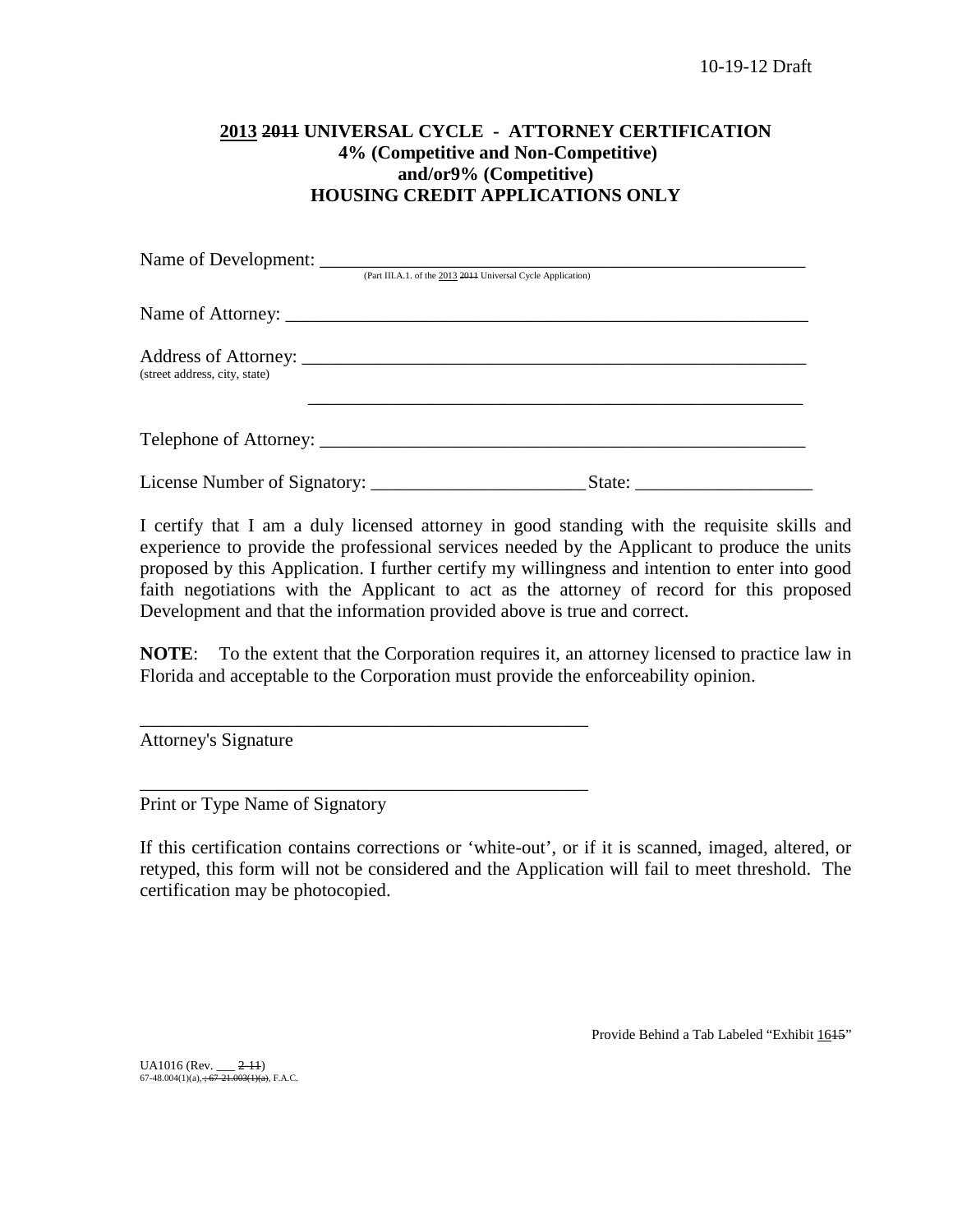## **2013 2011 UNIVERSAL CYCLE - CERTIFICATION OF ACCOUNTANT**

|                               | (Part III.A.1. of the 2013 2011 Universal Cycle Application) |  |
|-------------------------------|--------------------------------------------------------------|--|
|                               |                                                              |  |
| (street address, city, state) |                                                              |  |
|                               | Telephone of Accountant:                                     |  |
|                               |                                                              |  |

I certify that I am a licensed Certified Public Accountant with the requisite skills and experience to provide the professional services needed by the Applicant to produce the units proposed by this Application and that I have provided professional accounting services on more than one previous affordable housing development and that, if this Application seeks Housing Credits, I have prior experience with tax credit accounting procedures. I further certify my willingness and intention to enter into good faith negotiations with the Applicant to serve as the Accountant for this proposed Development and that the information provided above is true and correct.

Accountant's Signature

Print or Type Name of Signatory

\_\_\_\_\_\_\_\_\_\_\_\_\_\_\_\_\_\_\_\_\_\_\_\_\_\_\_\_\_\_\_\_\_\_\_\_\_\_\_\_\_\_\_\_\_\_\_\_

\_\_\_\_\_\_\_\_\_\_\_\_\_\_\_\_\_\_\_\_\_\_\_\_\_\_\_\_\_\_\_\_\_\_\_\_\_\_\_\_\_\_\_\_\_\_\_\_

If this certification contains corrections or 'white-out', or if it is scanned, imaged, altered, or retyped, this form will not be considered and the Application will fail to meet threshold. The certification may be photocopied.

UA1016 (Rev. \_\_\_ <del>2-11</del>)<br>67-48.004(1)(a), <del>; 67-21.003(1)(a)</del>, F.A.C.

Provide Behind a Tab Labeled "Exhibit 1716"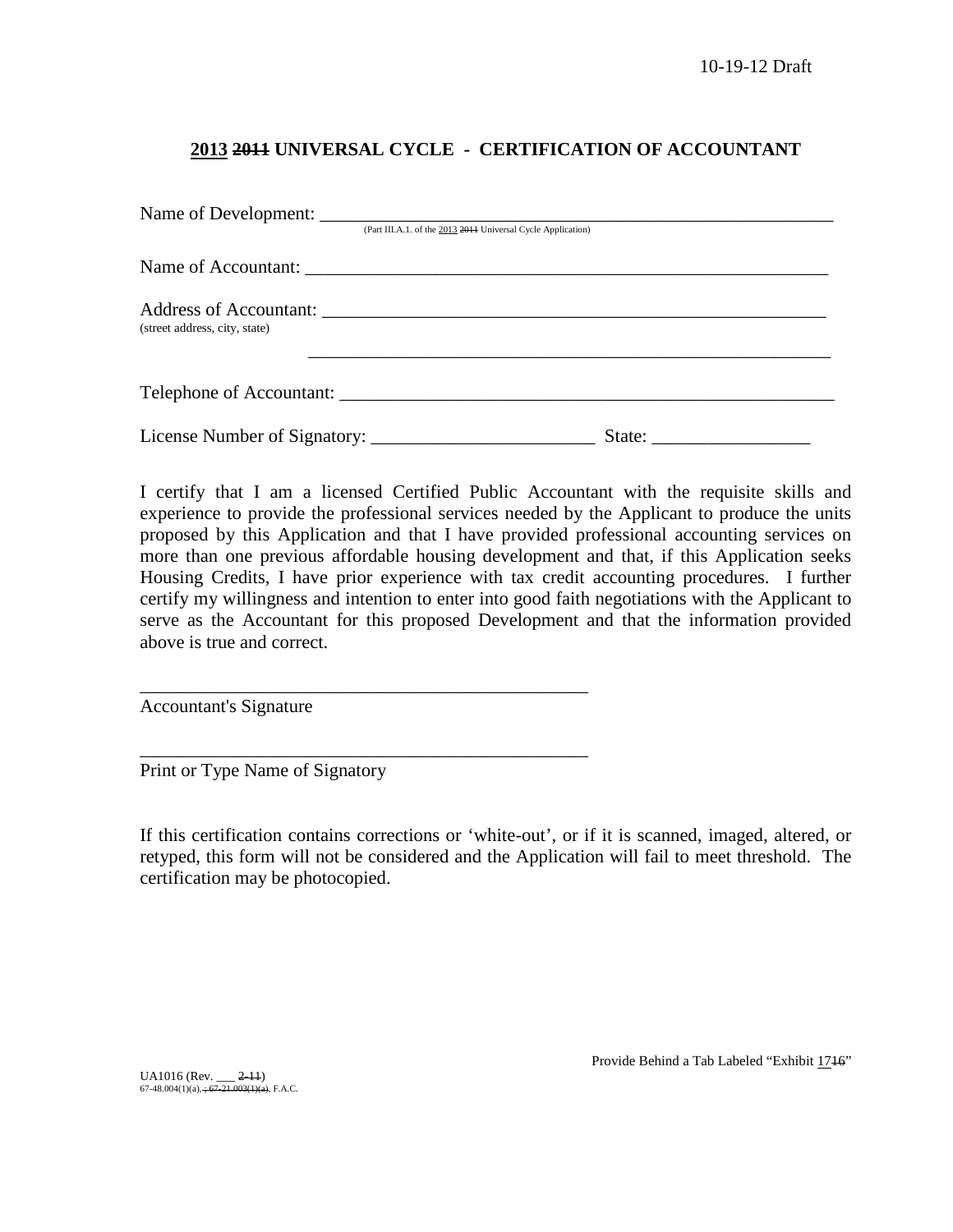## 10-19-12 Draft **2013 2011 UNIVERSAL CYCLE - SERVICE PROVIDER OR PRINCIPAL OF SERVICE PROVIDER CERTIFICATION**

## **ASSISTED LIVING FACILITY DEVELOPMENTS ONLY**

|                               | (Part III.A.1. of the 2013 2014 Universal Cycle Application) |
|-------------------------------|--------------------------------------------------------------|
|                               |                                                              |
| Name of principal of Service  |                                                              |
|                               |                                                              |
|                               |                                                              |
| (street address, city, state) |                                                              |
|                               |                                                              |
|                               |                                                              |

I certify that I have the requisite skills and knowledge of assisted living facility service provision to successfully provide or coordinate services for the residents of this Development, as proposed by this Application. I further certify that I have specific experience in assisted living service provision or coordination and have successfully provided or coordinated services for at least two (2) assisted living facilities for at least two (2) years each, at least one (1) of which consists of a total number of units no less than 50 percent of the total number of units in the Development proposed by this Application, as evidenced by the prior experience chart provided in this Application, and that I am knowledgeable of all federal, state and local requirements and the requirements of the Federal Fair Housing Act as implemented by 24 CFR 100, Section 504 of the Rehabilitation Act of 1973 and Titles II and III of the Americans with Disabilities Act of 1990 as implemented by 28 CFR 35, Assisted Living Facility and licensure requirements as implemented by Chapter 429, Part I, F.S. and Rule Chapter 58A-5, F.A.C., incorporating the most recent amendments and other legislation, regulations, rules and other related requirements which apply or could apply to the proposed Development. I further certify that the information provided above is true and correct.

Signature of Service Provider or principal of Print or Type Name of Signatory Service Provider

If this certification contains corrections or 'white-out', or if it is scanned, imaged, altered, or retyped, this form will not be considered and the Application will fail to meet threshold. The certification may be photocopied.

\_\_\_\_\_\_\_\_\_\_\_\_\_\_\_\_\_\_\_\_\_\_\_\_\_\_\_\_\_\_\_\_\_\_\_\_\_\_\_\_\_ \_\_\_\_\_\_\_\_\_\_\_\_\_\_\_\_\_\_\_\_\_\_\_\_\_\_\_\_\_\_\_\_\_\_\_\_\_\_

UA1016 (Rev. \_\_\_ <del>2-11</del>)<br>67-48.004(1)(a), <del>; 67-21.003(1)(a)</del>, F.A.C.

Provide Behind a Tab Labeled "Exhibit 1847"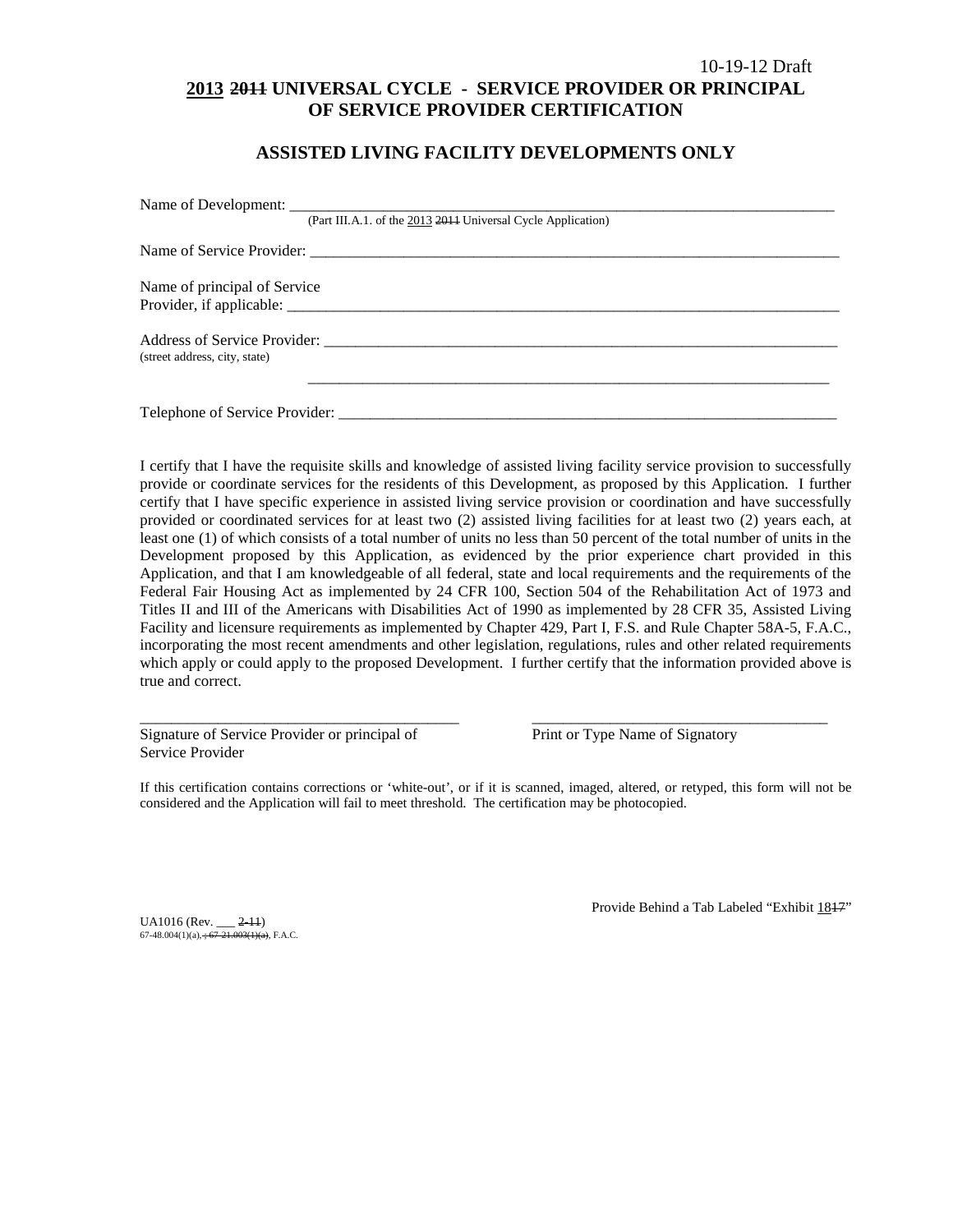#### **2013 2011 UNIVERSAL CYCLE - LOCAL GOVERNMENT VERIFICATION OF QUALIFICATION AS URBAN IN-FILL DEVELOPMENT**

| Name of Development: ________                                    |                                                                                                                                                                                                                                                                                                                                                             |
|------------------------------------------------------------------|-------------------------------------------------------------------------------------------------------------------------------------------------------------------------------------------------------------------------------------------------------------------------------------------------------------------------------------------------------------|
|                                                                  | (Part III.A.1. of the 2013 2014 Universal Cycle Application)                                                                                                                                                                                                                                                                                                |
|                                                                  |                                                                                                                                                                                                                                                                                                                                                             |
| and county if located in the unincorporated area of the county.) | (At a minimum, provide the address assigned by the United States Postal Service, including the address number, street name and city, and/or if the address has not<br><del>yet been assigned,</del> provide (i) the street name, closest designated intersection and city if located within a city or (ii) the street name, closest designated intersection |
|                                                                  |                                                                                                                                                                                                                                                                                                                                                             |
|                                                                  | confirms that the Development                                                                                                                                                                                                                                                                                                                               |

(Name of City or County)

identified above meets the following criteria:

- 1. The proposed Development is located on a site or in an area that is targeted for in-fill housing or neighborhood revitalization by the local, county, state or federal government as evidenced by its inclusion in a HUD Empowerment/Enterprise Zone; a HUD-approved Neighborhood Revitalization Strategy; Florida Enterprise Zone; area designated under a Community Development Block Grant (CDBG); area designated as HOPE VI or a Front Porch Florida Community; or a Community Redevelopment Area as described and defined in the Florida Community Redevelopment Act of 1969; or the proposed Development is located in a qualified census tract and the development of which contributes to a concerted community revitalization plan; and
- 2. The site is in an area that is already developed and is part of an incorporated area or existing urban service area; and
- 3. The proposed Development is not located within the Small County Category.

## **CERTIFICATION**

\_\_\_\_\_\_\_\_\_\_\_\_\_\_\_\_\_\_\_\_\_\_\_\_\_\_\_\_\_\_\_\_\_\_\_\_\_\_\_ \_\_\_\_\_\_\_\_\_\_\_\_\_\_\_\_\_\_\_\_\_\_\_\_\_\_\_\_\_\_\_\_\_\_\_\_

I certify that the above information is true and correct.

Signature Print or Type Name

\_\_\_\_\_\_\_\_\_\_\_\_\_\_\_\_\_\_\_\_\_\_\_\_\_\_\_\_\_\_\_\_\_\_\_\_ Print or Type Title

This certification must be signed by the chief appointed official (staff) responsible for such approvals, Mayor, City Manager, County Manager/Administrator/ Coordinator, or Chairperson of the City Council or County Commission. Other signatories are not acceptable. If this certification is inappropriately signed, the Application will not qualify as an Urban In-Fill Development.

If the certification contains corrections or 'white-out' or if it is scanned, imaged, altered, or retyped, the Application will fail to qualify as an Urban In-Fill Development. The certification may be photocopied.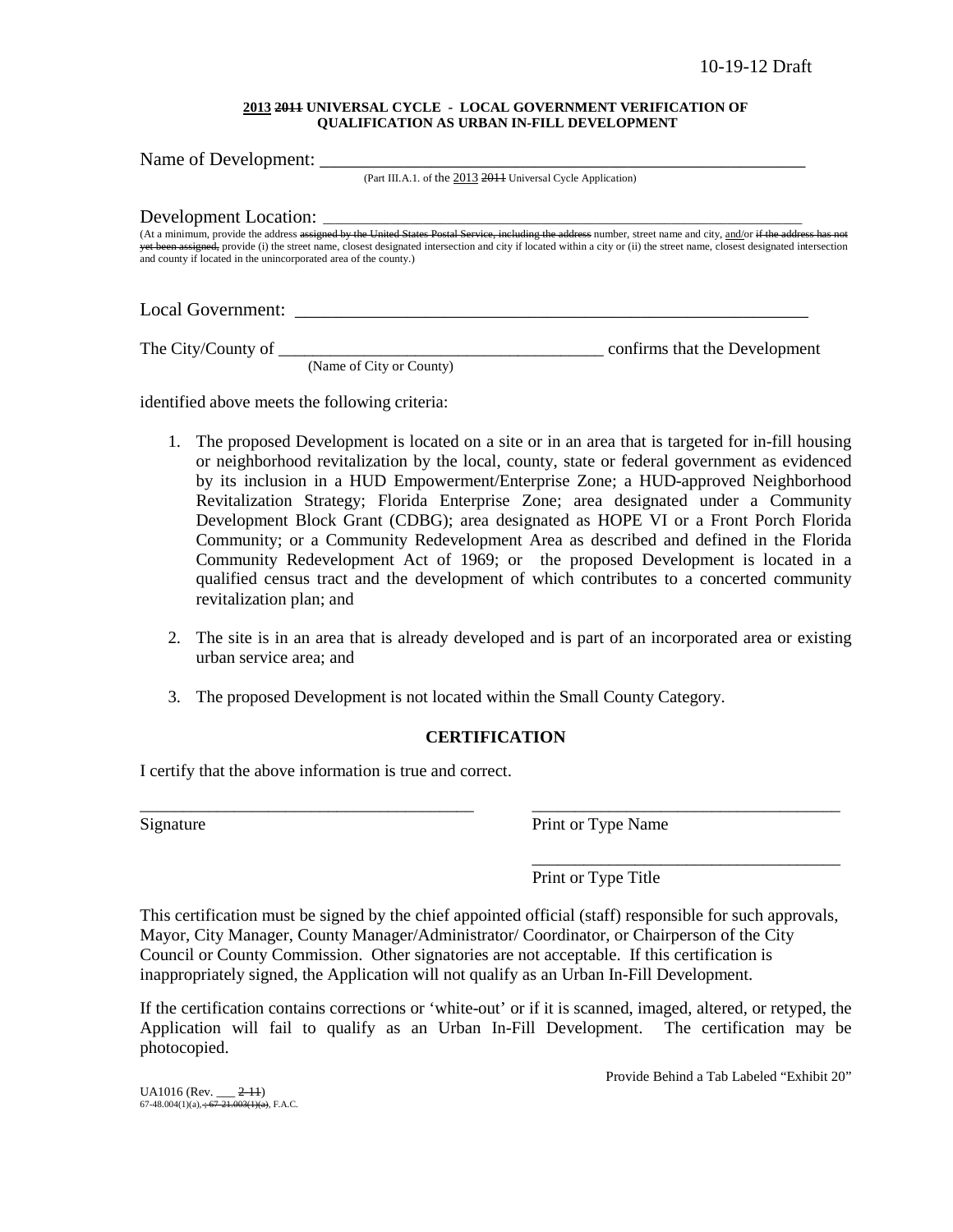## 10-19-12 Draft **2013 2011 UNIVERSAL CYCLE - LOCAL GOVERNMENT CERTIFICATION OF PUBLIC HOUSING REVITALIZATION IN A LOCAL COMMUNITY REDEVELOPMENT OR REVITALIZATION PLAN**

Name of Development:

(Part III.A.1. of the 2013 2011 Universal Cycle Application)

Development Location:

(At a minimum, provide the address assigned by the United States Postal Service, including the address number, street name and city, and/or if the address has not been alled the address has not been alled the address has n igned, provide (i) the street name, closest designated intersection and city if located within a city or (ii) the street name, closest designated intersection yet been assigned, provide (1) the street name, closest designated and county if located in the unincorporated area of the county.)

### The City/County of \_\_\_\_\_\_\_\_\_\_\_\_\_\_\_\_\_\_\_\_\_\_\_\_\_\_\_\_\_\_\_\_\_\_\_\_\_\_ confirms that the Development identified above meets the following criteria:

### (1) The proposed Development is located within the Medium County Category; and

- (2) The proposed Development is located in an area for which a Local Government has approved and adopted by ordinance, resolution, and or other legal action a community redevelopment or revitalization plan that:
	- specifies geographic boundaries, which include the physical location of the Development;
	- provides funding through a dedicated local source for such purposes as infrastructure, transit and residential development; and has other projects actively underway to implement the plan; and
	- is evidenced by its inclusion in an area designated under a Community Development Block Grant (CDBG); a Community Redevelopment Area as described and defined in the Florida Community Redevelopment Act of 1969; or another geographically defined sub-area for which there is a plan adopted by the Local Government.

## **CERTIFICATION**

I certify that the above information is true and correct. The Applicant's proposed Development is physically located in the following community redevelopment or revitalization plan:

(Name of Community Redevelopment or Revitalization Plan)

that is approved and adopted by:

\_\_\_\_\_\_\_\_\_\_\_\_\_\_\_\_\_\_\_\_\_\_\_\_\_\_\_\_\_\_\_\_\_\_\_\_\_\_\_\_\_\_\_\_\_\_\_\_\_\_\_\_\_\_\_\_\_\_\_\_\_\_\_\_\_\_\_\_\_\_\_\_\_\_\_\_\_\_\_\_\_\_\_\_\_\_\_\_\_\_\_\_\_\_\_\_\_\_\_\_\_\_\_\_\_\_\_\_\_\_\_. (Reference Official Action, Cite Ordinance or Resolution Number)

Signature Print or Type Name

\_\_\_\_\_\_\_\_\_\_\_\_\_\_\_\_\_\_\_\_\_\_\_\_\_\_\_\_\_\_\_\_\_\_\_\_\_\_ Print or Type Title

This certification must be signed by the chief appointed official (staff) responsible for such approvals, Mayor, City Manager, County Manager/Administrator/ Coordinator, or Chairperson of the City Council or County Commission. Other signatories are not acceptable. If this certification is inappropriately signed, the Application will not qualify as a Public Housing Revitalization Development.

\_\_\_\_\_\_\_\_\_\_\_\_\_\_\_\_\_\_\_\_\_\_\_\_\_\_\_\_\_\_\_\_\_\_\_\_\_\_ \_\_\_\_\_\_\_\_\_\_\_\_\_\_\_\_\_\_\_\_\_\_\_\_\_\_\_\_\_\_\_\_\_\_

If the certification contains corrections or 'white-out' or if it is scanned, imaged, altered, or retyped, the Application will fail to qualify as a Public Housing Revitalization Development. The certification may be photocopied.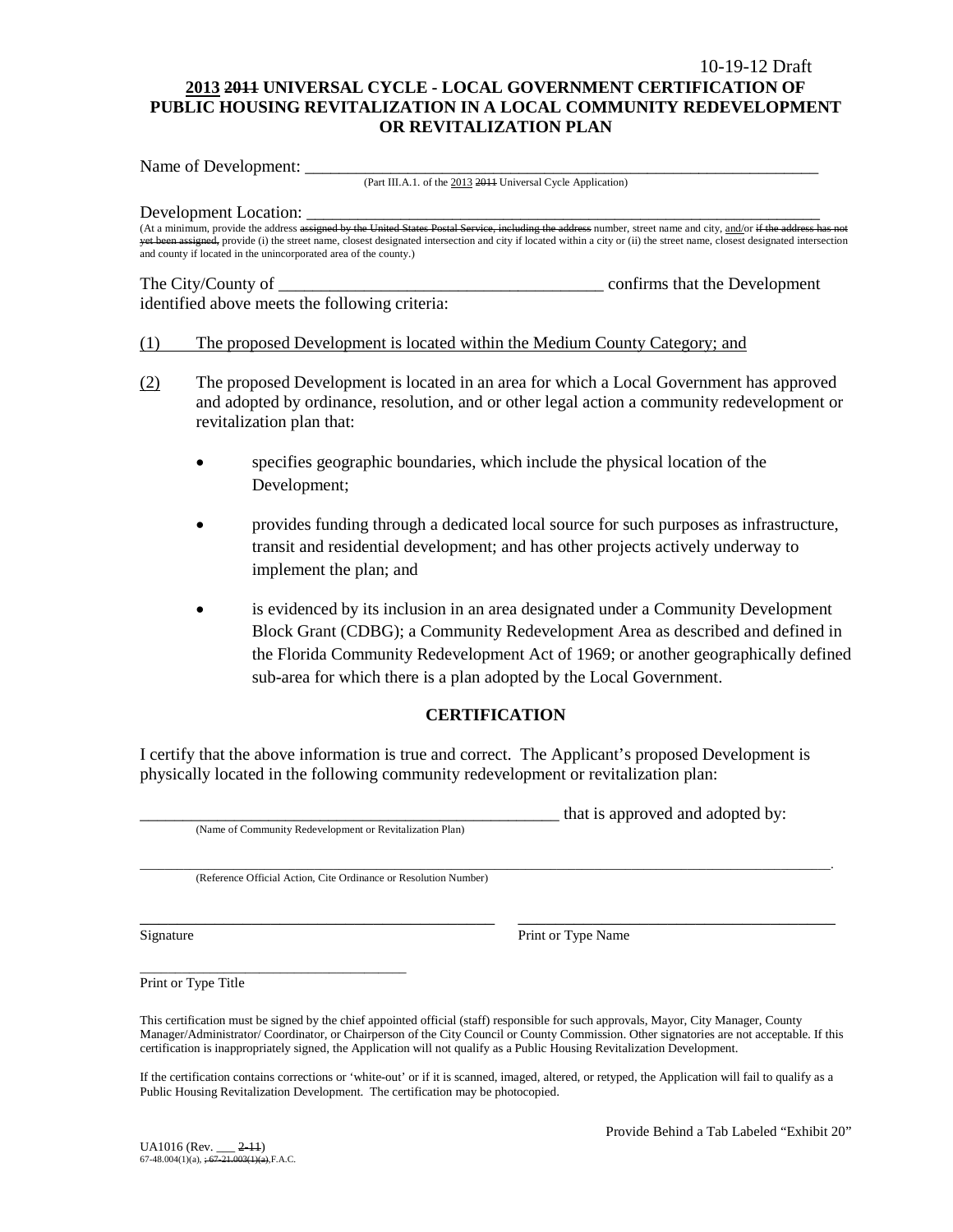## **2013 2011 UNIVERSAL CYCLE - LOCAL GOVERNMENT VERIFICATION OF QUALIFICATION AS A TOD DEVELOPMENT**

| Name of Development:<br>(Part III.A.1. of the 2013 2014 Universal Cycle Application)                                                                                                                                                                                                                                                                                                                                                                                                                                                                                                                                                                                                                                                                                                                                                                                                                                                                                                                                   |
|------------------------------------------------------------------------------------------------------------------------------------------------------------------------------------------------------------------------------------------------------------------------------------------------------------------------------------------------------------------------------------------------------------------------------------------------------------------------------------------------------------------------------------------------------------------------------------------------------------------------------------------------------------------------------------------------------------------------------------------------------------------------------------------------------------------------------------------------------------------------------------------------------------------------------------------------------------------------------------------------------------------------|
| Development Location:<br>(At a minimum, provide the address assigned by the United States Postal Service, including the address number, street name and city, and/or if the address has not<br>yet been assigned, provide (i) the street name, closest designated intersection and city if located within a city or (ii) the street name, closest designated intersection<br>and county if located in the unincorporated area of the county.)                                                                                                                                                                                                                                                                                                                                                                                                                                                                                                                                                                          |
| The undersigned Local Government official certifies that the proposed Development (identified above)                                                                                                                                                                                                                                                                                                                                                                                                                                                                                                                                                                                                                                                                                                                                                                                                                                                                                                                   |
| is both located within the area identified below which has been designated by the Local                                                                                                                                                                                                                                                                                                                                                                                                                                                                                                                                                                                                                                                                                                                                                                                                                                                                                                                                |
| Government planning agency in its comprehensive plan, land use plan, land development                                                                                                                                                                                                                                                                                                                                                                                                                                                                                                                                                                                                                                                                                                                                                                                                                                                                                                                                  |
| code, or zoning code as a Transit-Oriented Development, Transit Oriented Development                                                                                                                                                                                                                                                                                                                                                                                                                                                                                                                                                                                                                                                                                                                                                                                                                                                                                                                                   |
| District, Rapid Transit Zone, Transit Village, or Rapid Transit Development Impact Zone and                                                                                                                                                                                                                                                                                                                                                                                                                                                                                                                                                                                                                                                                                                                                                                                                                                                                                                                            |
| meets all other applicable local requirements of the designated area:                                                                                                                                                                                                                                                                                                                                                                                                                                                                                                                                                                                                                                                                                                                                                                                                                                                                                                                                                  |
| Deerfield Beach TOD<br><b>Sheridan Station TOD</b><br><b>Broward County:</b><br>$\bullet$                                                                                                                                                                                                                                                                                                                                                                                                                                                                                                                                                                                                                                                                                                                                                                                                                                                                                                                              |
| Miami-Dade County:                                                                                                                                                                                                                                                                                                                                                                                                                                                                                                                                                                                                                                                                                                                                                                                                                                                                                                                                                                                                     |
| Dadeland South Metrorail<br><b>Allapattah Station</b><br>City of Opa-Locka TOD<br>Overtown Arena Station<br><b>Brickell Station</b><br><b>Douglas Rd. Station</b><br><b>Brownsville Station</b><br>Dr. Martin Luther King, Jr. Station<br>Santa Clara Station<br>Civic Center Station<br><b>Earlington Heights Station</b><br><b>South Miami Station</b><br><b>Government Center Station</b><br><b>Coconut Grove Station</b><br>Tri-Rail MetroRail Station<br><b>Culmer Station</b><br><b>Northside Station</b><br><b>University Station</b><br>Dadeland North Metrorail<br>Okeechobee Metrorail Station<br>Vizcaya Station                                                                                                                                                                                                                                                                                                                                                                                            |
| Orange County:<br>Sand Lake Station TOD                                                                                                                                                                                                                                                                                                                                                                                                                                                                                                                                                                                                                                                                                                                                                                                                                                                                                                                                                                                |
| Palm Beach County:<br>Lake Worth TriRail Station TOD<br>West Palm Beach Station/Seaboard Station                                                                                                                                                                                                                                                                                                                                                                                                                                                                                                                                                                                                                                                                                                                                                                                                                                                                                                                       |
| Seminole County:<br>City of Longwood Transit Village                                                                                                                                                                                                                                                                                                                                                                                                                                                                                                                                                                                                                                                                                                                                                                                                                                                                                                                                                                   |
| Fort Florida/DeBary Station TOD<br>Volusia County:                                                                                                                                                                                                                                                                                                                                                                                                                                                                                                                                                                                                                                                                                                                                                                                                                                                                                                                                                                     |
| Note: In order for a proposed Development to qualify as a TOD Development for purposes of the 2013 2011 Universal<br>Application, it must (i) be located in one of the above areas, (ii) meet the scoring criteria outlined in the Proximity section of<br>the Application to achieve a Transit Service Score of at least $5\overline{6}$ points, based on the proposed Development's proximity to a<br>Public Rail Station, (iii) the Applicant's Competitive HC request amount must be at least 40 percent of the Maximum<br>Competitive HC Request for the applicable County inclusive of any DDA/QCT bonus, and (iv) at least 75 50 of the proposed<br>Development's set-aside units must be located within the designated TOD area, and (v) the Applicant must have selected and<br>qualified at Part III.A.3.a. of the Application for the Development Category of New Construction, Rehabilitation, Acquisition<br>and Rehabilitation, Redevelopment, or Acquisition and Redevelopment.<br><b>CERTIFICATION</b> |
| I certify that the City/County of<br>has vested in me the authority                                                                                                                                                                                                                                                                                                                                                                                                                                                                                                                                                                                                                                                                                                                                                                                                                                                                                                                                                    |
| (Name of City/County)                                                                                                                                                                                                                                                                                                                                                                                                                                                                                                                                                                                                                                                                                                                                                                                                                                                                                                                                                                                                  |

to certify that the foregoing information is true and correct.

Signature Print or Type Name

Print or Type Title

This certification must be signed by the chief appointed official (staff) responsible for determination of issues related to transportation or planning. Signatures from local elected officials are not acceptable, nor are other signatories. If the certification is applicable to this Development and it is inappropriately signed, the Application will not qualify as a TOD Development.

\_\_\_\_\_\_\_\_\_\_\_\_\_\_\_\_\_\_\_\_\_\_\_\_\_\_\_\_\_\_\_\_\_\_\_\_\_\_\_\_\_\_\_\_ \_\_\_\_\_\_\_\_\_\_\_\_\_\_\_\_\_\_\_\_\_\_\_\_\_\_\_\_\_\_\_\_\_\_\_\_\_\_\_\_

If this certification contains corrections or 'white-out', or if it is scanned, imaged, altered, or retyped, the Application will not qualify as a TOD Development. The certification may be photocopied.

Provide Behind a Tab Labeled "Exhibit 20"

\_\_\_\_\_\_\_\_\_\_\_\_\_\_\_\_\_\_\_\_\_\_\_\_\_\_\_\_\_\_\_\_\_\_\_\_\_\_\_\_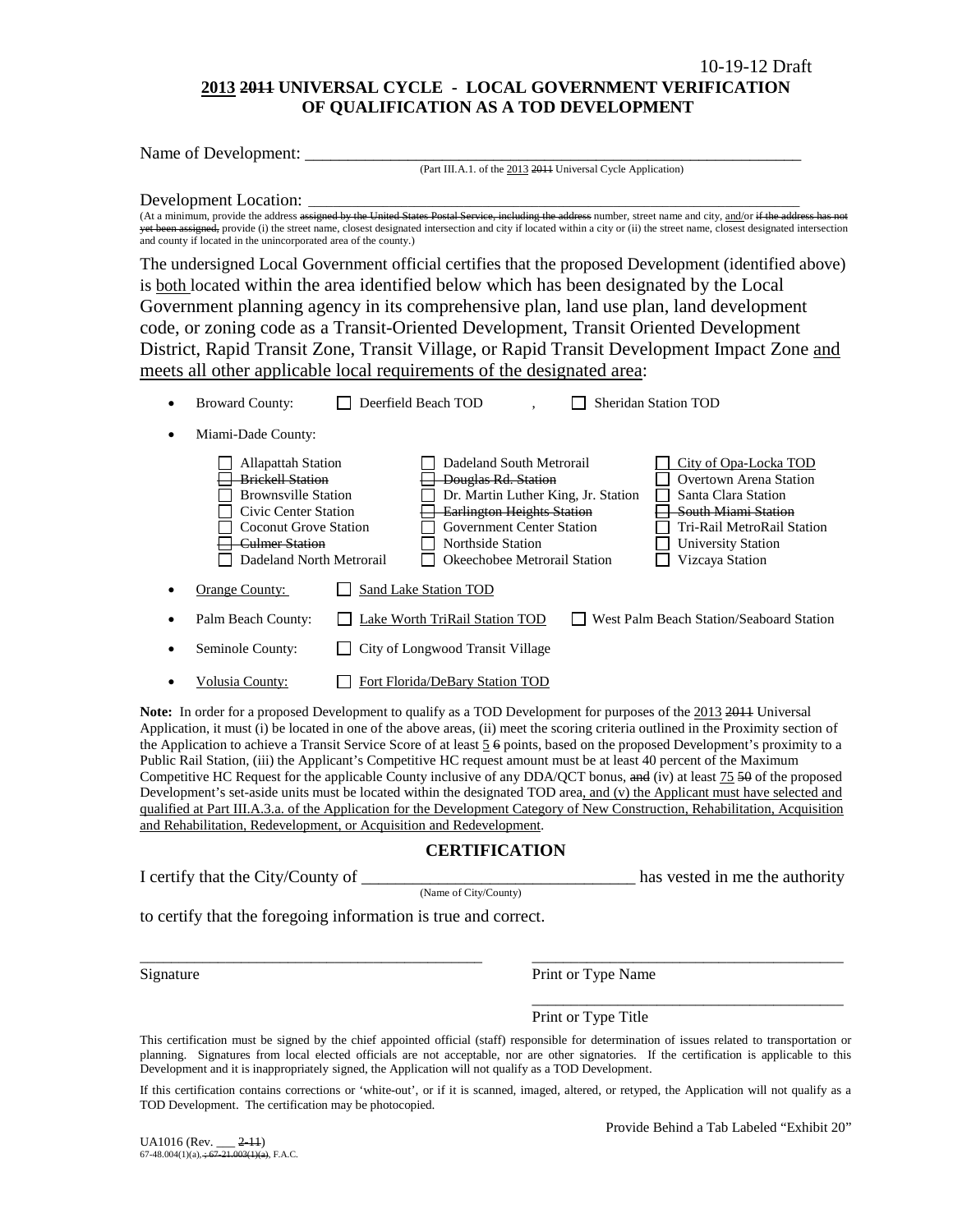#### **2013 UNIVERSAL CYCLE - LOCAL GOVERNMENT CERTIFICATION OF PUBLIC-PRIVATE PARTNERSHIP FOR PROPOSED DEVELOPMENT**

Name of Development:

(Part III.A.1. of the 2013 Universal Cycle Application)

Development Location:

 $\overline{\phantom{a}}$  , and the set of the set of the set of the set of the set of the set of the set of the set of the set of the set of the set of the set of the set of the set of the set of the set of the set of the set of the s

(At a minimum, provide the address number, street name and city, and/or provide (i) the street name, closest designated intersection and city if located within a city or (ii) the street name, closest designated intersection and county if located in the unincorporated area of the county.)

The Application Deadline for the 2013 Universal Application Cycle ("Application Deadline") is stated on the FHFC Website

The City, County, or combined City/County of \_\_\_\_\_\_\_\_\_\_\_\_\_\_\_\_\_\_\_\_\_\_\_\_\_\_\_\_\_\_\_\_\_\_\_\_\_\_\_\_ (each a "Local Government," and whether one or more, the "Local Government Partner") confirms the existence of a public-private partnership between the Local Government Partner and the Developer entity identified in the Application (at least one (1) if Co-Developers) or with at least one (1) Principal of the Developer entity as identified in the Application (the "Private Partner") and it confirms the following with regard to the Development referenced above. A PHA is not considered to be a Local Government, but it can be considered to be a Public Partner when working jointly with a Local Government where there is a written agreement among the Local Government Partner, the Private Partner, and a PHA (the "Public Partner").

- 1. The Local Government Partner (or, if the Local Government Partner is comprised of more than one Local Government, one of the Local Government participants) has committed to make the following contribution(s) for the proposed Development (identify all that apply, but at least one of the following must be selected) where the combined value of the contribution(s) is at least 10 percent of the Total Development Cost (as demonstrated by the information provided in this form and the financing document(s) and the Pro Forma provided in the Application, as applicable):
	- a.  $\Box$  Either (i) owns the land as of the Application Deadline; has owned the land for a period of at least one (1) year prior to said Application Deadline; and has committed to transfer it to the Applicant for the proposed Development, or (ii) had previously owned the land at least one year prior to the Application Deadline and has already transferred it to the Applicant for the proposed Development. Land currently or formally owned by a PHA will not qualify for this option.

For purposes of valuing the land contribution, the contribution associated with the transfer of the land shall be the amount of the market value of the land less the transfer cost(s) to the Applicant. The market value shall be determined by taking the market value of the land as established by the County property appraiser in the most recent year's assessment. The total transfer cost to the Applicant shall be determined by adding together all applicable transfer costs provided below:

- (1) Purchase price (if applicable),
- (2) Capitalized lease payment(s) (if applicable), and
- (3) Costs associated with the delivery of any parking spaces that are required to be accessible for a public purpose (if applicable) as follows:
	- (a) \$5,000 per parking space for each surface parking space, documented to be \_\_\_\_\_ spaces, (b) \$10,000 per parking space for each garage parking space where said parking garage does
	- not have any residential units being built above it, documented to be \_\_\_\_\_ spaces, and
	- (c) \$15,000 per parking space for each garage parking space where said parking garage does have residential units being built above it, documented to be \_\_\_\_\_\_ spaces.

Based on the above requirements, the value of the land contributions is \$\_\_\_\_\_\_\_\_\_\_\_\_\_\_\_\_\_\_\_, calculated as follows: Market value of the land according to the County property appraiser's market value of \$

#### and/or

 $\mathbf{b}$ .  $\Box$  Has committed to provide financial support for the proposed Development in the total amount of \$\_\_\_\_\_\_\_\_\_\_\_\_\_\_\_\_\_\_\_ (as evidenced by the financing document(s) provided in the Application and reflected in the Pro Forma provided in the Application).

and

Initials of Local Government Partner signatory\_\_\_\_\_\_\_\_\_\_\_\_ (complete signature required on Pg. 2)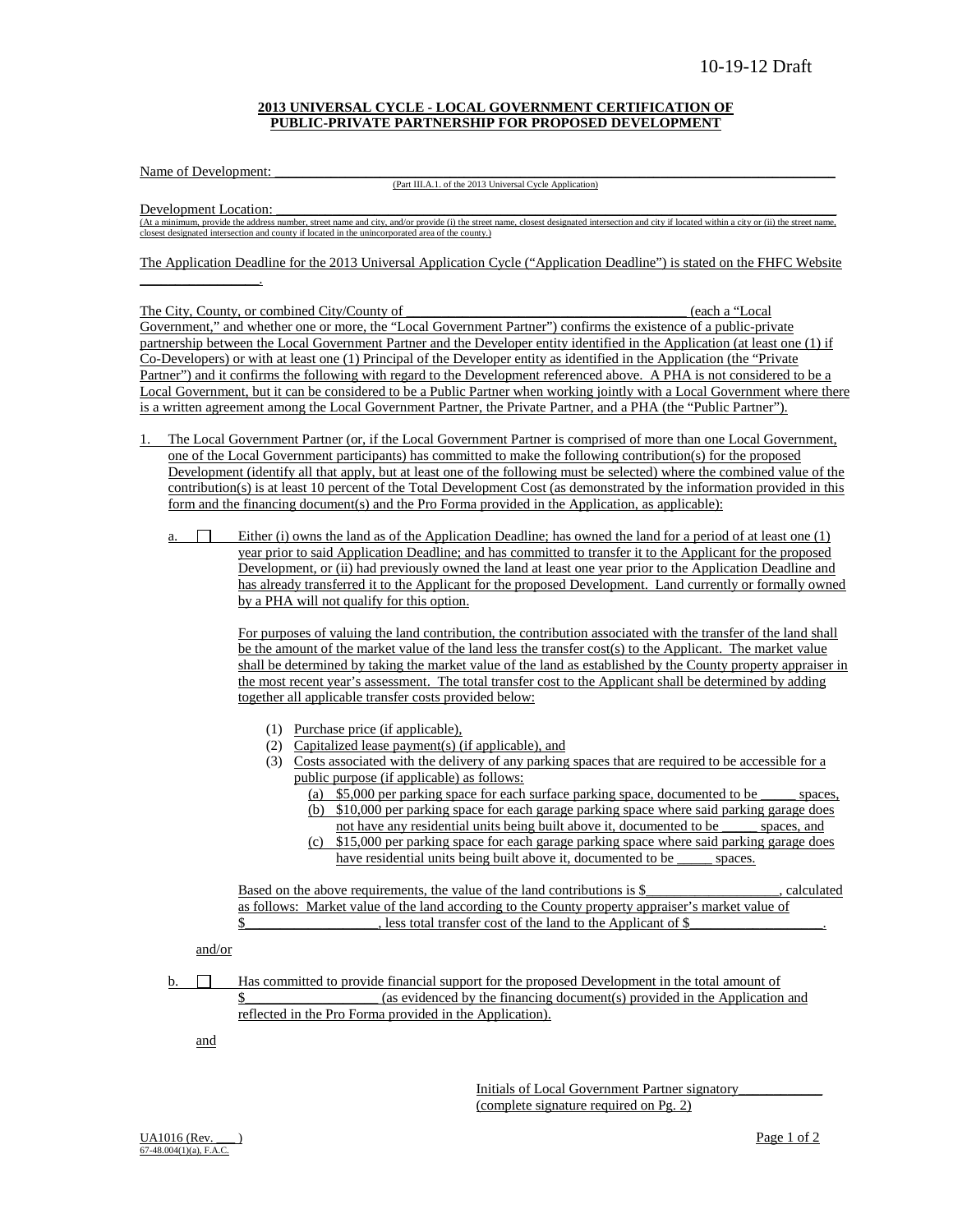2. The Private Partner was secured through a competitive application process, conducted by the Local Government Partner (or, if the Local Government Partner is comprised of more than one Local Government, by one of the Local Government participants) and/or the Public Partner, the award of which was approved and adopted by ordinance, resolution or other official action at least six (6) months prior to the Application Deadline.

and

3. As of the Application Deadline, the Local Government Partner has entered into a written agreement with the Private Partner, and, if applicable, the Public Partner, evidencing the public-private partnership referred to in this certification form. The Private Partner and, if applicable, the Public Partner, involved in the written agreement are named below. (Note: It is not required that a copy of the written agreement be attached to this form or that it be included in the Application).

Private Partner:

Public Partner (if applicable):

 $\overline{\phantom{a}}$  , and the contract of the contract of the contract of the contract of the contract of the contract of the contract of the contract of the contract of the contract of the contract of the contract of the contrac

No consideration or promise of consideration has been given by the Private Partner with respect to the partnership or the written agreement referenced above.

#### **CERTIFICATION**

I certify that the Local Government Partner identified above has vested in me the authority to certify that the foregoing information is true and correct.

\_\_\_\_\_\_\_\_\_\_\_\_\_\_\_\_\_\_\_\_\_\_\_\_\_\_\_\_\_\_\_\_\_\_\_\_\_\_\_\_\_\_\_\_\_\_\_\_ \_\_\_\_\_\_\_\_\_\_\_\_\_\_\_\_\_\_\_\_\_\_\_\_\_\_\_\_\_\_\_\_\_\_\_\_\_\_\_

Signature Print or Type Name

Print or Type Title

This certification must be signed by the chief appointed official (staff) responsible for such approvals, Mayor, City Manager, County Manager/Administrator/ Coordinator, or Chairperson of the City Council or County Commission. Other signatories are not acceptable. If this certification is inappropriately signed or if the certification contains corrections or 'white-out' or if it is scanned, imaged, altered, or retyped, the Application will not qualify for the Public Private Partnership for Proposed Development ranking goal. The certification may be photocopied.

Provide Behind a Tab Labeled "Exhibit 20"

 $\frac{U\{1016 \text{ (Rev.)}\}}{P\{208 \text{ (Dev.)}\}}$ 67-48.004(1)(a), F.A.C.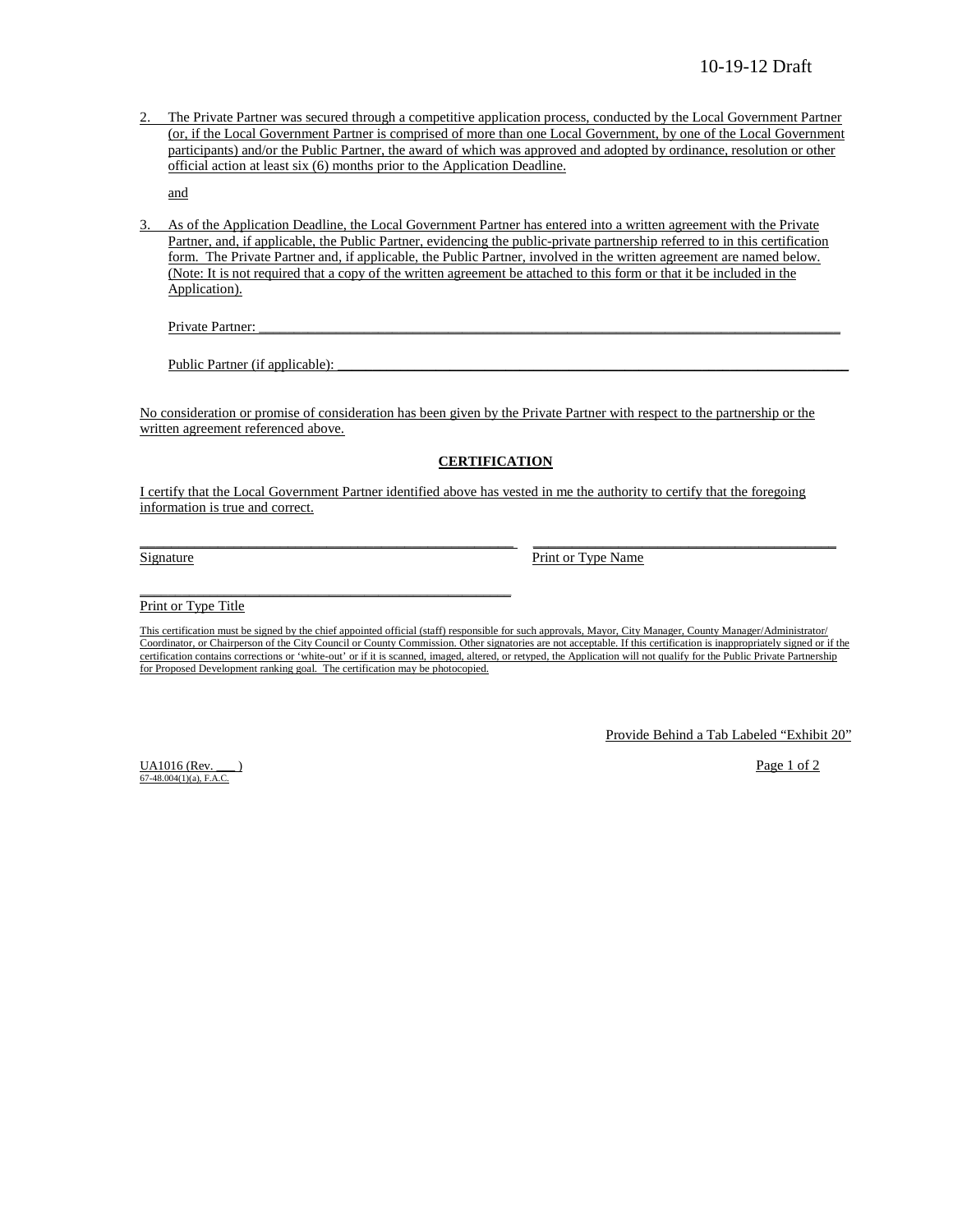## **2013 2011 UNIVERSAL CYCLE - SURVEYOR CERTIFICATION OF DEVELOPMENT LOCATION POINT FOR MMRB AND NON-COMPETITIVE HC APPLICATIONS**

Name of Development:

(Part III.A.1. of the 2013 2011 Universal Cycle Application)

Development Location \*: \_\_\_\_\_\_\_\_\_\_\_\_\_\_\_\_\_\_\_\_\_\_\_\_\_\_\_\_\_\_\_\_\_\_\_\_\_\_\_\_\_\_\_\_\_\_\_\_\_\_\_\_\_\_\_\_\_\_\_\_\_

(At a minimum, provide the address <del>assigned by the United States Postal Service, including the address</del> number, street name and city, and/or if the address has not yet been assigned, provide (i) the street name, closest designated intersection and city if located within a city or (ii) the street name, closest designated intersection and county if located in the unincorporated area of the county.) \* If the Development consists of Scattered Sites, the Development Location stated above must reflect the Scattered Site where the Development Location Point is located.)

The undersigned Florida licensed surveyor confirms that the method used to determine the following latitude and longitude coordinates conforms to Rule 5J-17, F.A.C., formerly 61G17-6, F.A.C.:

| State the<br>Development |         |         |                                               | VY.     |         |                                               |
|--------------------------|---------|---------|-----------------------------------------------|---------|---------|-----------------------------------------------|
| Location Point.          | Degrees | Minutes | Seconds (truncated)<br>after 1 decimal place) | Degrees | Minutes | Seconds (truncated)<br>after 1 decimal place) |

\*If the proposed Development will be financed with Florida Housing-issued MMRB and it consists of Scattered Sites, is a part of the boundary of each Scattered Site located within  $1/2$  mile of the Scattered Site with the most units?  $\Box$  Yes or  $\Box$  No (Must check one if Development consists of Scattered Sites.)<sup>4</sup> units?  $\Box$  Yes or  $\Box$  No (Must check one if Development consists of Scattered Sites.)<sup> $\pm$ </sup>

If the Corporation discovers that there are any false statements made in this certification, the Corporation will forward a copy to the State of Florida Department of Business and Professional Regulation for investigation.

**CERTIFICATION** - Under penalties of perjury, I declare that the foregoing statement is true and correct.

\_\_\_\_\_\_\_\_\_\_\_\_\_\_\_\_\_\_\_\_\_\_\_\_\_\_\_\_\_\_\_\_\_\_\_\_\_ \_\_\_\_\_\_\_\_\_\_\_\_\_\_\_\_\_\_\_\_\_\_\_\_\_\_\_\_\_\_\_\_\_\_\_\_\_\_\_

\_\_\_\_\_\_\_\_\_\_\_\_\_\_\_\_\_\_\_\_\_\_\_\_\_\_\_\_\_\_\_\_\_\_\_\_\_ \_\_\_\_\_\_\_\_\_\_\_\_\_\_\_\_\_\_\_\_\_\_\_\_\_\_\_\_\_\_\_\_\_\_\_\_\_\_\_\_

\_\_\_\_\_\_\_\_\_\_\_\_\_\_\_\_\_\_\_\_\_\_\_\_\_\_\_\_\_\_\_\_\_\_\_\_\_ \_\_\_\_\_\_\_\_\_\_\_\_\_\_\_\_\_\_\_\_\_\_\_\_\_\_\_\_\_\_\_\_\_\_\_\_\_\_\_\_

Signature Print or Type Name and Title of Signatory

Florida License Number Name of Surveyor

Address (street address, city, state)

Telephone Number (including area code)

\_\_\_\_\_\_\_\_\_\_\_\_\_\_\_\_\_\_\_\_\_\_\_\_\_\_\_\_\_\_\_\_\_\_\_\_\_

 $+$ If the proposed Development will be financed with Florida Housing-issued MMRB and it meets the definition of Scattered Sites, a part of the boundary of each Scattered Site must be located within 1/2 mile of the Scattered Site with the most units.

"Scattered Sites," as applied to a single Development, means a Development site that, when taken as a whole, is comprised of real property that is not contiguous (each such non-contiguous site within a Scattered Site Development, a "Scattered Site"). For purposes of this definition "contiguous" means touching at a point or along a boundary. Real property is contiguous if the only intervening real property interest is an easement provided the easement is not a roadway or street. (See Rules 67-48.002 and 67-21.002, F.A.C.).

This certification may not be signed by the Applicant, by any related parties of the Applicant, or by any Principals or Financial Beneficiaries of the Applicant. If the certification is inappropriately signed the form will not be considered and the Application will fail to meet threshold. If this certification contains corrections or 'white-out', or if it is scanned, imaged, altered, or retyped, this form will not be considered and the Application will fail to meet threshold. The certification may be photocopied.

> Provide Behind a Tab Labeled "Exhibit 22" (for 2013 Universal Application Suppl App. Cycle);

or Provide Behind a Tab Labeled "Exhibit 7 5" (for Non-Competitive 4 Percent HC County HFA onds-Application Form)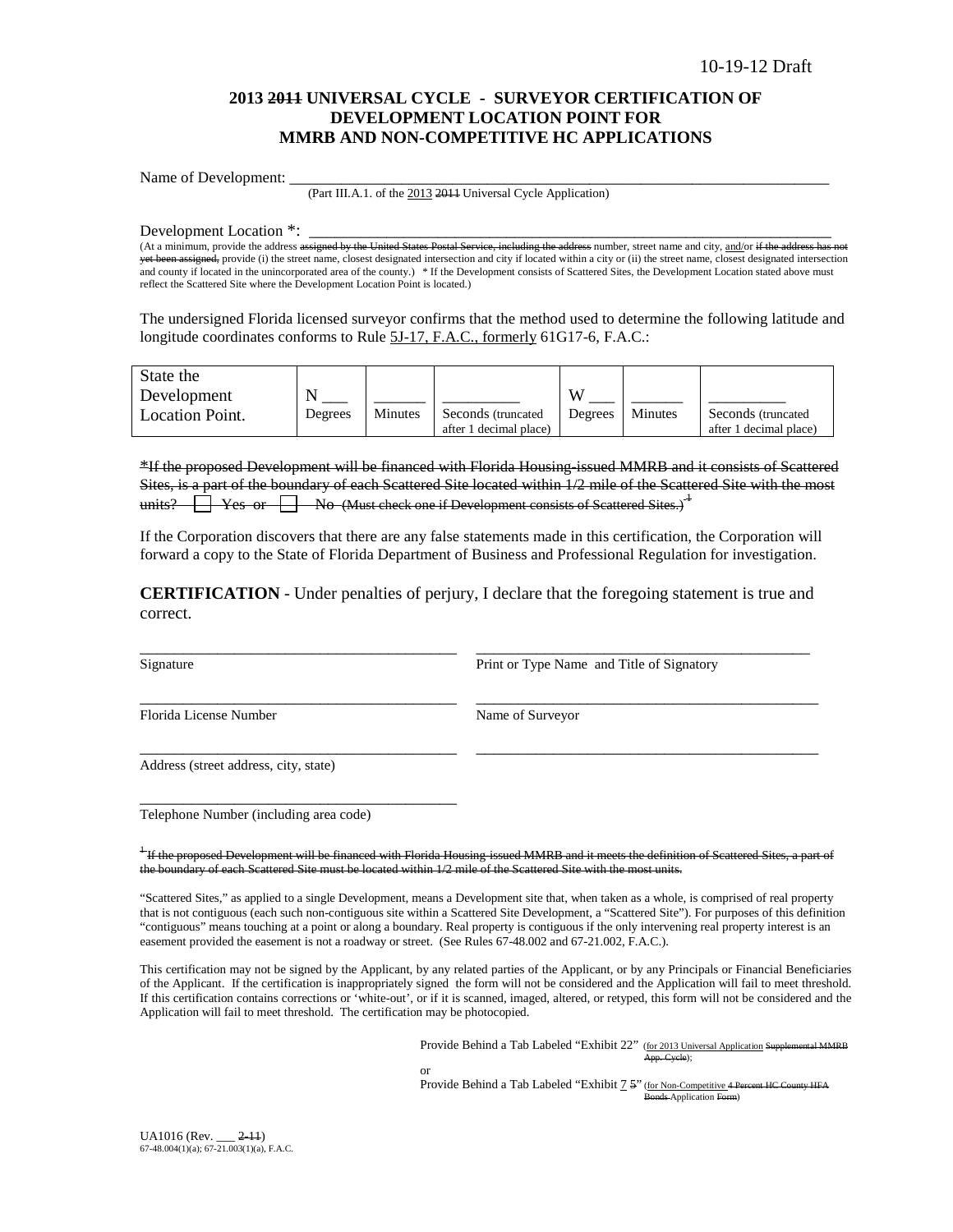#### Page 1 of 2

#### **2011 UNIVERSAL CYCLE - SURVEYOR CERTIFICATION FOR COMPETITIVE HC APPLICATIONS**

| Name of Development:-                                                                                                                                                                               |
|-----------------------------------------------------------------------------------------------------------------------------------------------------------------------------------------------------|
| (Part III.A.1. of the 2011 Universal Cycle Application)                                                                                                                                             |
| <b>Development Location *:</b>                                                                                                                                                                      |
| (At a minimum, provide the address assigned by the United States Postal Service, including the address number, street name and city, or if the address has not yet been assigned, provide (i)       |
| the street name, closest designated intersection and city if located within a city or (ii) the street name, closest designated intersection and county if located in the unincorporated area of the |
| county.) * If the Development consists of Scattered Sites, the Development Location stated above must reflect the Scattered Site where the Tie Breaker Measurement Point is located.)               |
|                                                                                                                                                                                                     |

The undersigned Florida licensed surveyor confirms that the method used to determine the following latitude and longitude coordinates conforms to Rule 61G17-6, F.A.C.:

| --<br>$\sim$ .<br>State<br>$+n$<br><b>Measurement</b><br>tragtar<br>$\mathbf{1}\Delta$<br><del>внешке</del><br>. .<br>--<br>Point. | ________<br><b>Degrees</b> | _______<br>$\mathbf{v}$<br><del>Minutes</del> | Seconds<br>. attar<br>$m$ nncotac $\sigma$<br><del>uuncatou arter</del><br>decimal place | XX.<br><br><del>Degrees</del> | <b>Minutes</b> | Seconds<br>a attar<br>truncotod.<br><del>ununcatou anor</del><br>decimal place<br><del>- viitt</del> . |
|------------------------------------------------------------------------------------------------------------------------------------|----------------------------|-----------------------------------------------|------------------------------------------------------------------------------------------|-------------------------------|----------------|--------------------------------------------------------------------------------------------------------|
|------------------------------------------------------------------------------------------------------------------------------------|----------------------------|-----------------------------------------------|------------------------------------------------------------------------------------------|-------------------------------|----------------|--------------------------------------------------------------------------------------------------------|

If the Development consists of Scattered Sites, is a part of the boundary of each Scattered Site located within 1/2 mile of the Se  $\Box$  Yes or  $\Box$  No (Must check one if Development consists of Scattered Sites.)<sup>2</sup>

To be eligible for proximity tie-breaker points, Degrees and Minutes must be stated as whole numbers and Seconds must be truncated after 1 decimal place. The Corporation will utilize Street Atlas USA 2010, published by DeLorme, to determine the proximity of an eligible service to the proposed Development's Tie-Breaker Measurement Point.

**Transit Service** – State the latitude and longitude coordinates for one (1) Transit Service on the chart below.<sup>3</sup>

|                                                                               |                               |                                     | Latitude                                     |                      |                | Longitude                                    |
|-------------------------------------------------------------------------------|-------------------------------|-------------------------------------|----------------------------------------------|----------------------|----------------|----------------------------------------------|
| <b>Public Bus Stop</b>                                                        | <b>Degrees</b>                | <b>Minutes</b>                      | Seconds (truncated<br>after 1 decimal place) | <b>Degrees</b>       | <b>Minutes</b> | Seconds (truncated<br>after 1 decimal place) |
| <b>Public Bus Transfer</b><br>Stop or Public Bus<br><b>Rapid Transit Stop</b> | Degrees                       | <b>Contract Contract</b><br>Minutes | Seconds (truncated<br>after 1 decimal place) | W-<br><b>Degrees</b> | <b>Minutes</b> | Seconds (truncated<br>after 1 decimal place) |
| <b>Public Rail Station</b>                                                    | $\mathbf +$<br><b>Degrees</b> | <b>Minutes</b>                      | Seconds (truncated<br>after 1 decimal place) | <b>Degrees</b>       | <b>Minutes</b> | Seconds (truncated<br>after 1 decimal place) |

**Tier 1 and Tier 2 Services** - State the Name, Address and latitude and longitude coordinates of the closest service(s) on the chart below. <sup>3</sup>

| <b>Tier 1 Services:</b>                                                                                                                                                                                                                                                                                                                                                                                                                                                           |                                                         | Latitude       |                                                        |                                       | Longitude      |                                                        |
|-----------------------------------------------------------------------------------------------------------------------------------------------------------------------------------------------------------------------------------------------------------------------------------------------------------------------------------------------------------------------------------------------------------------------------------------------------------------------------------|---------------------------------------------------------|----------------|--------------------------------------------------------|---------------------------------------|----------------|--------------------------------------------------------|
| Grocery Store:<br>Name - Name - Name - Name - Name - Name - Name - Name - Name - Name - Name - Name - Name - Name - Name - Name - Name - Name - Name - Name - Name - Name - Name - Name - Name - Name - Name - Name - Name - Name - Name - Name<br>Address - The Commission of the Commission of the Commission of the Commission of the Commission of the Commission of the Commission of the Commission of the Commission of the Commission of the Commission of the Commission | $N_{\frac{1}{2}}$<br>-Degrees                           | <b>Minutes</b> | Seconds<br>(truncated after 1<br>decimal place)        | -Degrees                              | <b>Minutes</b> | Seconds<br>(truncated after 1<br>decimal place)        |
| Public School:                                                                                                                                                                                                                                                                                                                                                                                                                                                                    | $N-$<br>-Degrees                                        | <b>Minutes</b> | -Seconds<br>(truncated after 1<br>decimal place)       | -Degrees                              | <b>Minutes</b> | <b>Seconds</b><br>(truncated after 1<br>decimal place) |
| <b>Medical Facility:</b><br>Address and the contract of the contract of the contract of the contract of the contract of the contract of the                                                                                                                                                                                                                                                                                                                                       | $\mathbf{N}_{\text{max}}$<br>-Degrees                   | <b>Minutes</b> | Seconds<br>(truncated after +<br>decimal place)        | $\mathbf{w}_{\text{max}}$<br>-Degrees | <b>Minutes</b> | Seconds<br>(truncated after 1<br>decimal place)        |
| Senior Center:<br>Name - The Commission of the Commission of the Commission of the Commission of the Commission of the Commission of the Commission of the Commission of the Commission of the Commission of the Commission of the Commission of                                                                                                                                                                                                                                  | $\mathbf{N}_{\text{max}}$<br>-Degrees                   | <b>Minutes</b> | $-$ Seconds<br>(truncated after 1<br>decimal place)    | $W$ <sub>1</sub><br>-Degrees          | <b>Minutes</b> | Seconds<br>(truncated after 1<br>decimal place)        |
|                                                                                                                                                                                                                                                                                                                                                                                                                                                                                   |                                                         |                |                                                        |                                       |                |                                                        |
| <b>Tier 2 Services:</b>                                                                                                                                                                                                                                                                                                                                                                                                                                                           |                                                         | Latitude       |                                                        |                                       | Longitude      |                                                        |
| Public Park:<br>Address - 2008 - 2009 - 2010 - 2010 - 2010 - 2010 - 2010 - 2010 - 2010 - 2010 - 2010 - 2010 - 2010 - 2010 - 20                                                                                                                                                                                                                                                                                                                                                    | $\mathbf{N}_{\text{max}}$<br>-Degrees                   | <b>Minutes</b> | <b>Seconds</b><br>(truncated after 1<br>decimal place) | -Degrees                              | <b>Minutes</b> | Seconds<br>(truncated after 1<br>decimal place)        |
| <b>Community Center:</b>                                                                                                                                                                                                                                                                                                                                                                                                                                                          | $N_{\overline{\phantom{a}}}\hspace{0.05cm}$<br>-Degrees | <b>Minutes</b> | seconds<br>(truncated after 1<br>decimal place)        | $\mathbf{w}_{\text{max}}$<br>-Degrees | <b>Minutes</b> | seconds<br>(truncated after 1<br>decimal place)        |
| Pharmacy:<br>Name - The Commission of the Commission of the Commission of the Commission of the Commission of the Commission<br>Address - The Committee of the Committee of the Committee of the Committee of the Committee of the Committee o                                                                                                                                                                                                                                    | $\mathbf{N}_{\text{max}}$<br>-Degrees                   | <b>Minutes</b> | Seconds<br>(truncated after 1<br>decimal place)        | $W$ and $W$<br>-Degrees               | <b>Minutes</b> | Seconds<br>(truncated after 1<br>decimal place)        |

If the Corporation discovers that there are any false statements made in this certification, the Corporation will forward a copy to the State of Florida Department of<br>Business and Professional Regulation for investigation .<br>and Professional Regulation for investigation.

\_\_\_\_\_\_\_\_\_\_\_\_\_\_\_\_\_\_\_\_\_\_\_\_\_\_\_\_\_\_\_\_\_\_\_\_\_\_\_\_\_\_\_\_\_\_\_\_\_ \_\_\_\_\_\_\_\_\_\_\_\_\_\_\_\_\_\_\_\_\_\_\_\_\_\_\_\_\_\_\_\_\_ \_\_\_\_\_\_\_\_\_\_\_\_\_\_\_\_\_\_\_\_\_\_\_\_\_\_\_\_\_\_\_\_\_\_\_\_\_

**CERTIFICATION** - Under penalties of perjury, I declare that the foregoing statement is true and correct.

Signature **Print or Type Name and Title of Signatory** Florida License Number

\_\_\_\_\_\_\_\_\_\_\_\_\_\_\_\_\_\_\_\_\_\_\_\_\_\_\_\_\_\_\_\_ \_\_\_\_\_\_\_\_\_\_\_\_\_\_\_\_\_\_\_\_\_\_\_\_\_\_\_\_\_\_\_\_\_\_\_\_\_\_\_\_\_\_\_\_\_\_\_\_\_\_ \_\_\_\_\_\_\_\_\_\_\_\_\_\_\_\_\_\_\_\_\_\_\_\_\_\_\_\_\_\_\_\_\_\_\_\_\_\_\_\_\_\_\_ Name of Surveyor Address (street address, city, state) Telephone Number (including area code)

UA1016 (Rev. 2-11)<br>67-48.004(1)(a); 67-21.003(1)(a), F.A.C.

Provide Behind a Tab Labeled "Exhibit 25"

This certification, consists of 2 pages. This certification may not be signed by the Applicant, by any related parties of the Applicant, or by any Principals or Financial Beneficiaries of the Applicant. If the certification is inappropriately signed, the Application will not be eligible to receive proximity tie-breaker points.<br>If this certification contains corrections or 'white-o ed, imaged, altered, or retyped, the Application will not be eligible to receive proximity tiebreaker points. The Application may still be eligible for automatic points. The certification may be photocopied. To be considered for scoring purposes, at least page 1 of this 2 page certification form must be provided by the Applicant.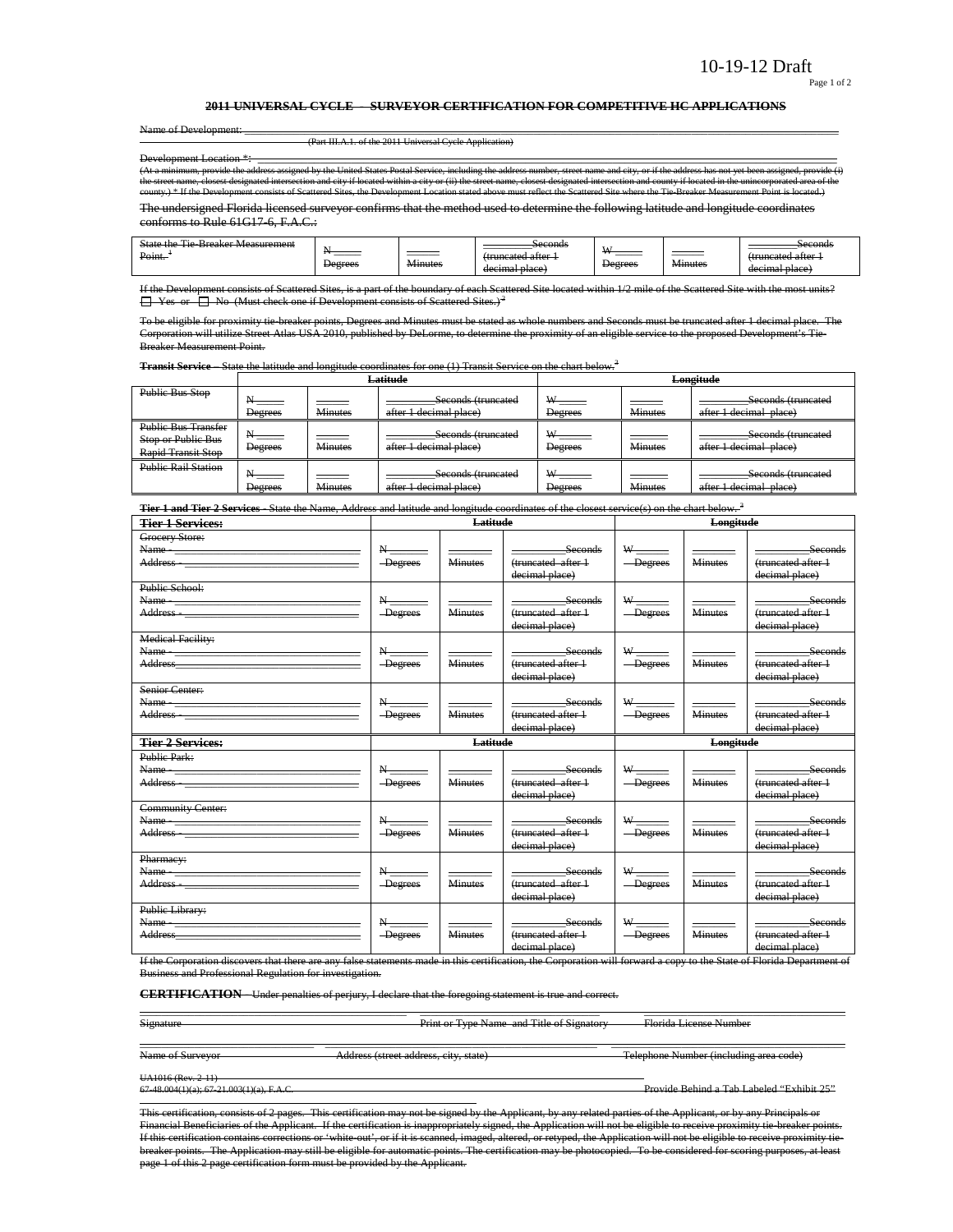<sup>+</sup>Tie-Breaker Measurement Point means a single point selected by the Applicant on the proposed Development site that is located within 100 feet of a residential building existing or to be constructed as part of the proposed Development. For a Development which consists of Scattered Sites, this means a single point on one of the Scattered Sites which comprise the Development site that is located within 100 feet of a residential building existing or to be constructed as part of the proposed Development. In addition, the Tie-Breaker Measurement Point must be located on the site with the most units.

<sup>2</sup>If the proposed Development meets the definition of Scattered Sites, a part of the boundary of each Scattered Site must be located within 1/2 mile of the Scattered Site with the most units. "Scattered Sites," as applied to a single Development, means a Development site that, when taken as a whole, is comprised of real property that is not contiguous (each such non-contiguous site within a Scattered Site Development, a "Scattered Site"). For purposes of this definition "contiguous" means touching at a point or along a boundary. Real property is contiguous if the only intervening real property interest is an easement provided the ent is not a roadway or street. (See Rules 67-48.002, F.A.C.)

 $^3$ The latitude and longitude coordinates for all Proximity Services must represent a point as outlined below. The coordinates for each service must be stated in degrees, minutes and seconds, with the degrees and minutes stated as whole numbers and the seconds truncated after one decimal place. If the degrees and minutes are not stated as whole numbers and the seconds are not truncated after one decimal place, the Applicant will not be eligible for proximity tie-breaker points for that service.

The Corporation will utilize Street Atlas USA 2010, published by DeLorme, using the method described below, to determine the proximity of an eligible service to the proposed Development's Tie-Breaker Measurement Point.

| <b>Service</b>                                                         | Location where latitude and longitude coordinates must be obtained |                                                                                                              |  |  |  |  |
|------------------------------------------------------------------------|--------------------------------------------------------------------|--------------------------------------------------------------------------------------------------------------|--|--|--|--|
| Grocery Store, Public School, Medical Facility,                        |                                                                    | Coordinates must represent a point that is on the doorway threshold of an exterior entrance that provides    |  |  |  |  |
| Community Center, Senior Center, Public<br><b>Library and Pharmacy</b> | direct public access to the building where the service is located. |                                                                                                              |  |  |  |  |
|                                                                        |                                                                    |                                                                                                              |  |  |  |  |
|                                                                        |                                                                    |                                                                                                              |  |  |  |  |
| <b>Public Park</b>                                                     |                                                                    | Coordinates must represent a point that is on the premises; however, the point may not be located in the     |  |  |  |  |
|                                                                        |                                                                    | parking lot, street, or any area that is not intended for recreational activities. Additionally, if the area |  |  |  |  |
|                                                                        |                                                                    | intended for recreational activities is enclosed, the coordinates must represent the public ingress/egress   |  |  |  |  |
|                                                                        | point of entry to the enclosed area.                               |                                                                                                              |  |  |  |  |
|                                                                        |                                                                    |                                                                                                              |  |  |  |  |
| Public Bus Stop, Public Bus Rapid Transit Stop,                        |                                                                    | With the exception of SunRail Rail Stations, coordinates must represent the location where passengers        |  |  |  |  |
| Public Bus Transfer Stop and Public Rail Station                       |                                                                    | may embark and disembark the bus or train. SunRail Rail Stations coordinates must represent the              |  |  |  |  |
|                                                                        | coordinates listed below:                                          |                                                                                                              |  |  |  |  |
|                                                                        | <b>Station Name</b>                                                | Latitude/Longitude Coordinates                                                                               |  |  |  |  |
|                                                                        | <b>Altamonte Springs Station</b>                                   | N 28 39 50.1, W 81 21 23.4                                                                                   |  |  |  |  |
|                                                                        | <b>Church Street Station</b>                                       | N 28 32 20.3, W 81 22 50.6                                                                                   |  |  |  |  |
|                                                                        | <b>DeBary Station</b>                                              | N 28 51 20.3, W 81 19 24.1                                                                                   |  |  |  |  |
|                                                                        | Florida Hospital Station                                           | N 28 34 21 8, W 81 22 17.4                                                                                   |  |  |  |  |
|                                                                        | <b>Lake Mary Station</b>                                           | N28 45 31.8, W 81 19 04.3                                                                                    |  |  |  |  |
|                                                                        | <b>Longwood Station</b>                                            | N 28 42 04.1, W 81 20 43.4                                                                                   |  |  |  |  |
|                                                                        | <b>LYNX Central Station</b>                                        | N 28 32 52.2, W 81 22 51.0                                                                                   |  |  |  |  |
|                                                                        | <b>Maitland Station</b>                                            | N 28 38 03.7, W 81 21 44.7                                                                                   |  |  |  |  |
|                                                                        | Orlando Amtrak/ORMC Station                                        | N 28 31 39.5, W 81 22 55.6                                                                                   |  |  |  |  |
|                                                                        | Sand Lake Road Station                                             | N 28 27 11.3, W 81 22 1.0                                                                                    |  |  |  |  |
|                                                                        | Sanford/SR46 Station                                               | N 28 48 49.8, W 81 17 56.9                                                                                   |  |  |  |  |
|                                                                        | Winter Park/Park Ave Station                                       | N 28 35 51.5, W 81 21 6.0                                                                                    |  |  |  |  |

If there is no exterior public entrance to the Tier 1 or Tier 2 Service, then a point should be used that is at the exterior entrance doorway threshold that is the closest walking distance to the doorway threshold of the interior public entrance to the service. For example, for a Pharmacy located within an enclosed shopping mall structure that does not have a direct public exterior entrance, the latitude and longitude coordinates at the doorway threshold of the exterior public entrance the enclosed shopping mall that provide the shortest walking distance to the doorway threshold of the interior entrance to the Pharmacy would be used.

The Applicant may not use any other Tier 1 or Tier 2 Service for multiple point items unless they are separate functioning services that are housed at the same location. For instance, an Applicant may not use a Senior Center as both a Senior Center and a Community Center. However, Applicants may use the same latitude and longitude coordinates for the Grocery Store, Medical Facility and/or Pharmacy if the Grocery Store, Medical Facility and/or Pharmacy is housed at the same location.

UA1016 (Rev. 2-11)<br>67-48.004(1)(a); 67-21.003(1)(a), F.A.C. Provide Behind a Tab Labeled "Exhibit 25"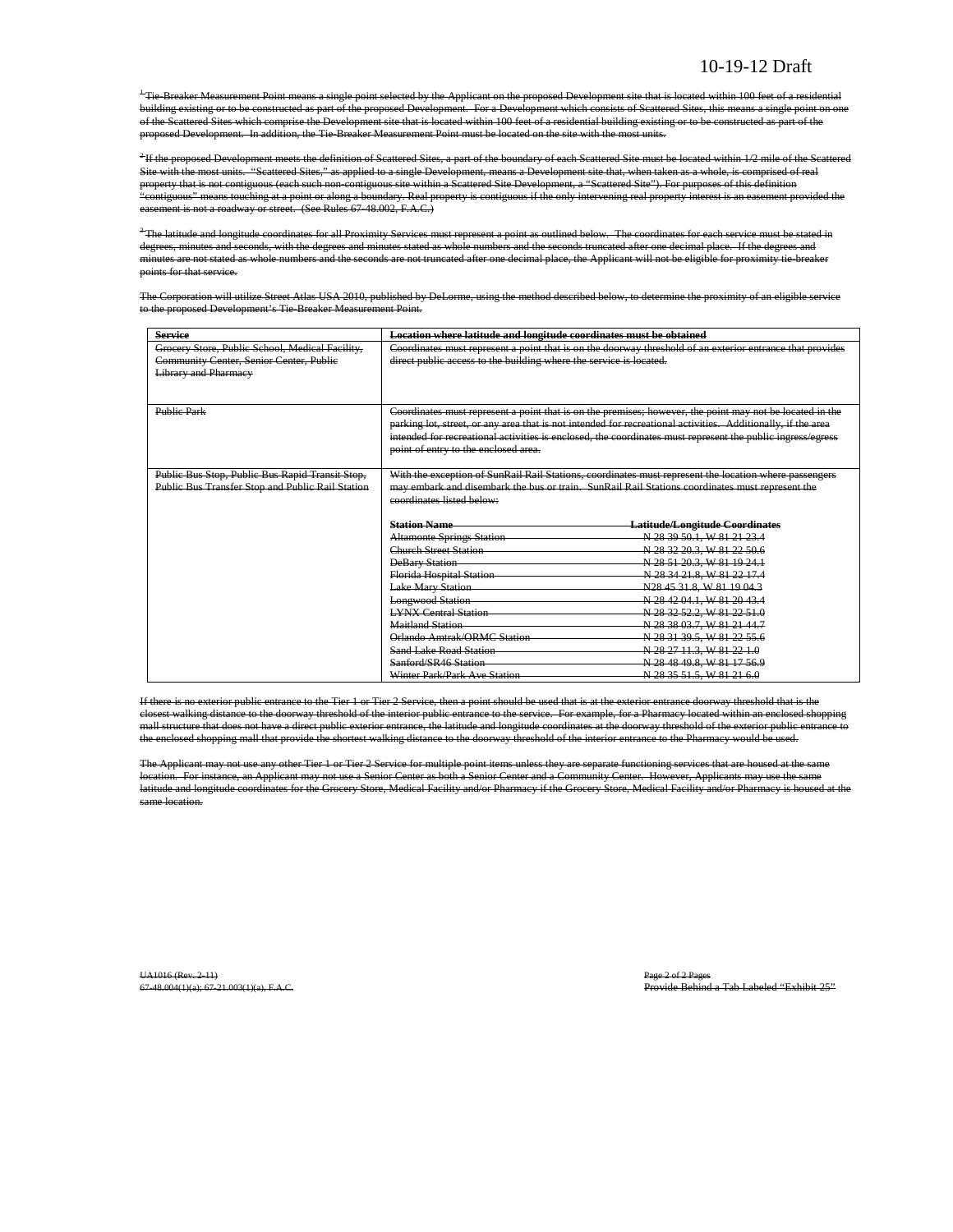#### **2013 UNIVERSAL CYCLE - SURVEYOR CERTIFICATION FOR COMPETITIVE HC APPLICATIONS**

Name of Development:

#### (Part III.A.1. of the 2013 Universal Cycle Application)

Development Location \*:

(At a minimum, provide the address number, street name and city, and/or provide (i) the street name, closest designated intersection and city if located within a city or (ii) the street name, closest designated intersection and county if located in the unincorporated area of the county.) \* If the Development consists of Scattered Sites, the Development Location stated above must reflect the Scattered Site where the Tie-Breaker Measurement Point is located.)

The undersigned Florida licensed surveyor confirms that the method used to determine the following latitude and longitude coordinates conforms to Rule 5J-17, F.A.C., formerly 61G17-6, F.A.C.:

*\*\*All calculations shall be based on "WGS 84" and be grid distances. The horizontal positions shall be collected to meet sub-meter accuracy (no autonomous hand-held GPS units shall be used).*

| <b>State the Tie-Breaker</b> |         |         | Seconds           | X              |         | Seconds           |
|------------------------------|---------|---------|-------------------|----------------|---------|-------------------|
| <b>Measurement Point.</b>    | Degrees | Minutes | (truncated after) | <u>Jegrees</u> | Minutes | (truncated after) |
|                              |         |         | decimal place)    |                |         | decimal place)    |

To be eligible for proximity tie-breaker points, Degrees and Minutes must be stated as whole numbers and Seconds must be truncated after 1 decimal place.

**Transit Service** – State the latitude and longitude coordinates for one (1) Transit Service on the chart below.<sup>2</sup>

|                                                          |              | Latitude       |                                                                                                                                                                                                                              |              |         | Longitude                                    |
|----------------------------------------------------------|--------------|----------------|------------------------------------------------------------------------------------------------------------------------------------------------------------------------------------------------------------------------------|--------------|---------|----------------------------------------------|
| <b>Public Bus Stop</b>                                   | N<br>Degrees | Minutes        | Seconds<br>(truncated after 1 decimal<br>place)                                                                                                                                                                              | W<br>Degrees | Minutes | Seconds (truncated<br>after 1 decimal place) |
| <b>Public Bus</b><br><b>Transfer Stop</b>                | N<br>Degrees | Minutes        | Seconds<br>(truncated after 1 decimal<br>place)                                                                                                                                                                              | W<br>Degrees | Minutes | Seconds (truncated<br>after 1 decimal place) |
| <b>Public Bus</b><br><b>Rapid Transit</b><br><b>Stop</b> | N<br>Degrees | Minutes        | Seconds<br>(truncated after 1 decimal<br>place)                                                                                                                                                                              | W<br>Degrees | Minutes | Seconds (truncated<br>after 1 decimal place) |
| <b>Public Rail</b><br><b>Station</b>                     | N<br>Degrees | <b>Minutes</b> | Seconds<br>(truncated after 1 decimal<br>place)                                                                                                                                                                              | W<br>Degrees | Minutes | Seconds (truncated<br>after 1 decimal place) |
|                                                          |              |                | Using the method described above <sup>**</sup> , the distance (rounded up to the nearest hundredth of a mile) between<br>the coordinates of the Tie-Breaker Measurement Point and the coordinates of the Transit Service is: |              |         | Miles                                        |

**Tier 1 and Tier 2 Services** - State the Name, Address and latitude and longitude coordinates of the closest service(s) on the chart below.<sup>2</sup>

| <b>Grocery Store:</b>                                                                                                                                                                                                      | Latitude     |         |                                                 | Longitude    |         |                                                |
|----------------------------------------------------------------------------------------------------------------------------------------------------------------------------------------------------------------------------|--------------|---------|-------------------------------------------------|--------------|---------|------------------------------------------------|
| Name -<br>Address -                                                                                                                                                                                                        | N<br>Degrees | Minutes | Seconds<br>(truncated after 1<br>decimal place) | W<br>Degrees | Minutes | Seconds (truncated<br>after 1decimal<br>place) |
| Using the method described above <sup>**</sup> , the distance (rounded up to the nearest hundredth of a mile) between<br>the coordinates of the Tie-Breaker Measurement Point and the coordinates of the Grocery Store is: |              |         |                                                 |              |         | Miles                                          |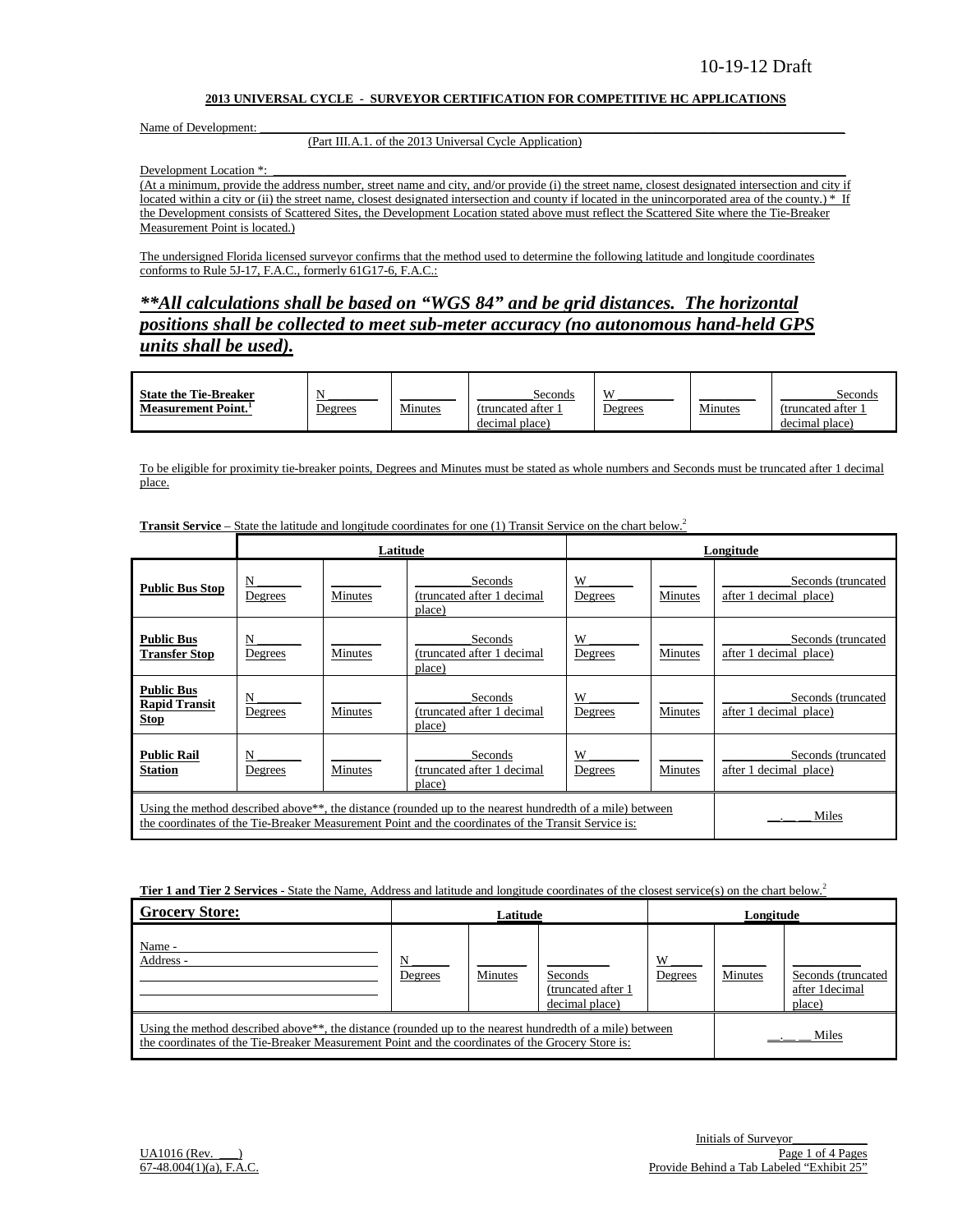| Public School:                                                                                                                                                                                                             | Latitude     |         |                                                  | Longitude    |         |                                                 |
|----------------------------------------------------------------------------------------------------------------------------------------------------------------------------------------------------------------------------|--------------|---------|--------------------------------------------------|--------------|---------|-------------------------------------------------|
| Name -<br>Address -                                                                                                                                                                                                        | N<br>Degrees | Minutes | Seconds<br>(truncated after 1)<br>decimal place) | W<br>Degrees | Minutes | Seconds (truncated<br>after 1 decimal<br>place) |
| Using the method described above <sup>**</sup> , the distance (rounded up to the nearest hundredth of a mile) between<br>the coordinates of the Tie-Breaker Measurement Point and the coordinates of the Public School is: |              |         |                                                  |              |         | Miles                                           |

| <b>Medical Facility:</b>                                                                                                                                                                                                      | Latitude     |         |                                                 | Longitude    |         |                                                 |
|-------------------------------------------------------------------------------------------------------------------------------------------------------------------------------------------------------------------------------|--------------|---------|-------------------------------------------------|--------------|---------|-------------------------------------------------|
| Name -<br>Address -                                                                                                                                                                                                           | N<br>Degrees | Minutes | Seconds<br>(truncated after 1<br>decimal place) | W<br>Degrees | Minutes | Seconds (truncated<br>after 1 decimal<br>place) |
| Using the method described above <sup>**</sup> , the distance (rounded up to the nearest hundredth of a mile) between<br>the coordinates of the Tie-Breaker Measurement Point and the coordinates of the Medical Facility is: |              |         |                                                 |              |         | Miles                                           |

| <b>Senior Center:</b>                                                                                                                                                                                                      | Latitude     |         |                                                  | Longitude    |         |                                                 |
|----------------------------------------------------------------------------------------------------------------------------------------------------------------------------------------------------------------------------|--------------|---------|--------------------------------------------------|--------------|---------|-------------------------------------------------|
| Name -<br>Address -                                                                                                                                                                                                        | N<br>Degrees | Minutes | Seconds<br>(truncated after 1)<br>decimal place) | W<br>Degrees | Minutes | Seconds (truncated<br>after 1 decimal<br>place) |
| Using the method described above <sup>**</sup> , the distance (rounded up to the nearest hundredth of a mile) between<br>the coordinates of the Tie-Breaker Measurement Point and the coordinates of the Senior Center is: |              |         |                                                  |              |         | Miles                                           |

| Public Park:                                                                                                                                                                                                             | Latitude     |         |                                                 | Longitude    |         |                                                 |
|--------------------------------------------------------------------------------------------------------------------------------------------------------------------------------------------------------------------------|--------------|---------|-------------------------------------------------|--------------|---------|-------------------------------------------------|
| Name -<br>Address-<br>Location-                                                                                                                                                                                          | N<br>Degrees | Minutes | Seconds<br>(truncated after 1<br>decimal place) | W<br>Degrees | Minutes | Seconds (truncated<br>after 1 decimal<br>place) |
| Using the method described above <sup>**</sup> , the distance (rounded up to the nearest hundredth of a mile) between<br>the coordinates of the Tie-Breaker Measurement Point and the coordinates of the Public Park is: |              |         |                                                 |              |         | Miles                                           |

| <b>Community Center:</b>                                                                                                                                                                                                      | Latitude     |         |                                                  | Longitude    |         |                                                  |
|-------------------------------------------------------------------------------------------------------------------------------------------------------------------------------------------------------------------------------|--------------|---------|--------------------------------------------------|--------------|---------|--------------------------------------------------|
| Name -<br>Address -                                                                                                                                                                                                           | N<br>Degrees | Minutes | Seconds<br>(truncated after 1)<br>decimal place) | W<br>Degrees | Minutes | Seconds (truncated)<br>after 1 decimal<br>place) |
| Using the method described above <sup>**</sup> , the distance (rounded up to the nearest hundredth of a mile) between the<br>coordinates of the Tie-Breaker Measurement Point and the coordinates of the Community Center is: |              |         |                                                  |              | Miles   |                                                  |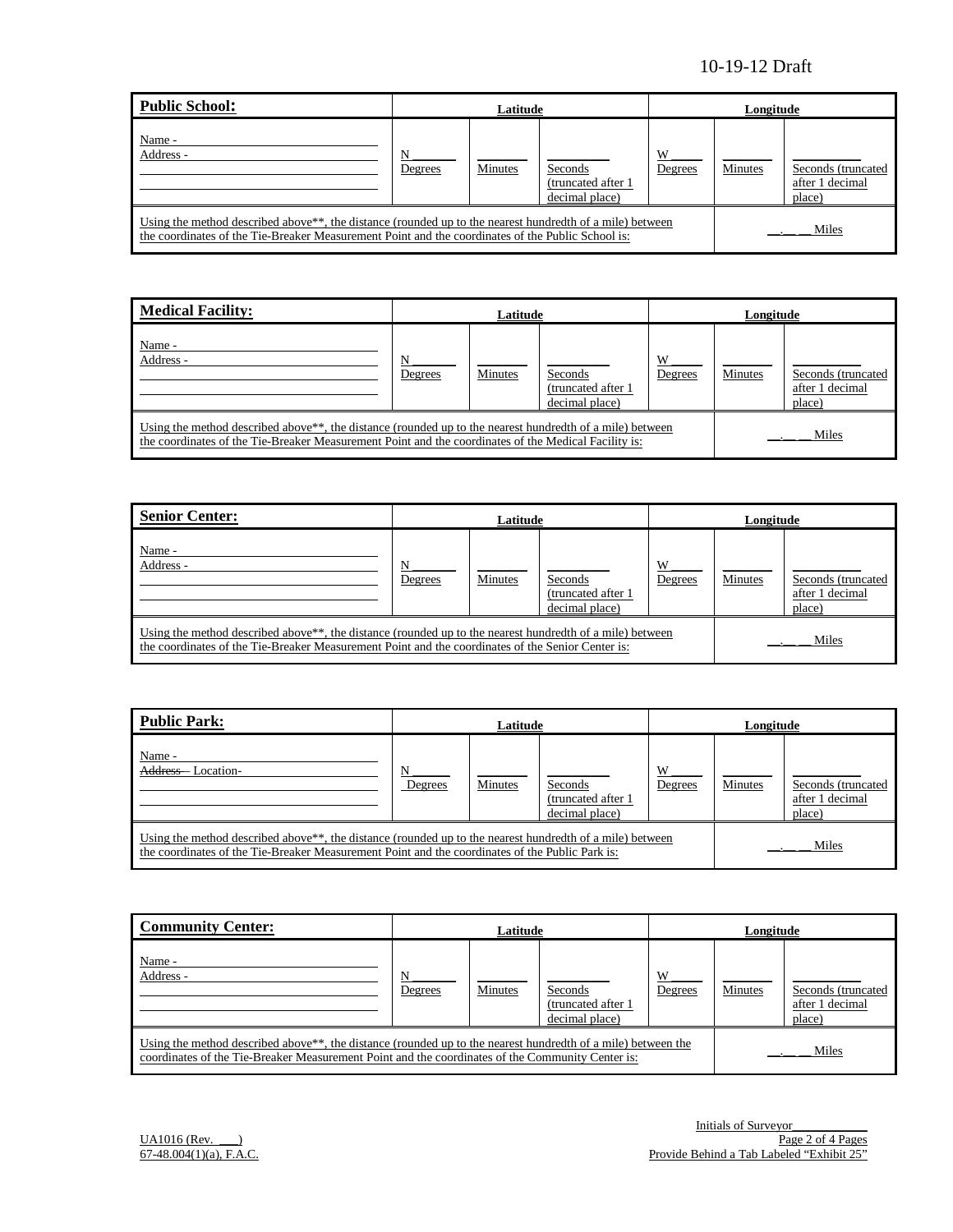| Pharmacy:                                                                                                                                                                                                             | Latitude     |         |                                                 |              | Longitude |                                                 |  |
|-----------------------------------------------------------------------------------------------------------------------------------------------------------------------------------------------------------------------|--------------|---------|-------------------------------------------------|--------------|-----------|-------------------------------------------------|--|
| Name -<br>Address -                                                                                                                                                                                                   | N<br>Degrees | Minutes | Seconds<br>(truncated after 1<br>decimal place) | W<br>Degrees | Minutes   | Seconds (truncated<br>after 1 decimal<br>place) |  |
| Using the method described above <sup>**</sup> , the distance (rounded up to the nearest hundredth of a mile) between<br>the coordinates of the Tie-Breaker Measurement Point and the coordinates of the Pharmacy is: |              |         |                                                 |              |           | Miles                                           |  |

| <b>Public Library:</b>                                                                                                                                                                                                      | Latitude |                |                                                  | Longitude    |                |                                                 |
|-----------------------------------------------------------------------------------------------------------------------------------------------------------------------------------------------------------------------------|----------|----------------|--------------------------------------------------|--------------|----------------|-------------------------------------------------|
| Name -<br>Address -                                                                                                                                                                                                         | Degrees  | <b>Minutes</b> | Seconds<br>(truncated after 1)<br>decimal place) | W<br>Degrees | <b>Minutes</b> | Seconds (truncated<br>after 1 decimal<br>place) |
| Using the method described above <sup>**</sup> , the distance (rounded up to the nearest hundredth of a mile) between<br>the coordinates of the Tie-Breaker Measurement Point and the coordinates of the Public Library is: |          |                |                                                  |              |                | Miles                                           |

If the Corporation discovers that there are any false statements made in this certification, the Corporation will forward a copy to the State of Florida Department of Business and Professional Regulation for investigation.

**CERTIFICATION** - Under penalties of perjury, I declare that the foregoing statement is true and correct.

Signature of Florida Licensed Surveyor Florida License Number of Signatory

 $\mathcal{L} = \{ \mathcal{L}^{\mathcal{L}} \mathcal{L}^{\mathcal{L}} \mathcal{L}^{\mathcal{L}} \mathcal{L}^{\mathcal{L}} \mathcal{L}^{\mathcal{L}} \mathcal{L}^{\mathcal{L}} \mathcal{L}^{\mathcal{L}} \mathcal{L}^{\mathcal{L}} \mathcal{L}^{\mathcal{L}} \mathcal{L}^{\mathcal{L}} \mathcal{L}^{\mathcal{L}} \mathcal{L}^{\mathcal{L}} \mathcal{L}^{\mathcal{L}} \mathcal{L}^{\mathcal{L}} \mathcal{L}^{\mathcal{L}} \mathcal{L}^{\mathcal{L}} \mathcal$ 

\_\_\_\_\_\_\_\_\_\_\_\_\_\_\_\_\_\_\_\_\_\_\_\_\_\_\_\_\_\_\_\_\_\_\_\_\_\_\_\_\_\_\_\_ \_\_\_\_\_\_\_\_\_\_\_\_\_\_\_\_\_\_\_\_\_\_\_\_\_\_\_\_\_\_\_\_\_

Print or Type Name of Signatory

This certification, consists of 4 pages. This certification may not be signed by the Applicant, by any related parties of the Applicant, or by any Principals or Financial Beneficiaries of the Applicant. If the certification is inappropriately signed, the Application will not be eligible to receive proximity tie-breaker points. If this certification contains corrections or 'white-out', or if it is scanned, imaged, altered, or retyped, the Application will not be eligible to receive proximity tie-breaker points. The Application may still be eligible for automatic points. The certification may be photocopied. To be considered for scoring purposes, at least pages 1, 2 and 3 of this 4 page certification form must be provided by the Applicant.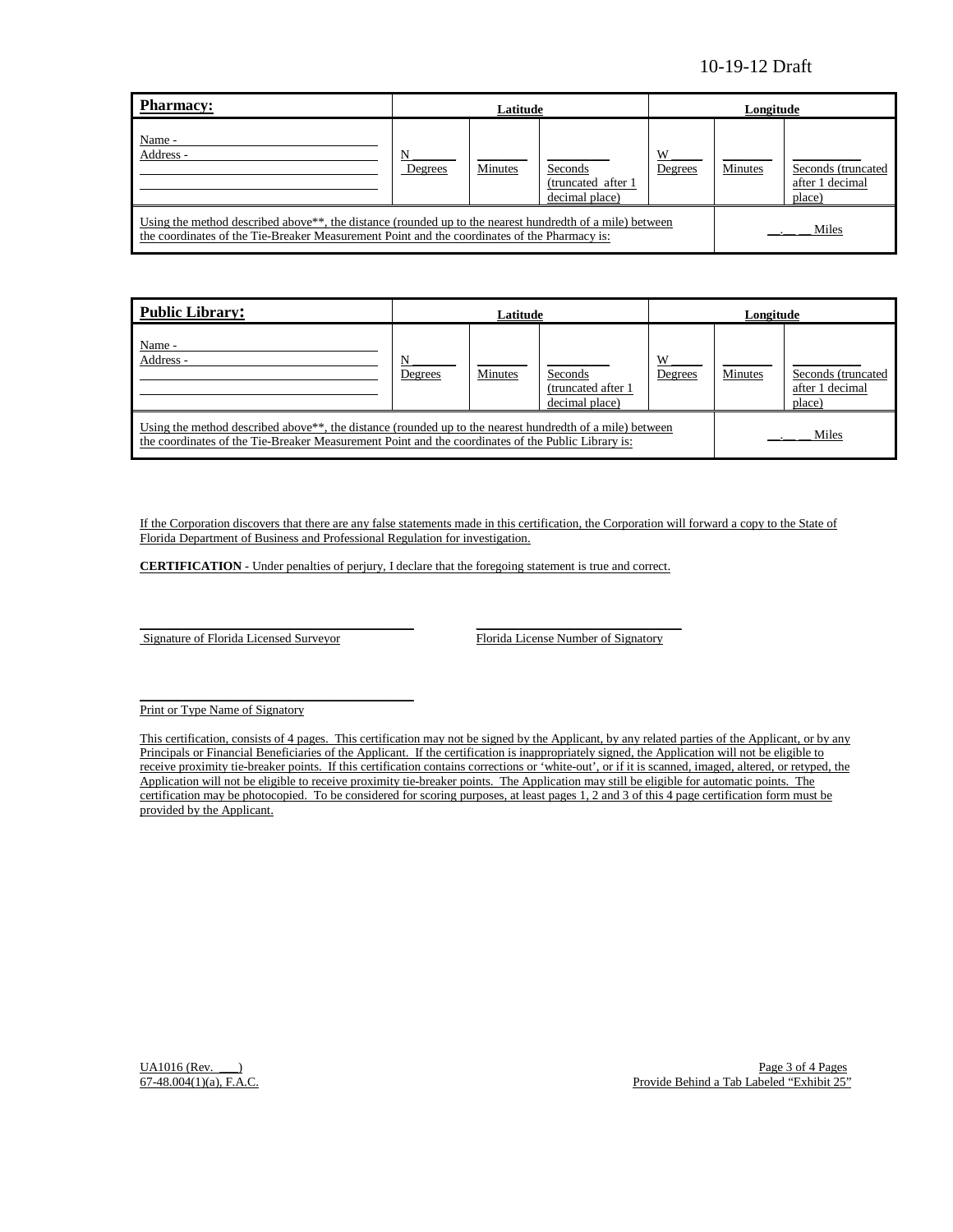$1$ <sup>1</sup> Tie-Breaker Measurement Point means a single point selected by the Applicant on the proposed Development site that is located within 100 feet of a residential building existing or to be constructed as part of the proposed Development. For a Development which consists of Scattered Sites, this means a single point on one of the Scattered Sites which comprise the Development site that is located within 100 feet of a residential building existing or to be constructed as part of the proposed Development. In addition, the Tie-Breaker Measurement Point must be located on the site with the most units.

 $2$  The latitude and longitude coordinates for all Proximity Services must represent a point as outlined below. The coordinates for each service must be stated in degrees, minutes and seconds, with the degrees and minutes stated as whole numbers and the seconds truncated after one decimal place. If the degrees and minutes are not stated as whole numbers and the seconds are not truncated after one decimal place, the Applicant will not be eligible for proximity tie-breaker points for that service.

| <b>Service Coordinates Location Chart</b>                                                                          |                                                                                                                                                                                                                                                                                                                                                                                                                         |                                                                                                                                                                                                                                                                                                                                                                                                                                                                                                                                                                                                     |  |  |  |
|--------------------------------------------------------------------------------------------------------------------|-------------------------------------------------------------------------------------------------------------------------------------------------------------------------------------------------------------------------------------------------------------------------------------------------------------------------------------------------------------------------------------------------------------------------|-----------------------------------------------------------------------------------------------------------------------------------------------------------------------------------------------------------------------------------------------------------------------------------------------------------------------------------------------------------------------------------------------------------------------------------------------------------------------------------------------------------------------------------------------------------------------------------------------------|--|--|--|
| <b>Service</b>                                                                                                     | Location where latitude and longitude coordinates must be obtained<br>Coordinates must represent a point that is on the doorway threshold of an exterior entrance<br>that provides direct public access to the building where the service is located.                                                                                                                                                                   |                                                                                                                                                                                                                                                                                                                                                                                                                                                                                                                                                                                                     |  |  |  |
| Grocery Store, Public School, Medical<br>Facility, Community Center, Senior<br>Center, Public Library and Pharmacy |                                                                                                                                                                                                                                                                                                                                                                                                                         |                                                                                                                                                                                                                                                                                                                                                                                                                                                                                                                                                                                                     |  |  |  |
| <b>Public Park</b>                                                                                                 | Coordinates must represent a point that is on the premises; however, the point may not be<br>located in the parking lot, street, or any area that is not intended for recreational activities.<br>Additionally, if the perimeter area intended for recreational activities is enclosed, the<br>coordinates must represent the public ingress/egress point of entry to the enclosed area.                                |                                                                                                                                                                                                                                                                                                                                                                                                                                                                                                                                                                                                     |  |  |  |
| Public Bus Stop, Public Bus Rapid Transit<br>Stop, Public Bus Transfer Stop and Public<br><b>Rail Station</b>      | must represent the coordinates listed below:<br><b>Station Name</b><br><b>Altamonte Springs Station</b><br><b>Church Street Station</b><br><b>DeBary Station</b><br>Florida Hospital Station<br>Lake Mary Station<br><b>Longwood Station</b><br><b>LYNX Central Station</b><br><b>Maitland Station</b><br>Orlando Amtrak/ORMC Station<br>Sand Lake Road Station<br>Sanford/SR46 Station<br>Winter Park/Park Ave Station | With the exception of SunRail Rail Stations, coordinates must represent the location where<br>passengers may embark and disembark the bus or train. SunRail Rail Stations coordinates<br><b>Latitude/Longitude Coordinates</b><br>N 28 39 50.1, W 81 21 23.4<br>N 28 32 20.3, W 81 22 50.6<br>N 28 51 20.3, W 81 19 24.1<br>N 28 34 21.8, W 81 22 17.4<br>N28 45 31.8, W 81 19 04.3<br>N 28 42 04.1, W 81 20 43.4<br>N 28 32 52.2, W 81 22 51.0<br>N 28 38 03.7, W 81 21 44.7<br>N 28 31 39.5, W 81 22 55.6<br>N 28 27 11.3, W 81 22 1.0<br>N 28 48 49.8, W 81 17 56.9<br>N 28 35 51.5, W 81 21 6.0 |  |  |  |

If there is no exterior public entrance to the Tier 1 or Tier 2 Service, then a point should be used that is at the exterior entrance doorway threshold that is the closest walking distance to the doorway threshold of the interior public entrance to the service. For example, for a Pharmacy located within an enclosed shopping mall structure that does not have a direct public exterior entrance, the latitude and longitude coordinates at the doorway threshold of the exterior public entrance to the enclosed shopping mall that provide the shortest walking distance to the doorway threshold of the interior entrance to the Pharmacy would be used.

Applicants may use the same latitude and longitude coordinates for the Grocery Store, Medical Facility and/or Pharmacy if the Grocery Store, Medical Facility and/or Pharmacy is housed at the same location. However, there are no other instances in which an Applicant may use identical coordinates or the same location for any other combination of Transit, Tier 1, or Tier 2 Services.

"Scattered Sites," as applied to a single Development, means a Development site that, when taken as a whole, is comprised of real property that is not contiguous (each such non-contiguous site within a Scattered Site Development, a "Scattered Site"). For purposes of this definition "contiguous" means touching at a point or along a boundary. Real property is contiguous if the only intervening real property interest is an easement provided the easement is not a roadway or street. (See Rule 67-48.002, F.A.C.).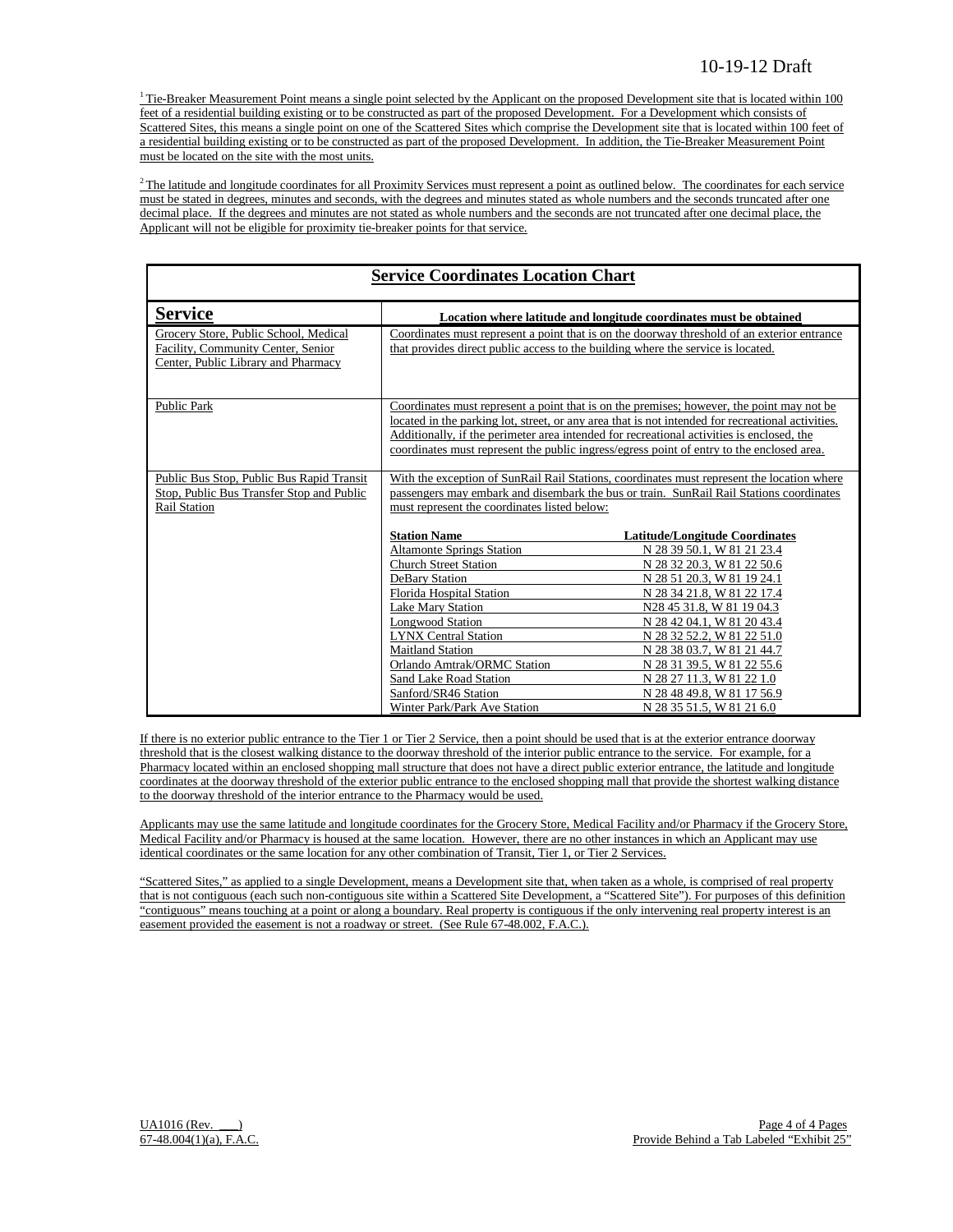### **2013 2011 UNIVERSAL CYCLE - LOCAL GOVERNMENT VERIFICATION OF STATUS OF SITE PLAN APPROVAL FOR MULTIFAMILY DEVELOPMENTS**

Name of Development:

(Part III.A.1. of the 2013 2011 Universal Cycle Application)

Development Location:

(At a minimum, provide the address assigned by the United States Postal Service, including the address number, street name and city, and/or if the address has een assigned, provide (i) the street name, closest designated intersection and city if located within a city or (ii) the street name, closest designated intersection and county if located in the unincorporated area of the county.)

Zoning Designation:

Mark the applicable statement:

1.  $\circ$  The above-referenced Development is <u>(a)</u> new construction, or <u>(b)</u> rehabilitation with new construction, or (c) rehabilitation without new construction that requires additional site plan approval or similar process, and the final site plan, in the zoning designation stated above, was approved on or before the Application Deadline for the 2013 2011 Universal Application Cycle (as stated on the FHFC Website \_\_\_\_\_\_\_\_\_\_\_[\\_http://apps.floridahousing.org/StandAlone/FHFC\\_ECM/ContentPage.aspx?PAGE=0238\)](http://apps.floridahousing.org/StandAlone/FHFC_ECM/ContentPage.aspx?PAGE=0238) by action of the appropriate City/County legally authorized body; e.g. council, commission, board, department, division, etc., responsible for such approval process.

\_\_\_\_\_\_\_\_\_\_\_\_\_\_\_\_\_\_\_\_\_\_\_\_\_\_\_\_\_\_\_\_\_\_\_\_\_\_\_\_\_ (Legally Authorized Body\*).

2.  $\circ$  The above-referenced Development is (a) new construction, or (b) rehabilitation with new construction, or (c) rehabilitation without new construction that requires additional site plan approval or similar process, and (i) this jurisdiction provides either preliminary site plan approval or conceptual site plan approval which has been issued, or (ii) site plan approval is required for the new construction work and/or the rehabilitation work; however, this jurisdiction provides neither preliminary site plan approval nor conceptual site plan approval, nor is any other similar process provided prior to issuing final site plan approval. Although there is no preliminary or conceptual site plan approval process and the final site plan approval has not yet been issued, the site plan, in the zoning designation stated above, has been reviewed.

The necessary approval and/or review was performed on or before the Application Deadline for the 2013 2011 Universal Application Cycle (as stated on the FHFC Website [http://apps.floridahousing.org/StandAlone/FHFC\\_ECM/ContentPage.aspx?PAGE=0238\)](http://apps.floridahousing.org/StandAlone/FHFC_ECM/ContentPage.aspx?PAGE=0238) by the appropriate City/County legally authorized body; e.g. council, commission, board, department, division, etc., responsible for such approval process. \_\_\_\_\_\_\_\_\_\_\_\_\_\_\_\_\_\_\_\_\_\_\_\_\_\_\_\_\_\_\_.(Legally Authorized Body\*).

3. ○ The above-referenced Development, in the zoning designation stated above, is rehabilitation without any new construction and does not require additional site plan approval or similar process.

\* "Legally Authorized Body" is not an individual. Applicant must state the name of the City Council, County Commission, Board, Department, Division, etc., ith authority over

## **CERTIFICATION**

I certify that the City/County of \_\_\_\_\_\_\_\_\_\_\_\_\_\_\_\_\_\_\_\_ has vested in me the authority to verify status of site plan approval (Name of City or County) as specified above and I further certify that the information stated above is true and correct.

\_\_\_\_\_\_\_\_\_\_\_\_\_\_\_\_\_\_\_\_\_\_\_\_\_\_\_\_\_\_\_\_\_\_\_\_\_\_\_\_\_\_\_\_\_\_\_ \_\_\_\_\_\_\_\_\_\_\_\_\_\_\_\_\_\_\_\_\_\_\_\_\_\_\_\_\_\_\_\_\_\_\_\_\_\_\_\_\_\_\_\_\_\_\_\_\_ Signature **Print or Type Name and Title** 

> \_\_\_\_\_\_\_\_\_\_\_\_\_\_\_\_\_\_\_\_\_\_\_\_\_\_\_\_\_\_\_\_\_\_\_\_\_\_\_\_\_\_\_\_\_\_\_ Print or Type Title

This certification must be signed by the applicable City's or County's Director of Planning and Zoning, chief appointed official (staff) responsible for determination of issues related to site plan approval, City Manager, or County Manager/Administrator/Coordinator. Signatures from local elected officials are not acceptable, nor are other signatories. If this certification is applicable to this Development and it is inappropriately signed, the Application will fail to meet threshold. If this certification contains corrections or 'white-out', or if it is scanned, imaged, altered, or retyped, the form will not be considered and the Application will fail to meet threshold. The certification may be photocopied.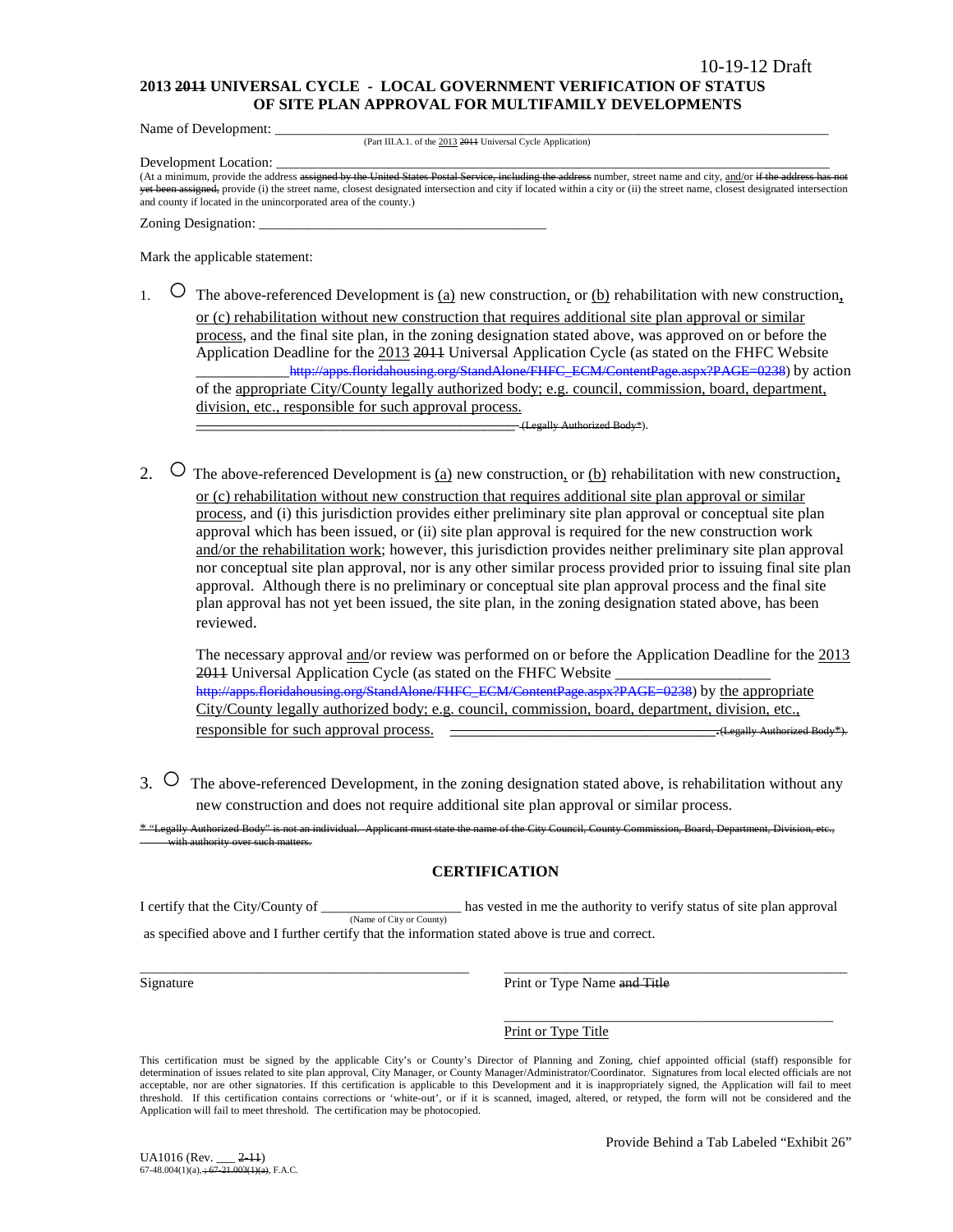### **2013 2011 UNIVERSAL CYCLE - LOCAL GOVERNMENT VERIFICATION OF STATUS OF PLAT APPROVAL FOR SINGLE-FAMILY RENTAL DEVELOPMENTS**

Name of Development:

(Part III.A.1. of the 2013 2011 Universal Cycle Application)

Development Location:

(At a minimum, provide the address assigned by the United States Postal Service, including the address number, street name and city, and/or if the addr ssigned, provide (i) the street name, closest designated intersection and city if located within a city or (ii) the street name, closest designated intersection and county if located in the unincorporated area of the county.)

Mark the applicable statement:

- 1. The above-referenced Development is (a) new construction, or (b) rehabilitation with new construction, or (c) rehabilitation without new construction that requires additional site plan approval or similar process, and the final plat was approved on or before the Application Deadline for the 2013 2011 Universal Application Cycle (as stated on the FHFC Website [http://apps.floridahousing.org/StandAlone/FHFC\\_ECM/ContentPage.aspx?PAGE=023](http://apps.floridahousing.org/StandAlone/FHFC_ECM/ContentPage.aspx?PAGE=0238) [8\)](http://apps.floridahousing.org/StandAlone/FHFC_ECM/ContentPage.aspx?PAGE=0238) by action of the appropriate City/County legally authorized body; e.g. council, commission, board, department, division, etc., responsible for such approval process. \_\_\_\_\_\_\_\_\_\_\_\_\_\_\_\_\_\_\_\_(Legally Authorized Body\*).
- 2. O The above-referenced Development is new construction or rehabilitation with new construction and the preliminary or conceptual plat was approved on or before the Application Deadline for the 2013 2011 Universal Application Cycle (as stated on the FHFC Website http://apps.floridahousing.org/StandAlone/FHFC\_ECM/ContentPag

[e.aspx?PAGE=0238\)](http://apps.floridahousing.org/StandAlone/FHFC_ECM/ContentPage.aspx?PAGE=0238) by action of the appropriate City/County legally authorized body; e.g. council, commission, board, department, division, etc., responsible for such approval process.  $\overline{\phantom{a}}$  (Legally Authorized Body\*)

3. ○ The above-referenced Development is rehabilitation without any new construction and does not require additional plat approval.

\* "Legally Authorized Body" is not an individual. Applicant must state the name of the City Council, County Commission, Board, Department, Division, etc., with authority over such matters.

## **CERTIFICATION**

I certify that the City/County of \_\_\_\_\_\_\_\_\_\_\_\_\_\_\_\_\_\_\_\_\_\_\_\_\_\_ has vested in me the authority to

(Name of City or County)

\_\_\_\_\_\_\_\_\_\_\_\_\_\_\_\_\_\_\_\_\_\_\_\_\_\_\_\_\_\_\_\_\_\_ \_\_\_\_\_\_\_\_\_\_\_\_\_\_\_\_\_\_\_\_\_\_\_\_\_\_\_\_\_\_\_\_\_\_\_

verify status of plat approval as specified above and I further certify that the information above is true and correct.

Signature Print or Type Name

\_\_\_\_\_\_\_\_\_\_\_\_\_\_\_\_\_\_\_\_\_\_\_\_\_\_\_\_\_\_\_\_\_\_\_

Print or Type Title

This certification must be signed by the applicable City's or County's Director of Planning and Zoning, chief appointed official (staff) responsible for determination of issues related to plat approval, City Manager, or County Manager/Administrator/Coordinator. Signatures from local elected officials are not acceptable, nor are other signatories. If this certification is applicable to this Development and it is inappropriately signed, the Application will fail to meet threshold.

If this certification contains corrections or 'white-out', or if it is scanned, imaged, altered, or retyped, the form will not be considered and the Application will fail to meet threshold. The certification may be photocopied.

Provide Behind a Tab Labeled "Exhibit 26"

UA1016 (Rev. \_\_\_ 2-11)  $67-48.004(1)(a)$ ,  $\div 67-21.003(1)(a)$ , F.A.C.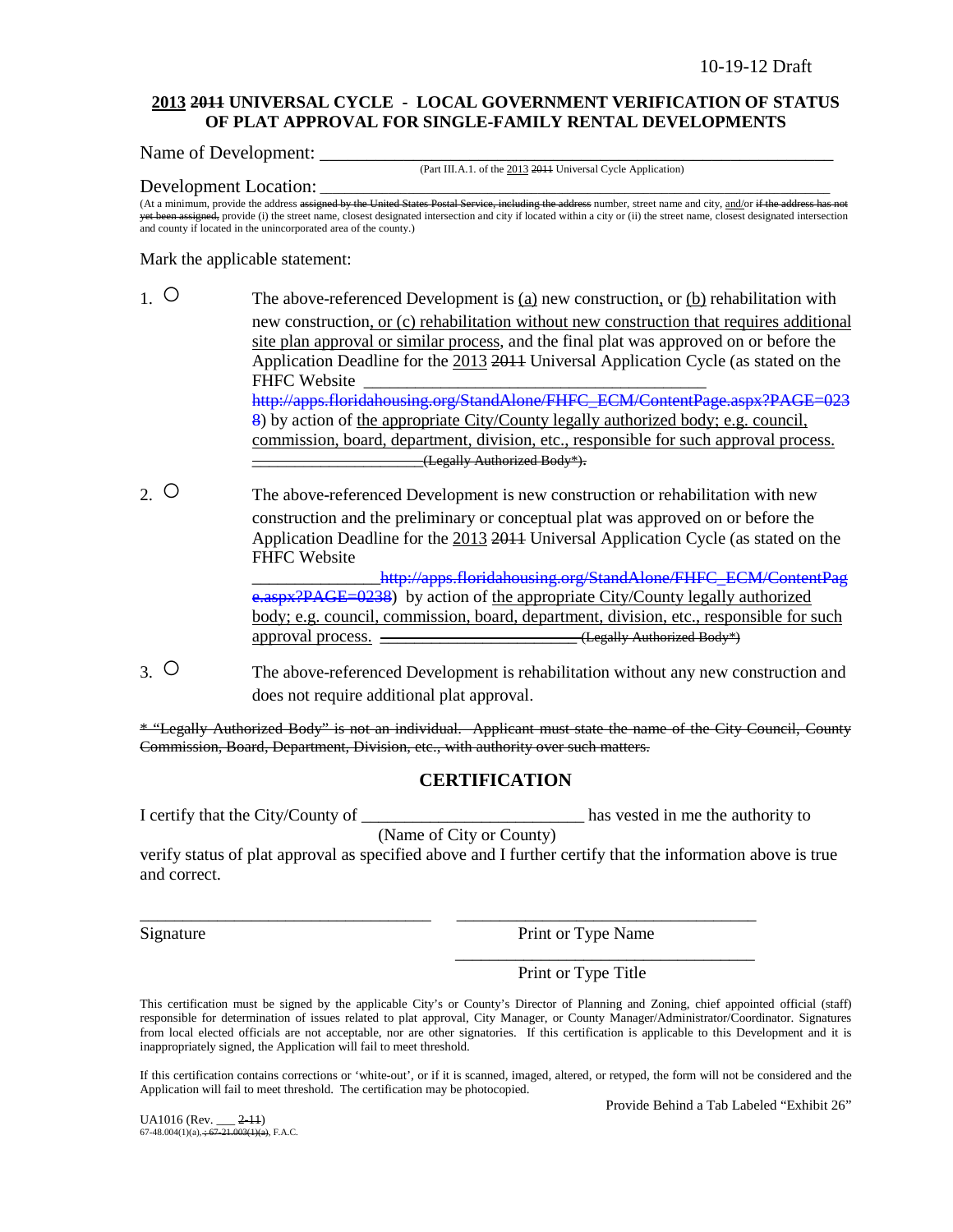## **2013 2011 UNIVERSAL CYCLE - VERIFICATION OF AVAILABILITY OF INFRASTRUCTURE - ELECTRICITY**

Name of Development:

(Part III.A.1. of the 2013 2011 Universal Cycle Application)

Development Location: (At a minimum, provide the address assigned by the United States Postal Service, including the address number, street name and city, and/or if the address h yet been assigned, provide (i) the street name, closest designated intersection and city if located within a city or (ii) the street name, closest designated intersection and county if located in the unincorporated area of the county.)

The undersigned service provider confirms that on or before the Application Deadline for the 2013 2011 Universal Application Cycle (as stated on the FHFC Website \_ [http://apps.floridahousing.org/StandAlone/FHFC\\_ECM/ContentPage.aspx?PAGE=0238\)](http://apps.floridahousing.org/StandAlone/FHFC_ECM/ContentPage.aspx?PAGE=0238) :

- 1. Electricity is available to the proposed Development.
- 2. There are no impediments to the proposed Development for obtaining electric service other than payment of hook-up or installation fees, line extensions to be paid for by the Applicant in connection with the construction of the Development, or other such routine administrative procedure.
- 3. To the best of our knowledge, no variance or local hearing is required to make electricity available to the proposed Development.
- 4. To the best of our knowledge, there are no moratoriums pertaining to electric service which are applicable to the proposed Development.

## **CERTIFICATION**

\_\_\_\_\_\_\_\_\_\_\_\_\_\_\_\_\_\_\_\_\_\_\_\_\_\_\_\_\_\_\_\_\_\_\_\_\_\_\_\_ \_\_\_\_\_\_\_\_\_\_\_\_\_\_\_\_\_\_\_\_\_\_\_\_\_\_\_\_\_\_\_\_

\_\_\_\_\_\_\_\_\_\_\_\_\_\_\_\_\_\_\_\_\_\_\_\_\_\_\_\_\_\_\_\_\_\_\_\_ \_\_\_\_\_\_\_\_\_\_\_\_\_\_\_\_\_\_\_\_\_\_\_\_\_\_\_\_\_

\_\_\_\_\_\_\_\_\_\_\_\_\_\_\_\_\_\_\_\_\_\_\_\_\_\_\_\_\_\_\_\_\_\_\_\_\_\_\_\_ \_\_\_\_\_\_\_\_\_\_\_\_\_\_\_\_\_\_\_\_\_\_\_\_\_\_\_\_\_\_\_\_

I certify that the foregoing information is true and correct.

Signature Name of Entity Providing Service

Print or Type Name Address (street address, city, state)

Print or Type Title

\_\_\_\_\_\_\_\_\_\_\_\_\_\_\_\_\_\_\_\_\_\_\_\_\_\_\_\_\_\_\_\_\_\_ Telephone Number (including area code)

This certification may not be signed by the Applicant, by any related parties of the Applicant, or by any Principals or Financial Beneficiaries of the Applicant. In addition, signatures from local elected officials are not acceptable. If the certification is applicable to this Development and it is inappropriately signed, the Application will fail threshold.

If this certification contains corrections or 'white-out', or if it is scanned, imaged, altered, or retyped, the form will not be considered and the Application will fail to meet threshold. The certification may be photocopied.

Provide Behind a Tab Labeled "Exhibit 28"

UA1016 (Rev. \_\_\_\_ 2-11)  $67-48.004(1)(a)$ ,  $\div 67-21.003(1)(a)$ , F.A.C.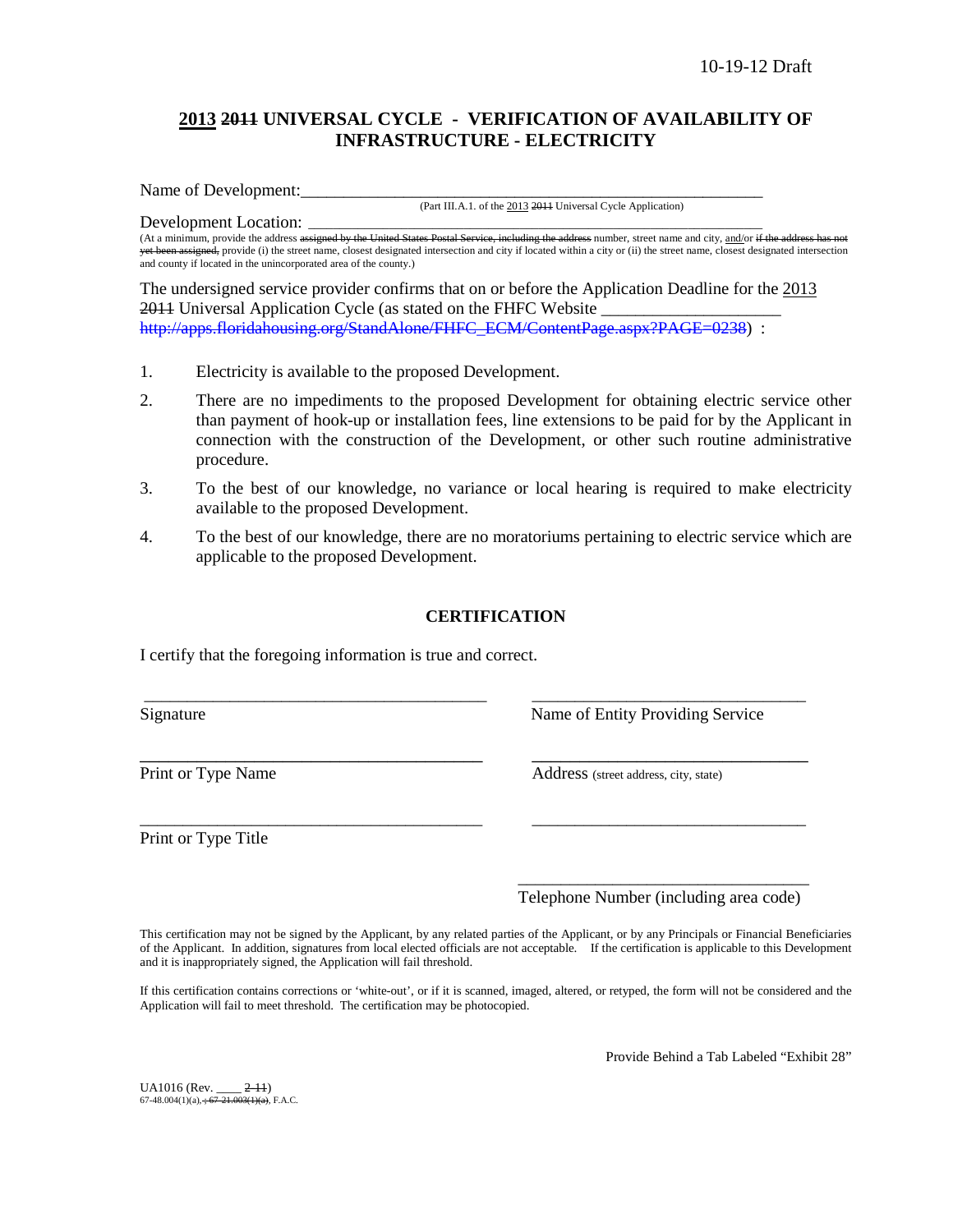## **2013 2011 UNIVERSAL CYCLE - VERIFICATION OF AVAILABILITY OF INFRASTRUCTURE - WATER**

Name of Development: \_\_\_\_\_\_\_\_\_\_\_\_\_\_\_\_\_\_\_\_\_\_\_\_\_\_\_\_\_\_\_\_\_\_\_\_\_\_\_\_\_\_\_\_\_\_\_\_\_\_\_\_\_\_\_\_

(Part III.A.1. of the 2013 2011 Universal Cycle Application)

Development Location:

(At a minimum, provide the address assigned by the United States Postal Service, including the address number, street name and city, and/or if the addre yet been assigned, provide (i) the street name, closest designated intersection and city if located within a city or (ii) the street name, closest designated intersection and county if located in the unincorporated area of the county.)

The undersigned service provider confirms that on or before the Application Deadline for the 2013 2011 Universal Application Cycle (as stated on the FHFC Website \_\_\_\_\_\_\_\_\_\_\_\_\_\_\_\_\_\_\_\_\_\_ [http://apps.floridahousing.org/StandAlone/FHFC\\_ECM/ContentPage.aspx?PAGE=0238\)](http://apps.floridahousing.org/StandAlone/FHFC_ECM/ContentPage.aspx?PAGE=0238) :

- 1. Potable water is available to the proposed Development.
- 2. There are no impediments to the proposed Development for obtaining potable water service other than payment of hook-up or installation fees, line extensions to be paid for by the Applicant in connection with the construction of the Development, or other such routine administrative procedure.
- 3. To the best of our knowledge, no variance or local hearing is required to make potable water available to the proposed Development.
- 4. To the best of our knowledge, there are no moratoriums pertaining to potable water which are applicable to the proposed Development.

## **CERTIFICATION**

I certify that the foregoing information is true and correct.

| Signature          | Name of Entity Providing Service      |
|--------------------|---------------------------------------|
| Print or Type Name | Address (street address, city, state) |
|                    |                                       |

Print or Type Title

\_\_\_\_\_\_\_\_\_\_\_\_\_\_\_\_\_\_\_\_\_\_\_\_\_\_\_\_\_\_\_\_\_\_\_\_\_\_\_ Telephone Number (including area code)

This certification may not be signed by the Applicant, by any related parties of the Applicant, or by any Principals or Financial Beneficiaries of the Applicant. In addition, signatures from local elected officials are not acceptable. If the certification is applicable to this Development and it is inappropriately signed, the Application will fail threshold.

If this certification contains corrections or 'white-out', or if it is scanned, imaged, altered, or retyped, the form will not be considered and the Application will fail to meet threshold. The certification may be photocopied.

Provide Behind a Tab Labeled "Exhibit 29"

UA1016 (Rev. \_\_\_ 2-11)<br>67-48.004(1)(a), <del>; 67-21.003(1)(a),</del>F.A.C.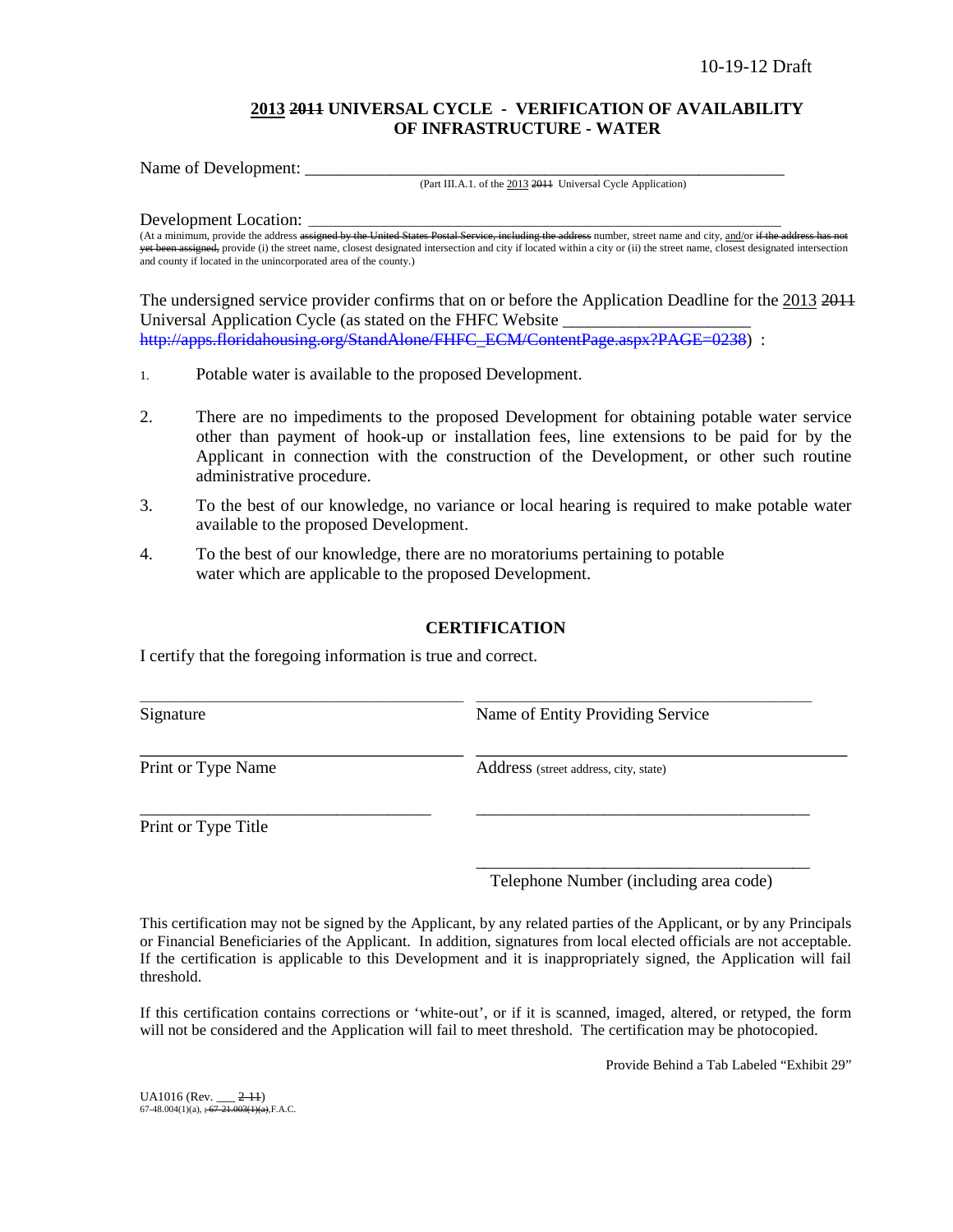## **2013 2011 UNIVERSAL CYCLE - VERIFICATION OF AVAILABILITY OF INFRASTRUCTURE - SEWER CAPACITY, PACKAGE TREATMENT, OR SEPTIC TANK**

Name of Development:

(Part III.A.1. of the 2013 2011 Universal Cycle Application)

### Development Location:

(At a minimum, provide the address assigned by the United States Postal Service, including the address number, street name and city, and/or if the yet been assigned, provide (i) the street name, closest designated intersection and city if located within a city or (ii) the street name, closest designated intersection and county if located in the unincorporated area of the county.)

The undersigned service provider or permitting authority confirms that on or before the Application Deadline for the 2013 2014 Universal Application Cycle (as stated on the FHFC Website [http://apps.floridahousing.org/StandAlone/FHFC\\_ECM/ContentPage.aspx?PAGE=0238\)](http://apps.floridahousing.org/StandAlone/FHFC_ECM/ContentPage.aspx?PAGE=0238)

- 1. Sewer Capacity, Package Treatment, or Septic Tank is available to the proposed Development.
- 2. There are no impediments to the proposed Development for obtaining the specified waste treatment service other than payment of hook-up or installation fees, line extensions to be paid for by the Applicant in connection with the construction of the Development, or other such routine administrative procedure.
- 3. To the best of our knowledge, no variance or local hearing is required to make this service available to the proposed Development.
- 4. To the best of our knowledge, there are no moratoriums pertaining to this service, which are applicable to the proposed Development.

## **CERTIFICATION**

\_\_\_\_\_\_\_\_\_\_\_\_\_\_\_\_\_\_\_\_\_\_\_\_\_\_\_\_\_\_\_\_\_\_\_\_\_\_\_\_\_\_\_\_\_\_\_\_\_\_\_\_ \_\_\_\_\_\_\_\_\_\_\_\_\_\_\_\_\_\_\_\_\_\_\_\_\_\_\_\_\_\_\_\_\_\_\_\_\_\_\_\_\_\_\_\_\_\_

\_\_\_\_\_\_\_\_\_\_\_\_\_\_\_\_\_\_\_\_\_\_\_\_\_\_\_\_\_\_\_\_\_\_\_\_\_\_\_\_\_\_\_\_\_\_\_ \_\_\_\_\_\_\_\_\_\_\_\_\_\_\_\_\_\_\_\_\_\_\_\_\_\_\_\_\_\_\_\_\_\_\_\_\_\_\_\_\_\_\_\_\_\_

\_\_\_\_\_\_\_\_\_\_\_\_\_\_\_\_\_\_\_\_\_\_\_\_\_\_\_\_\_\_\_\_\_\_\_\_\_\_ \_\_\_\_\_\_\_\_\_\_\_\_\_\_\_\_\_\_\_\_\_\_\_\_\_\_\_\_\_\_\_\_\_\_\_\_

I certify that the foregoing information is true and correct.

Signature **Name of Entity Providing Service** Research Name of Entity Providing Service

Print or Type Name<br>
Address (street address, city, state)

Print or Type Title

Telephone Number (including area code)

\_\_\_\_\_\_\_\_\_\_\_\_\_\_\_\_\_\_\_\_\_\_\_\_\_\_\_\_\_\_\_\_\_\_\_\_\_\_\_

This certification may not be signed by the Applicant, by any related parties of the Applicant, or by any Principals or Financial Beneficiaries of the Applicant. In addition, signatures from local elected officials are not acceptable. If the certification is applicable to this Development and it is inappropriately signed, the Application will fail threshold.

If this certification contains corrections or 'white-out', or if it is scanned, imaged, altered, or retyped, the form will not be considered and the Application will fail to meet threshold. The certification may be photocopied.

UA1016 (Rev. 2-11)  $67-48.004(1)(a)$ ,  $\div 67-21.003(1)(a)$ , F.A.C. Provide Behind a Tab Labeled "Exhibit 30"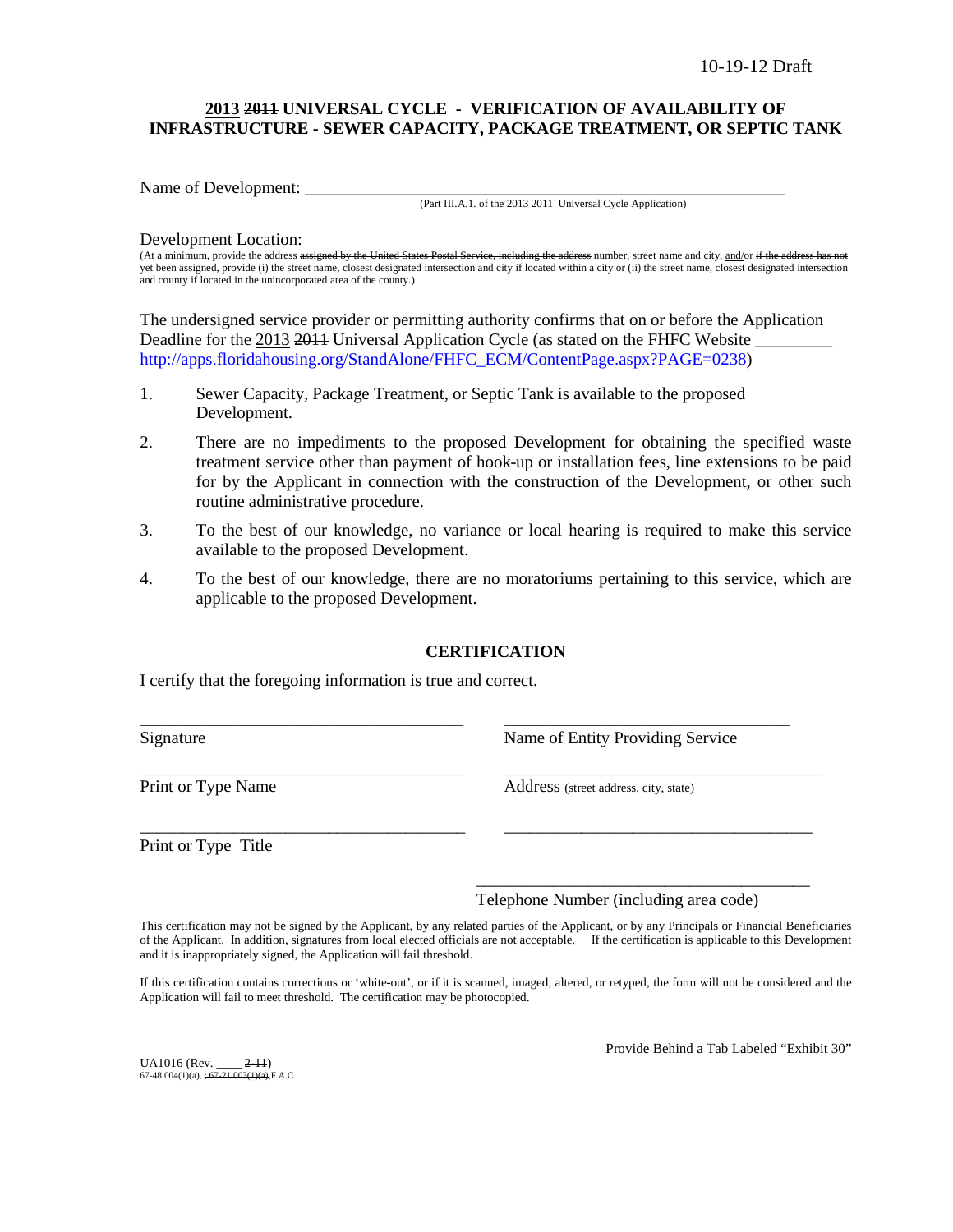## **2013 2011 UNIVERSAL CYCLE - VERIFICATION OF AVAILABILITY OF INFRASTRUCTURE - ROADS**

Name of Development:

(Part III.A.1. of the 2013 2011 Universal Cycle Application)

### Development Location:

(At a minimum, provide the address assigned by the United States Postal Service, including the address number, street name and city, and/or if the yet been assigned, provide (i) the street name, closest designated intersection and city if located within a city or (ii) the street name, closest designated intersection and county if located in the unincorporated area of the county.)

The undersigned local government representative confirms that on or before the Application Deadline for the 2013 2014 Universal Application Cycle (as stated on the FHFC Website [http://apps.floridahousing.org/StandAlone/FHFC\\_ECM/ContentPage.aspx?PAGE=0238\)](http://apps.floridahousing.org/StandAlone/FHFC_ECM/ContentPage.aspx?PAGE=0238):

- 1. Existing paved roads provide access to the proposed Development or paved roads will be constructed as part of the proposed Development.
- 2. There are no impediments to the proposed Development using the roads other than payment of impact fees or providing curb cuts, turn lanes, signalization, or securing required final approvals and permits for the proposed Development.
- 3. The execution of this verification is not a granting of traffic concurrency approval for the proposed Development.
- 4. To the best of our knowledge, there are no moratoriums pertaining to road usage which are applicable to the proposed Development.

## **CERTIFICATION**

\_\_\_\_\_\_\_\_\_\_\_\_\_\_\_\_\_\_\_\_\_\_\_\_\_\_\_\_\_\_\_\_\_\_\_\_\_\_ \_\_\_\_\_\_\_\_\_\_\_\_\_\_\_\_\_\_\_\_\_\_\_\_\_\_\_\_\_\_\_\_\_\_\_\_\_\_\_

\_\_\_\_\_\_\_\_\_\_\_\_\_\_\_\_\_\_\_\_\_\_\_\_\_\_\_\_\_\_\_\_\_\_\_\_\_\_ \_\_\_\_\_\_\_\_\_\_\_\_\_\_\_\_\_\_\_\_\_\_\_\_\_\_\_\_\_\_\_\_\_\_\_

I certify that the foregoing information is true and correct.

Signature Name of Local Government

\_\_\_\_\_\_\_\_\_\_\_\_\_\_\_\_\_\_\_\_\_\_\_\_\_\_\_\_\_\_\_\_\_\_ \_\_\_\_\_\_\_\_\_\_\_\_\_\_\_\_\_\_\_\_\_\_\_\_\_\_\_\_\_\_\_\_ Print or Type Name Address (street address, city, state)

Print or Type Title

\_\_\_\_\_\_\_\_\_\_\_\_\_\_\_\_\_\_\_\_\_\_\_\_\_\_\_\_\_\_\_\_\_\_\_\_\_\_\_ Telephone Number (including area code)

This certification may not be signed by the Applicant, by any related parties of the Applicant, or by any Principals or Financial Beneficiaries of the Applicant. In addition, signatures from local elected officials are not acceptable. If the certification is applicable to this Development and it is inappropriately signed, the Application will fail threshold.

If this certification contains corrections or 'white-out', or if it is scanned, imaged, altered, or retyped, the form will not be considered and the Application will fail to meet threshold. The certification may be photocopied.

UA1016 (Rev. \_\_\_\_ 2-11)  $67-48.004(1)(a)$ ,  $\div 67-21.003(1)(a)$ , F.A.C. Provide Behind a Tab Labeled "Exhibit 31"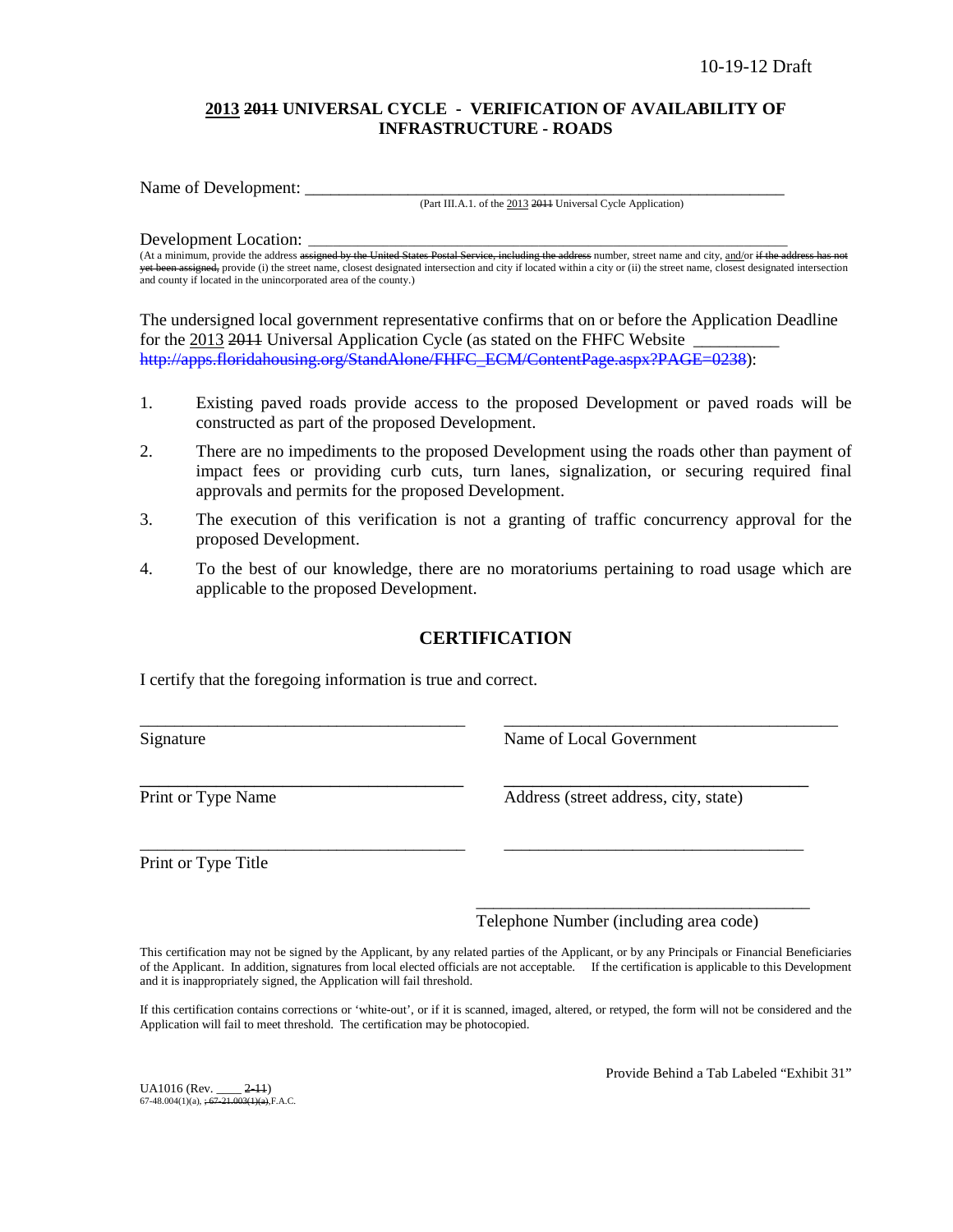#### **2013 2011 UNIVERSAL CYCLE - LOCAL GOVERNMENT VERIFICATION THAT DEVELOPMENT IS CONSISTENT WITH ZONING AND LAND USE REGULATIONS**

Name of Development: \_\_\_\_\_\_\_\_\_\_\_\_\_\_\_\_\_\_\_\_\_\_\_\_\_\_\_\_\_\_\_\_\_\_\_\_\_\_\_\_\_\_\_\_\_\_\_\_\_\_\_\_\_\_\_\_\_\_

(Part III.A.1. of the 2013 2011 Universal Cycle Application)

Development Location:

(At a minimum, provide the address assigned by the United States Postal Service, including the address number, street name and city,  $\frac{and}{or}$  if the address has not not if the address has not been allowed to the address yet been assigned, provide (i) the street name, closest designated intersection and city if located within a city or (ii) the street name, closest designated intersection and county if located in the unincorporated area of the county.)

The undersigned Local Government official confirms that on or before the Application Deadline for the 2013 2014 Universal Application Cycle (as stated on the FHFC Website [http://apps.floridahousing.org/StandAlone/FHFC\\_ECM/ContentPage.aspx?PAGE=0238\)](http://apps.floridahousing.org/StandAlone/FHFC_ECM/ContentPage.aspx?PAGE=0238):

 $(1)$  The number of units (not buildings) allowed for this development site (if restricted) is: if a PUD, the number of units (not buildings) allowed per development site is: or

if not a PUD and development site is subject to existing special use or similar permit, number of units allowed for this development site is: \_\_\_\_\_\_; and

 $(1)$  (2) The zoning designation for the above- referenced Development location site is \_\_\_\_\_\_\_\_\_\_\_; and

(Name of City/County)

 $(2)$   $(3)$  The proposed number of units and intended use are is consistent with current land use regulations and the referenced zoning designation or, if the Development consists of rehabilitation, the intended use is allowed as a legally nonconforming use. To the best of my knowledge, there are no additional land use regulation hearings or approvals required to obtain the zoning classification or density described herein. Assuming compliance with the applicable land use regulations, there are no known conditions which would preclude construction or rehabilitation (as the case may be) of the referenced Development on the proposed site.

### **CERTIFICATION**

I certify that the City/County of \_\_\_\_\_\_\_\_\_\_\_\_\_\_\_\_\_\_\_\_\_\_\_\_\_\_\_\_\_\_\_\_ has vested in me the authority

to verify consistency with local land use regulations and the zoning designation specified above or, if the Development consists of rehabilitation, the intended use is allowed as a "legally non-conforming use" and I further certify that the foregoing information is true and correct. In addition, if the proposed Development site is in the Florida Keys Area as defined in Rule Chapters 67-21 and 67-48, F.A.C., I further certify that the Applicant has obtained the necessary Rate of Growth Ordinance (ROGO) allocations from the Local Government.

\_\_\_\_\_\_\_\_\_\_\_\_\_\_\_\_\_\_\_\_\_\_\_\_\_\_\_\_\_\_\_\_\_\_\_\_\_\_\_\_\_\_\_\_ \_\_\_\_\_\_\_\_\_\_\_\_\_\_\_\_\_\_\_\_\_\_\_\_\_\_\_\_\_\_\_\_\_\_\_\_\_\_\_\_

Signature Print or Type Name

Print or Type Title

This certification must be signed by the applicable City's or County's Director of Planning and Zoning, chief appointed official (staff) responsible for determination of issues related to comprehensive planning and zoning, City Manager, or County Manager/Administrator/Coordinator. Signatures from local elected officials are not acceptable, nor are other signatories. If the certification is applicable to this Development and it is inappropriately signed, the Application will fail to meet threshold.

If this certification contains corrections or 'white-out', or if it is scanned, imaged, altered, or retyped, the form will not be considered and the Application will fail to meet threshold. The certification may be photocopied.

Provide Behind a Tab Labeled "Exhibit 32"

\_\_\_\_\_\_\_\_\_\_\_\_\_\_\_\_\_\_\_\_\_\_\_\_\_\_\_\_\_\_\_\_\_\_\_\_\_\_\_\_

UA1016 (Rev. \_\_\_ 2-11) 67-48.004(1)(a),  $\div 67 - 21.003(1)(a)$ , F.A.C.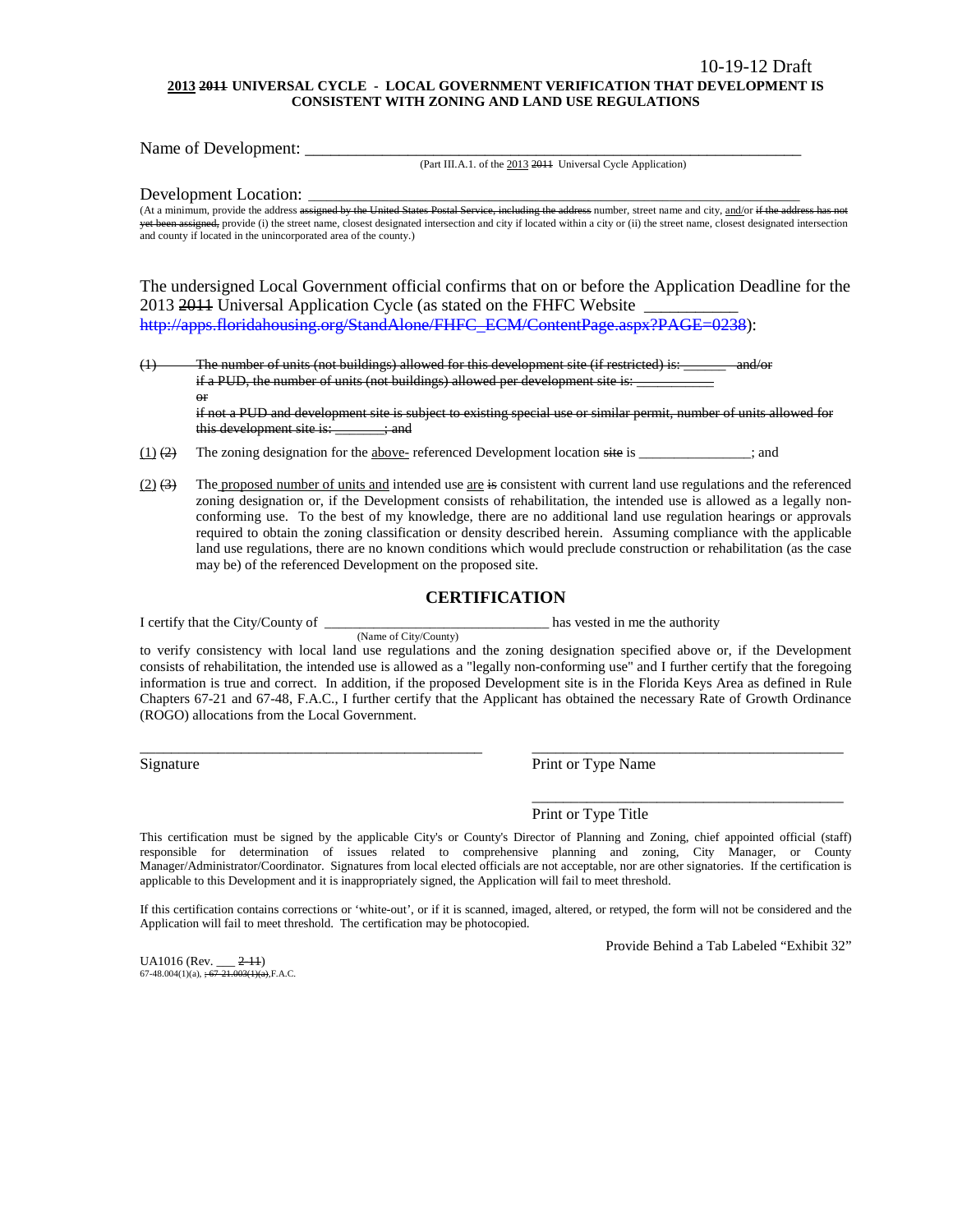## **2013 2011 UNIVERSAL CYCLE - LOCAL GOVERNMENT VERIFICATION THAT PERMITS ARE NOT REQUIRED FOR THIS DEVELOPMENT**

Name of Development:

(Part III.A.1. of the 2013 2011 Universal Cycle Application)

Development Location:

(At a minimum, provide the address assigned by the United States Postal Service, including the address number, street name and city, and/or if the yet been assigned, provide (i) the street name, closest designated intersection and city if located within a city or (ii) the street name, closest designated intersection and county if located in the unincorporated area of the county.)

Building permits: If no building permits are required for the rehabilitation of the referenced Development site, complete the following certification:

## **CERTIFICATION**

I certify that the foregoing information is true and correct and that the City/County of  $\frac{N_{\text{ame of City}/\text{Country}}}{N_{\text{amp of City}/\text{Country}}}$ 

has vested in me the authority to verify that the rehabilitation of the referenced Development site does not require the issuance of building permits. In addition, if the proposed Development site is in the Florida Keys Area as defined in Rule Chapters 67-21 and 67-48, F.A.C., I further certify that the Applicant has obtained the necessary Rate of Growth Ordinance (ROGO) allocations from the Local Government.

\_\_\_\_\_\_\_\_\_\_\_\_\_\_\_\_\_\_\_\_\_\_\_\_\_\_\_\_\_\_\_\_\_\_\_\_\_\_\_\_ \_\_\_\_\_\_\_\_\_\_\_\_\_\_\_\_\_\_\_\_\_\_\_\_\_\_\_\_\_\_\_\_\_\_\_\_

Signature Print or Type Name

Print or Type Title

\_\_\_\_\_\_\_\_\_\_\_\_\_\_\_\_\_\_\_\_\_\_\_\_\_\_\_\_\_\_\_\_\_\_\_\_

This certification must be signed by the applicable City's or County's Director of Planning and Zoning, chief appointed official (staff) responsible for determination of issues related to comprehensive planning and zoning, City Manager, or County Manager / Administrator / Coordinator. Signatures from local elected officials are not acceptable, nor are other signatories. If this certification is applicable to this Development and it is inappropriately signed, this Application will fail to meet threshold.

If this certification contains corrections or 'white-out', or if it is scanned, imaged, altered, or retyped, the form will not be considered and the Application will fail to meet threshold. The certification may be photocopied.

Provide Behind a Tab Labeled "Exhibit 32"

UA1016 (Rev. \_\_\_ 2-11)<br>67-48.004(1)(a), <del>; 67-21.003(1)(a),</del>F.A.C.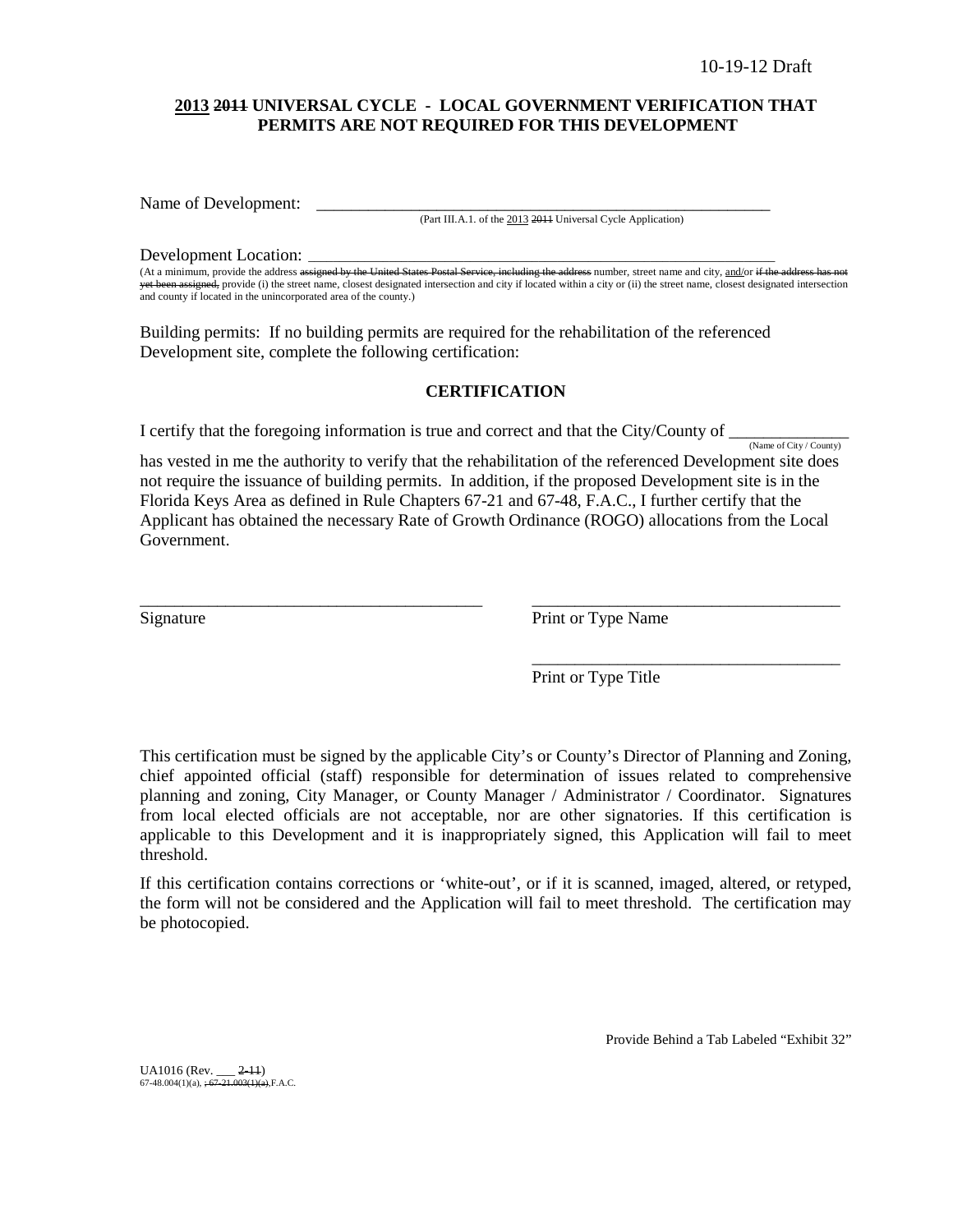#### **2013 2011 UNIVERSAL CYCLE - VERIFICATION OF ENVIRONMENTAL SAFETY - PHASE I ENVIRONMENTAL SITE ASSESSMENT**

|                                                                                                                                                                                                  | Name of Development:                                                                                                                                                                                                                                                                                                        |                                                                                                              |                                                              |                      |                                                                                                                                                                                                                                                                                                                                                  |  |
|--------------------------------------------------------------------------------------------------------------------------------------------------------------------------------------------------|-----------------------------------------------------------------------------------------------------------------------------------------------------------------------------------------------------------------------------------------------------------------------------------------------------------------------------|--------------------------------------------------------------------------------------------------------------|--------------------------------------------------------------|----------------------|--------------------------------------------------------------------------------------------------------------------------------------------------------------------------------------------------------------------------------------------------------------------------------------------------------------------------------------------------|--|
|                                                                                                                                                                                                  | Development Location:                                                                                                                                                                                                                                                                                                       |                                                                                                              | (Part III.A.1. of the 2013 2011 Universal Cycle Application) |                      |                                                                                                                                                                                                                                                                                                                                                  |  |
|                                                                                                                                                                                                  |                                                                                                                                                                                                                                                                                                                             | and county if located in the unincorporated area of the county.)                                             |                                                              |                      | (At a minimum, provide the address assigned by the United States Postal Service, including the address number, street name and city, and/or if the address has not<br>yet been assigned, provide (i) the street name, closest designated intersection and city if located within a city or (ii) the street name, closest designated intersection |  |
|                                                                                                                                                                                                  |                                                                                                                                                                                                                                                                                                                             | referenced Development site was conducted by the undersigned environmental firm as of                        |                                                              |                      | As a representative of the firm that performed the Phase I Environmental Site Assessment (ESA), I certify that a Phase I ESA of the above<br><u> 1989 - Johann John Stone, markin film fan it ferstjer fan it ferstjer fan it ferstjer fan it ferstjer fan it f</u><br>and                                                                       |  |
|                                                                                                                                                                                                  |                                                                                                                                                                                                                                                                                                                             | such Phase I ESA meets the standards of ASTM Practice #E-1527-05.                                            |                                                              |                      | (Date of Phase I ESA - mm/dd/yyyy)                                                                                                                                                                                                                                                                                                               |  |
|                                                                                                                                                                                                  |                                                                                                                                                                                                                                                                                                                             | Check all that apply in Items 1, 2 and 3 below:                                                              |                                                              |                      |                                                                                                                                                                                                                                                                                                                                                  |  |
| If the Phase I ESA is over 12 months old from the Application Deadline for this Application, has the site's environmental<br>1.<br>condition changed since the date of the original Phase I ESA? |                                                                                                                                                                                                                                                                                                                             |                                                                                                              |                                                              |                      |                                                                                                                                                                                                                                                                                                                                                  |  |
|                                                                                                                                                                                                  | Yes                                                                                                                                                                                                                                                                                                                         | N <sub>0</sub>                                                                                               |                                                              |                      |                                                                                                                                                                                                                                                                                                                                                  |  |
|                                                                                                                                                                                                  |                                                                                                                                                                                                                                                                                                                             | If "Yes", to demonstrate the condition of the site, the signatory must answer question $(1)$ or $(2)$ below: |                                                              |                      |                                                                                                                                                                                                                                                                                                                                                  |  |
|                                                                                                                                                                                                  |                                                                                                                                                                                                                                                                                                                             |                                                                                                              |                                                              |                      | (1) an update to the original Phase I ESA was prepared on ____________________ (Date - mm/dd/yyyy)<br>(Date of update must be within 12 months of the Application Deadline for this Application), or                                                                                                                                             |  |
|                                                                                                                                                                                                  |                                                                                                                                                                                                                                                                                                                             |                                                                                                              |                                                              |                      | (2) a new Phase I ESA was prepared on _____________________________(Date - mm/dd/yyyy)<br>(Date of new Phase I ESA must be within 12 months of the Application Deadline for this Application).                                                                                                                                                   |  |
|                                                                                                                                                                                                  |                                                                                                                                                                                                                                                                                                                             |                                                                                                              |                                                              |                      | Note: The Corporation will not consider a Phase II ESA to be a substitute for the updated Ph. I ESA or new Ph. I ESA.                                                                                                                                                                                                                            |  |
| 2.                                                                                                                                                                                               | If there are one or more existing buildings on the proposed site, the presence or absence of asbestos or asbestos containing<br>materials and lead based paint must be addressed either as a part of the Phase IESA or as a separate report. The signatory must<br>indicate which of the following (Item a. or b.) applies: |                                                                                                              |                                                              |                      |                                                                                                                                                                                                                                                                                                                                                  |  |
|                                                                                                                                                                                                  | $\Box$<br>а.                                                                                                                                                                                                                                                                                                                | lead based paint; or                                                                                         |                                                              |                      | the Phase I ESA referenced above addresses the presence or absence of asbestos or asbestos containing materials and                                                                                                                                                                                                                              |  |
|                                                                                                                                                                                                  | $\mathbf{b}$ .                                                                                                                                                                                                                                                                                                              | incorporated by reference in the Phase I ESA.                                                                |                                                              |                      | separate report(s) addressing the presence or absence of asbestos or asbestos containing materials and lead-based paint have<br>been prepared and the undersigned has reviewed the separate report(s). Such separate report(s) may or may not be                                                                                                 |  |
| 3.                                                                                                                                                                                               |                                                                                                                                                                                                                                                                                                                             |                                                                                                              |                                                              |                      | If the Phase I ESA discloses potential problems (including, but not limited to asbestos or asbestos containing materials, lead-based<br>paint, radon gas, etc.) on the proposed site, the signatory must indicate which of the following (Item a., b., or c.) applies:                                                                           |  |
|                                                                                                                                                                                                  | $\Box$<br>a.                                                                                                                                                                                                                                                                                                                | <b>or</b>                                                                                                    |                                                              |                      | environmental safety conditions on the site require remediation and a plan that includes anticipated costs and estimated<br>time needed to complete the remediation has been prepared, either as a part of the Phase I ESA or as a separate report;                                                                                              |  |
|                                                                                                                                                                                                  | b.                                                                                                                                                                                                                                                                                                                          |                                                                                                              |                                                              |                      | a Phase II ESA is required or recommended (the firm that performed the Phase II ESA, even if it is the same firm that<br>prepared the Phase I ESA, MUST complete and execute the Phase II Environmental Site Assessment Verification); or                                                                                                        |  |
|                                                                                                                                                                                                  | c.                                                                                                                                                                                                                                                                                                                          |                                                                                                              |                                                              |                      | although environmental safety conditions exist on the site, no remediation or further study is required or recommended.                                                                                                                                                                                                                          |  |
|                                                                                                                                                                                                  |                                                                                                                                                                                                                                                                                                                             |                                                                                                              |                                                              | <b>CERTIFICATION</b> |                                                                                                                                                                                                                                                                                                                                                  |  |
|                                                                                                                                                                                                  |                                                                                                                                                                                                                                                                                                                             | I certify that the foregoing information is true and correct.                                                |                                                              |                      |                                                                                                                                                                                                                                                                                                                                                  |  |
|                                                                                                                                                                                                  | <b>Authorized Signature</b>                                                                                                                                                                                                                                                                                                 |                                                                                                              |                                                              |                      | Name of Firm that Performed the Phase I ESA                                                                                                                                                                                                                                                                                                      |  |
|                                                                                                                                                                                                  |                                                                                                                                                                                                                                                                                                                             | Print or Type Name of Signatory                                                                              |                                                              |                      | Address of Environmental Firm (street address, city, state)                                                                                                                                                                                                                                                                                      |  |

Print or Type Title of Signatory Telephone Number Including Area Code

This certification must be signed by a representative of the firm that performed the Phase I ESA for the proposed Development location.If this certification contains corrections or 'white-out', or if it is scanned, imaged, altered, or retyped, the form will not be considered and the Application will fail to meet threshold. The certification may be photocopied.

\_\_\_\_\_\_\_\_\_\_\_\_\_\_\_\_\_\_\_\_\_\_\_\_\_\_\_\_\_\_\_\_\_\_\_\_\_\_\_\_\_\_\_\_\_\_\_\_\_ \_\_\_\_\_\_\_\_\_\_\_\_\_\_\_\_\_\_\_\_\_\_\_\_\_\_\_\_\_\_\_\_\_\_\_\_\_\_\_\_\_\_\_\_\_\_\_\_\_\_\_\_

UA1016 (Rev. \_\_\_ <del>2-11</del>)<br>67-48.004(1)(a), <del>; 67-21.003(1)(a)</del>, F.A.C.

Provide Behind a Tab Labeled "Exhibit 33"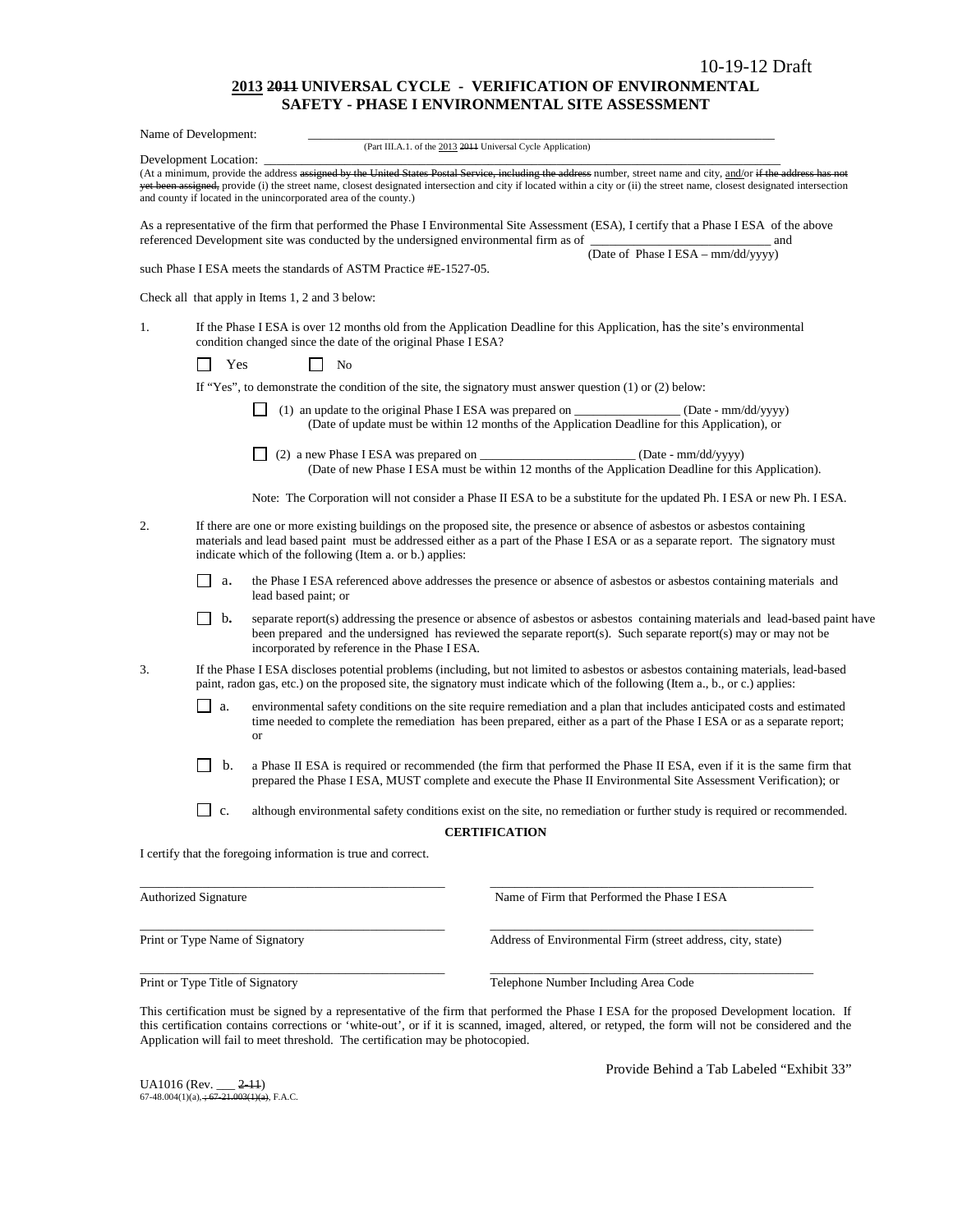## **2013 2011 UNIVERSAL CYCLE - VERIFICATION OF ENVIRONMENTAL SAFETY - PHASE II ENVIRONMENTAL SITE ASSESSMENT**

Name of Development: \_

(Part III.A.1. of the 2013 2011 Universal Cycle Application)

Development Location:

(At a minimum, provide the address assigned by the United States Postal Service, including the address number, street name and city, and/or if the address h signed, provide (i) the street name, closest designated intersection and city if located within a city or (ii) the street name, closest designated intersection yet been assigned, provide (i) the street name, closest designate and county if located in the unincorporated area of the county.)

As a representative of the firm that performed the Phase II Environmental Site Assessment (ESA), I certify that:

1. A Phase II ESA of the above referenced Development location was required or recommended by the Phase I ESA. The Phase II ESA was conducted by the undersigned environmental firm as of  $\frac{1}{2}$  in accordance with ASTM Practice #E-1903-11 97(2002). (Date of Phase II ESA – mm/dd/yyyy)

If the Phase II ESA is over 12 months old from the Application Deadline for this Application, has the site's environmental condition changed since the date of the Phase II ESA?

 $Yes \t\t \Box No$ 

If "Yes", to demonstrate the condition of the site, an update to the original Phase II ESA was prepared on

(Date of Update to Phase II ESA –  $mm/dd/yyyy^*$ )

- Date of the update to the Phase II ESA, as stated above, must be within 12 months of the Application Deadline for this Application)
- 2. If the Phase II ESA disclosed potential problems (including, but not limited to asbestos or asbestos containing materials, lead-based paint, radon gas, etc.) on the proposed site, a plan that includes anticipated costs and estimated time needed to complete the remediation has been prepared either as a part of the Phase II ESA or as a separate report.

## **CERTIFICATION**

I certify that the foregoing information is true and correct.

\_\_\_\_\_\_\_\_\_\_\_\_\_\_\_\_\_\_\_\_\_\_\_\_\_\_\_\_\_\_\_\_\_\_\_ \_\_\_\_\_\_\_\_\_\_\_\_\_\_\_\_\_\_\_\_\_\_\_\_\_\_\_\_\_\_\_\_\_\_\_\_ Authorized Signature Name of Firm that Performed the Ph. II ESA \_\_\_\_\_\_\_\_\_\_\_\_\_\_\_\_\_\_\_\_\_\_\_\_\_\_\_\_\_\_\_\_\_\_\_ \_\_\_\_\_\_\_\_\_\_\_\_\_\_\_\_\_\_\_\_\_\_\_\_\_\_\_\_\_\_\_\_\_\_\_ Print or Type Name of Signatory **Address of Environmental Firm** (street address, city, state) \_\_\_\_\_\_\_\_\_\_\_\_\_\_\_\_\_\_\_\_\_\_\_\_\_\_\_\_\_\_\_\_\_\_\_ \_\_\_\_\_\_\_\_\_\_\_\_\_\_\_\_\_\_\_\_\_\_\_\_\_\_\_\_\_\_\_\_\_\_\_ Print or Type Title of Signatory Telephone Number Including Area Code

This certification must be signed by a representative of the firm that performed the Phase II ESA for the proposed Development location.If this certification contains corrections or 'white-out', or if it is scanned, imaged, altered, or retyped, the form will not be considered and the Application will fail to meet threshold. The certification may be photocopied.

Provide Behind a Tab Labeled "Exhibit 34"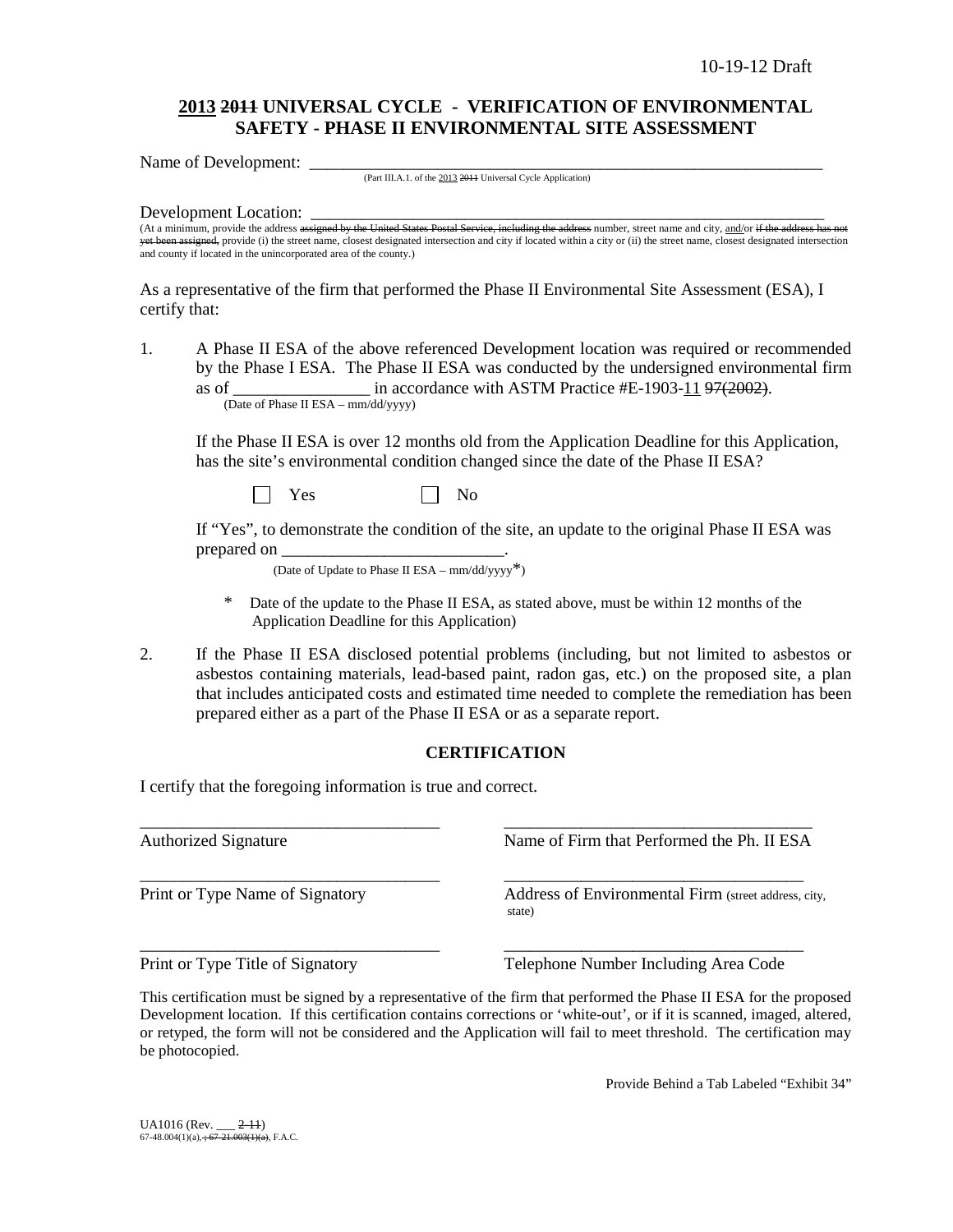### **2013 2011 UNIVERSAL CYCLE - VERIFICATION OF INCLUSION IN LOCAL HOMELESS ASSISTANCE CONTINUUM OF CARE PLAN BY LEAD AGENCY**

Name of Development:

(Part III.A.1. of the 2013 2011 Universal Application)

Development Location:

(At a minimum, provide the address assigned by the United States Postal Service, including the address number, street name and city, and/or if the address has yet been assigned, provide (i) the street name, closest designated intersection and city if located within a city or (ii) the street name, closest designated intersection and county if located in the unincorporated area of the county.)

Catchment Area:

Lead Agency (if it has been designated):

The Lead Agency for the Catchment Area identified above confirms that the Development identified above meets the following criteria:

- 1. The proposed Development is located within the Catchment Area identified above;
- 2. The nature and scope of the proposed Development is in conformance with the Local Homeless Assistance Continuum of Care Plan that is on file, at the time of Application Deadline, with the State Office on Homelessness; and
- 3. The proposed Development is specifically included in the list of activities to be undertaken as part of the implementation of the Local Homeless Assistance Continuum of Care Plan that is on file, at the time of Application Deadline, with the State Office on Homelessness.

### **CERTIFICATION BY THE LEAD AGENCY OF INCLUSION IN LOCAL HOMELESS CONTINUUM OF CARE PLAN:**

I certify that the above information is true and correct.

Print or Type Agency Name Print or Type Title

Signature Print or Type Name

**-OR-**

The State Office on Homelessness confirms that the Development identified above meets the following criteria:

1. The proposed Development is located within the Catchment Area identified above, and

\_\_\_\_\_\_\_\_\_\_\_\_\_\_\_\_\_\_\_\_\_\_\_\_\_\_\_\_\_\_\_\_\_\_\_\_\_\_\_\_\_\_ \_\_\_\_\_\_\_\_\_\_\_\_\_\_\_\_\_\_\_\_\_\_\_\_\_\_\_\_\_\_\_

\_\_\_\_\_\_\_\_\_\_\_\_\_\_\_\_\_\_\_\_\_\_\_\_\_\_\_\_\_\_\_\_\_\_\_\_\_\_\_\_\_\_ \_\_\_\_\_\_\_\_\_\_\_\_\_\_\_\_\_\_\_\_\_\_\_\_\_\_\_\_\_\_\_\_

2. The proposed Development is in a Catchment Area for which no Local Homeless Assistance Continuum of Care Plan has been recognized by the State Office on Homelessness at the time of Application Deadline.

### **CERTIFICATION BY THE STATE OFFICE ON HOMELESSNESS THAT NO LOCAL HOMELESS CONTINUUM OF CARE PLAN EXISTS:**

I certify that the above information is true and correct.

\_\_\_\_\_\_\_\_\_\_\_\_\_\_\_\_\_\_\_\_\_\_\_\_\_\_\_\_\_\_\_\_\_\_\_\_\_\_\_\_\_\_\_\_

Signature

Print or Type Name Print or Type Title

\_\_\_\_\_\_\_\_\_\_\_\_\_\_\_\_\_\_\_\_\_\_\_\_\_\_\_\_\_\_\_\_\_\_\_\_\_\_\_\_\_\_\_\_ \_\_\_\_\_\_\_\_\_\_\_\_\_\_\_\_\_\_\_\_\_\_\_\_\_\_\_\_\_\_\_\_

Provide Behind a Tab Labeled "Exhibit 35"

This certification must be signed by the authorized signatory from the Lead Agency or from the State Office on Homelessness. Other signatories are not acceptable. If the certification is inappropriately signed, the Application will not qualify for the Homeless Demographic Commitment. If the certification contains corrections or 'white-out' or if it is scanned, imaged, altered, or retyped, the Application will fail to qualify for the Homeless Demographic Commitment. The certification may be photocopied.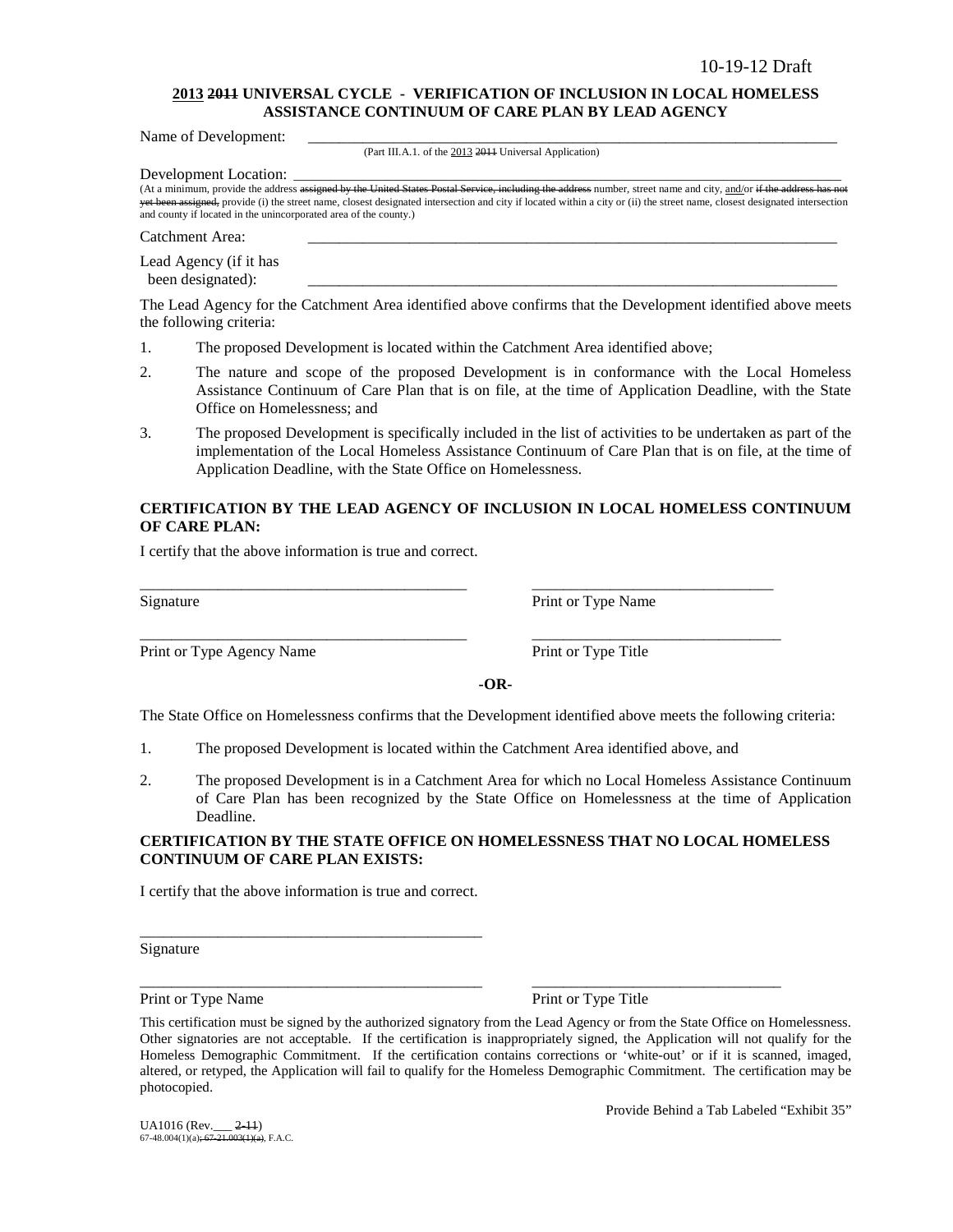## **2013 2011 UNIVERSAL CYCLE - LOCAL GOVERNMENT VERIFICATION OF CONTRIBUTION - GRANT**

Name of Development: (Part III.A.1. of the 2013 2011 Universal Application)

Development Location: \_\_\_\_\_\_\_\_\_\_\_\_\_\_\_\_\_\_\_\_\_\_\_\_\_\_\_\_\_\_\_\_\_\_\_\_\_\_\_\_\_\_\_\_\_\_\_\_\_\_\_\_\_\_\_\_\_\_\_\_\_\_\_\_\_\_\_\_\_\_\_\_\_\_\_

(At a minimum, provide the address <del>assigned by the United States Postal Service, including the address</del> number, street name and city, and/or if the address has not yet been assigned, provide (i) the street name, closest designated intersection and city if located within a city or (ii) the street name, closest designated intersection and county if located in the unincorporated area of the county.)

On of before the Application Deadline for the 2013 2011 Universal Application Cycle (as stated on the FHFC Website \_\_\_\_\_\_\_\_\_\_\_\_\_\_ [http://apps.floridahousing.org/StandAlone/FHFC\\_ECM/ContentPage.aspx?PAGE=0238\)](http://apps.floridahousing.org/StandAlone/FHFC_ECM/ContentPage.aspx?PAGE=0238)<br>committed \$ as a grant to the  $\begin{array}{c} \hline \text{1} & \text{1} & \text{1} \\ \text{2} & \text{2} & \text{2} \\ \text{3} & \text{3} & \text{4} & \text{5} \end{array}$  as a grant to the (Name of City or County)

Applicant for its use solely for assisting the proposed Development referenced above. The City/County does not expect to be repaid or reimbursed by the Applicant, or any other entity, provided the funds are expended solely for the Development referenced above. No consideration or promise of consideration has been given with respect to the grant. For purposes of the foregoing, the promise of providing affordable housing does not constitute consideration. This grant is firm, is in place as of the Application Deadline referenced above, and is provided specifically with respect to the proposed Development without the need for any additional petitions, applications, requests, etc., by the Applicant to the Local Government.

The source of the grant is: \_\_\_\_\_\_\_\_\_\_\_\_\_\_\_\_\_\_\_\_\_\_\_\_\_\_\_\_\_\_\_\_\_\_\_\_\_\_\_\_\_\_\_\_\_\_\_\_\_\_\_\_\_\_\_\_\_\_\_\_\_\_\_\_

(e.g., SHIP, HOME, CDBG)

The following government point of contact can verify the above stated contribution:

Name of Government Contact:

Address (street address and city):

Telephone Number:

\_\_\_\_\_\_\_\_\_\_\_\_\_\_\_\_\_.

## **CERTIFICATION**

\_\_\_\_\_\_\_\_\_\_\_\_\_\_\_\_\_\_\_\_\_\_\_\_\_\_\_\_\_\_\_\_\_\_\_\_\_\_\_\_\_\_\_\_\_\_\_\_\_\_\_\_\_\_\_\_\_\_\_\_\_\_\_\_\_\_\_\_\_\_\_\_\_\_\_\_\_\_\_\_\_\_\_

I certify that the foregoing information is true and correct and that this commitment is effective through

\_\_\_\_\_\_\_\_\_\_\_\_\_\_\_\_\_\_\_\_\_\_\_\_\_\_\_\_\_\_\_\_\_\_\_\_\_\_\_\_\_\_\_\_\_\_\_\_\_\_\_\_\_ \_\_\_\_\_\_\_\_\_\_\_\_\_\_\_\_\_\_\_\_\_\_\_\_\_\_\_\_\_\_\_\_\_\_\_\_\_\_\_\_\_\_\_\_\_

\_\_\_\_\_\_\_\_\_\_\_\_\_\_\_\_\_\_\_\_\_\_\_\_\_\_\_\_\_\_\_\_\_\_\_\_\_\_\_\_\_\_\_\_\_ \_\_\_\_\_\_\_\_\_\_\_\_\_\_\_\_\_\_\_\_\_\_\_\_\_\_\_\_\_\_\_\_\_\_\_\_

Date (mm/dd/yyyy)

Signature Print or Type Name

Telephone Number **Print of Type Title** 

This certification must be signed by the chief appointed official (staff) responsible for such approvals, Mayor, City Manager, County Manager/Administrator/Coordinator, Chairperson of the City Council/Commission or Chairperson of the Board of County Commissioners. If the contribution is from a Land Authority organized pursuant to Chapter 380.0663, Florida Statutes, this certification must be signed by the Chair of the Land Authority. One of the authorized persons named above may sign this form for certification of state, federal or Local Government funds initially obtained by or derived from a Local Government that is directly administered by an intermediary such as a housing finance authority, a community reinvestment corporation, or a state-certified Community Housing Development Organization (CHDO). Other signatories are not acceptable. The Applicant will not receive credit for this contribution if the certification is improperly signed. To be considered for points, the amount of the contribution stated on this form must be a precise dollar amount and cannot include words such as estimated, up to, maximum of, not to exceed, etc.

This contribution will not be considered if the certification contains corrections or 'white-out' or if the certification is scanned, imaged, altered, or retyped. The certification may be photocopied.

The Application may still be eligible for automatic points.

Provide Behind a Tab Labeled "Exhibit 39 36"

UA1016 (Rev. \_\_\_ <del>2-11</del>)<br>67-48.004(1)(a); <del>67-21.003(1)(a)</del>, F.A.C.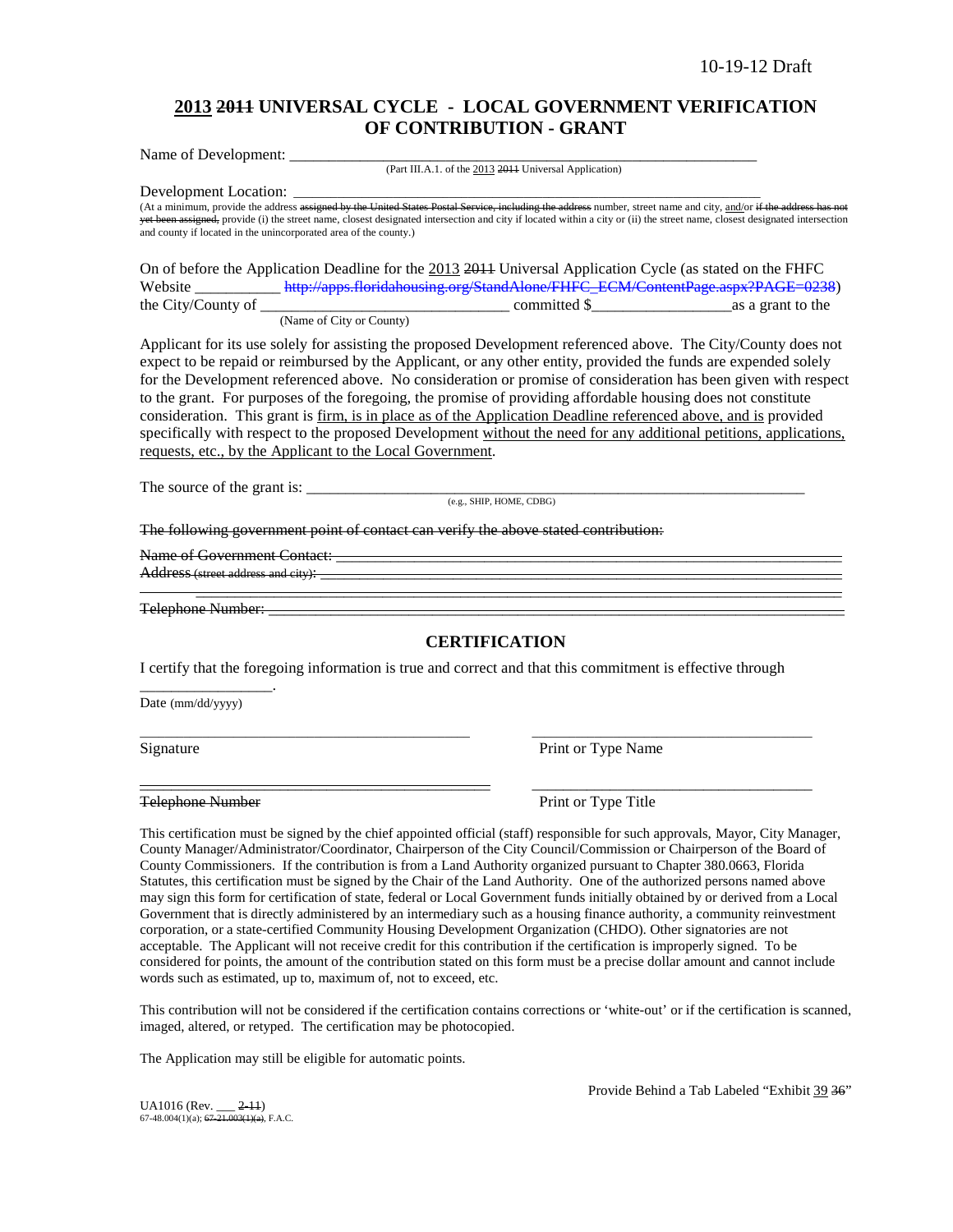### **2013 2011 UNIVERSAL CYCLE - LOCAL GOVERNMENT VERIFICATION OF CONTRIBUTION - FEE WAIVER**

**To be eligible to be considered for points, a sheet showing the computations by which the total amount of each fee waiver is determined must be attached to this verification form. Computations should include, where applicable, waived fee amount per set-aside unit.**

Name of Development: (Part III.A.1. of the 2013 2011 Universal Application) Development Location: \_\_\_\_\_\_\_\_\_\_\_\_\_\_\_\_\_\_\_\_\_\_\_\_\_\_\_\_\_\_\_\_\_\_\_\_\_\_\_\_\_\_\_\_\_\_\_\_\_\_\_\_\_\_\_\_\_\_\_ (At a minimum, provide the address <del>assigned by the United States Postal Service, including the address</del> number, street name and city, and/or if the address has not yet been assigned, provide (i) the street name, closest designated intersection and city if located within a city or (ii) the street name, closest designated intersection and county if located in the unincorporated area of the county.) Amount of Fee Waiver: \$\_\_\_\_\_\_\_\_\_\_\_\_\_\_\_. Is this amount based upon a per set aside (affordable) unit  $computation?$  yes  $\Box$  no On or before the Application Deadline for the 2013 2011 Universal Application Cycle (as stated on the FHFC Website \_\_\_\_\_\_\_\_\_\_\_[\\_ http://apps.floridahousing.org/StandAlone/FHFC\\_ECM/ContentPage.aspx?PAGE=0238\)](http://apps.floridahousing.org/StandAlone/FHFC_ECM/ContentPage.aspx?PAGE=0238) the City/County of  $\overline{\text{(Name of City/Country)}}$ , pursuant to  $\overline{\text{ (Reference Official Action, cite Ordinance or Resolution Number and Date)}}$ , waived the

(Reference Official Action, cite Ordinance or Resolution Number and Date)

following fees:

No consideration or promise of consideration has been given with respect to the fee waiver. For purposes of the foregoing, the promise of providing affordable housing does not constitute consideration. This fee waiver is firm, is in place as of the Application Deadline referenced above, and is provided specifically with respect to the proposed Development without the need for any additional petitions, applications, requests, etc., by the Applicant to the Local Government.

\_\_\_\_\_\_\_\_\_\_\_\_\_\_\_\_\_\_\_\_\_\_\_\_\_\_\_\_\_\_\_\_\_\_\_\_\_\_\_\_\_\_\_\_\_\_\_\_\_\_\_\_\_\_\_\_\_\_\_\_\_\_\_\_\_\_\_\_\_\_\_\_\_\_\_\_\_\_\_\_\_\_\_\_\_\_\_\_\_.

The following government point of contact can verify the above stated contribution:

Name of Government Contact:

Address (street address and city):

Telephone Number:

## **CERTIFICATION**

\_\_\_\_\_\_\_\_\_\_\_\_\_\_\_\_\_\_\_\_\_\_\_\_\_\_\_\_\_\_\_\_\_\_\_\_\_\_\_\_\_\_\_\_\_\_\_\_\_\_\_\_\_\_\_\_\_\_\_\_\_\_\_\_\_\_\_\_\_\_\_\_\_\_\_\_\_\_\_\_\_\_\_

I certify that the foregoing information and the computations stated on the sheet attached to this form are true and correct and that this commitment is effective through

Date (mm/dd/yyyy)

\_\_\_\_\_\_\_\_\_\_\_\_\_\_\_\_\_\_\_\_\_\_\_\_\_\_\_\_\_\_\_\_\_\_\_\_\_\_\_\_\_\_\_\_\_\_\_\_\_\_ \_\_\_\_\_\_\_\_\_\_\_\_\_\_\_\_\_\_\_\_\_\_\_\_\_\_\_\_\_\_\_\_\_\_\_\_\_\_\_\_\_\_\_\_\_

\_\_\_\_\_\_\_\_\_\_\_\_\_\_\_\_\_\_\_\_\_\_\_\_\_\_\_\_\_\_\_\_\_\_\_\_\_\_\_\_\_\_\_\_\_\_\_\_\_\_ \_\_\_\_\_\_\_\_\_\_\_\_\_\_\_\_\_\_\_\_\_\_\_\_\_\_\_\_\_\_\_\_\_\_\_\_\_\_\_\_\_\_\_\_

Signature Print or Type Name

Telephone Number **Print or Type Title** 

NOTE TO LOCAL GOVERNMENT OFFICIAL: Waivers that are not specifically made for the benefit of this Development but are instead of general benefit to the area in which the Development is located will NOT qualify as a contribution to the Development. Further, the fact that no impact fees or other fees are levied by a local jurisdiction for ANY type of development DOES NOT constitute a "Local Government Contribution" to the proposed Development. Similarly, if such fees ARE levied by the local jurisdiction but the nature of the proposed Development exempts it (e.g., typically, a Rehabilitation Development is not subject to impact fees), for purposes of this form, no "Local Government Contribution" exists and no points will be awarded.

This certification must be signed by the chief appointed official (staff) responsible for such approvals, Mayor, City Manager, County Manager/Administrator/Coordinator, Chairperson of the City Council/Commission or Chairperson of the Board of County Commissioners. Other signatories are not acceptable. The Applicant will not receive credit for this contribution if the certification is improperly signed. To be considered for points, the amount of the contribution stated on this form must be a precise dollar amount and cannot include words such as estimated, up to, maximum of, not to exceed, etc.

This contribution will not be considered if the certification contains corrections or 'white-out' or if the certification is scanned, imaged, altered, or retyped. The certification may be photocopied.

The Application may still be eligible for automatic points.

UA1016 (Rev. \_\_\_2-11) 67-48.004(1)(a);  $67-\overline{21.003(1)(a)}$ , F.A.C. Provide Behind a Tab Labeled "Exhibit 40 37"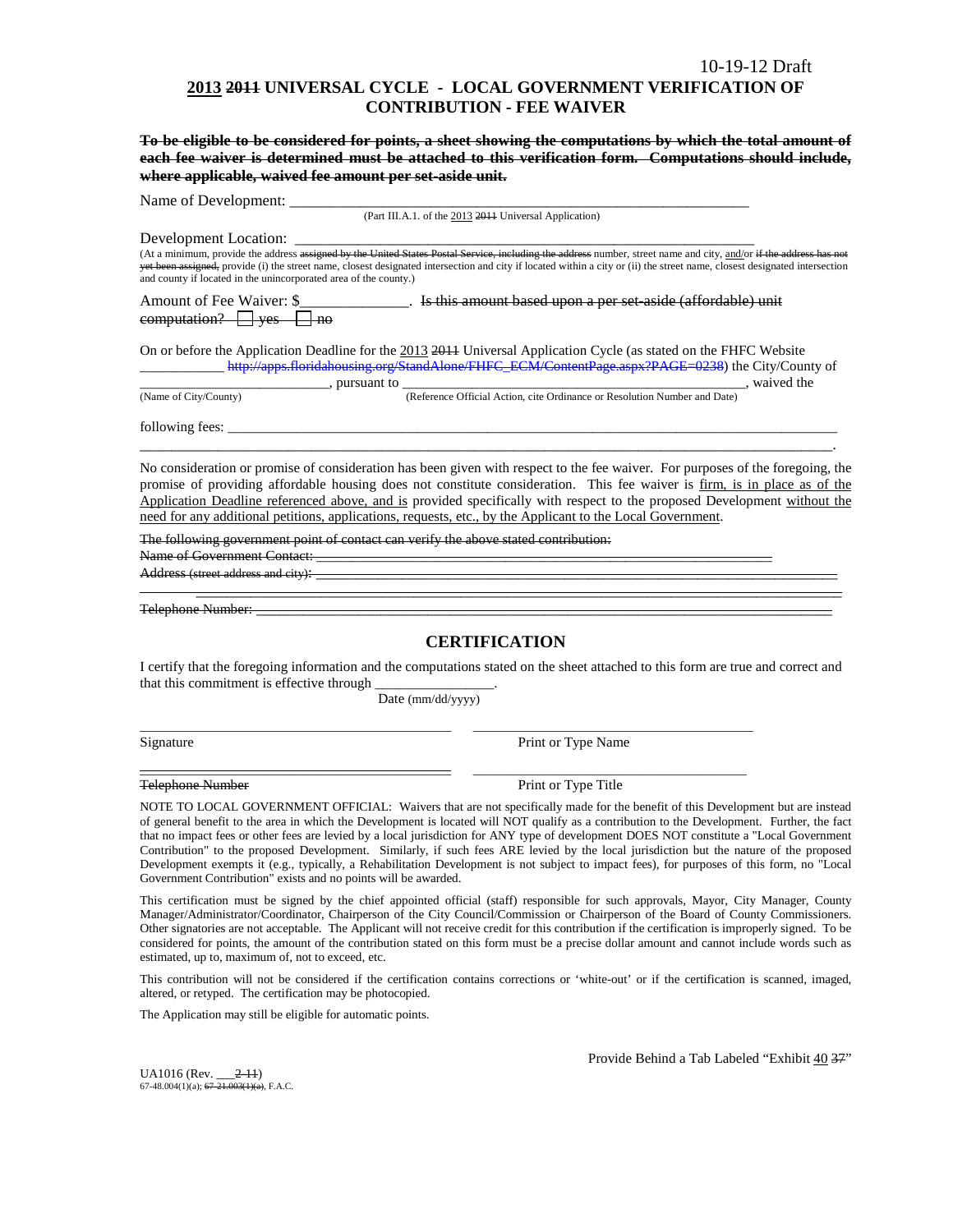## **2013 2011 UNIVERSAL CYCLE - LOCAL GOVERNMENT VERIFICATION OF CONTRIBUTION - LOAN**

**To be eligible to be considered for points, a sheet showing the payment stream for which the net present value of the loan was calculated must be attached to this verification form.** 

Name of Development:

(Part III.A.1. of the 2013 2011 Universal Cycle Application)

Development Location:

(At a minimum, provide the address assigned by the United States Postal Service, including the address number, street name and city, and/or if the address has not yet been assigned, provide (i) the street name, closest designated intersection and city if located within a city or (ii) the street name, closest designated intersection and county if located in the unincorporated area of the county.)

On or before the Application Deadline for the 2013 2014 Universal Application Cycle (as stated on the FHFC Website http://apps.floridahousing.org/StandAlone/FHFC\_ECM/ContentPage.aspx?PAGE=0238) the City/County of

|                          |              | (which may be used as a Non-Corporation) |
|--------------------------|--------------|------------------------------------------|
| (Name of City or County) | (Ioan amount |                                          |

Funding Proposal in the Application if it meets the required criteria) in the form of a reduced interest rate loan to the Applicant for its use solely for assisting the proposed Development referenced above. The loan will bear interest at a rate of \_\_\_\_\_\_% per annum over a period of \_\_\_\_\_ years. The loan's repayment period, amortization period, payment frequency and other applicable terms are:

\_\_\_\_\_\_\_\_\_\_\_\_\_\_\_\_\_\_\_\_\_\_\_\_\_\_\_\_\_\_\_\_\_\_\_\_\_\_\_\_\_\_\_\_\_\_\_\_\_\_\_\_\_\_\_\_\_\_\_\_\_\_\_\_\_\_\_\_\_\_\_\_\_\_\_\_\_\_\_\_\_\_\_\_\_\_\_\_\_\_\_\_\_\_\_\_\_\_\_\_\_\_\_\_\_ \_\_\_\_\_\_\_\_\_\_\_\_\_\_\_\_\_\_\_\_\_\_\_\_\_\_\_\_\_\_\_\_\_\_\_\_\_\_\_\_\_\_\_\_\_\_\_\_\_\_\_\_\_\_\_\_\_\_\_\_\_\_\_\_\_\_\_\_\_\_\_\_\_\_\_\_\_\_\_\_\_\_\_\_\_\_\_\_\_\_\_\_\_\_\_\_\_\_\_\_\_\_\_\_\_

The net present value of the above-referenced loan, based on its payment stream, inclusive of a reduced interest rate, and the 2013 Universal Application Cycle's designated discount rate, is: \$

No consideration or promise of consideration has been given with respect to the loan. For purposes of the foregoing, the promise of providing affordable housing does not constitute consideration. This loan is firm, is in place as of the Application Deadline referenced above, and is provided specifically with respect to the proposed Development without the need for any additional petitions, applications, requests, etc., by the Applicant to the Local Government.

The following government point of contact can verify the above stated contribution:

Name of Government Contact: \_\_\_\_\_\_\_\_\_\_\_\_\_\_\_\_\_\_\_\_\_\_\_\_\_\_\_\_\_\_\_\_\_\_\_\_\_\_\_\_\_\_\_\_\_\_\_\_\_\_\_\_\_\_\_\_\_\_\_\_\_\_\_\_\_

Address (street address and city): \_\_\_\_\_\_\_\_\_\_\_\_\_\_\_\_\_\_\_\_\_\_\_\_\_\_\_\_\_\_\_\_\_\_\_\_\_\_\_\_\_\_\_\_\_\_\_\_\_\_\_\_\_\_\_\_\_\_\_\_\_\_\_\_\_\_\_\_\_\_\_\_\_\_\_\_\_\_\_\_\_\_\_

Telephone Number: \_\_\_\_\_\_\_\_\_\_\_\_\_\_\_\_\_\_\_\_\_\_\_\_\_\_\_\_\_\_\_\_\_\_\_\_\_\_\_\_\_\_\_\_\_\_\_\_\_\_\_\_\_\_\_\_\_\_\_\_\_\_\_\_\_\_\_\_\_\_\_\_\_\_

### **CERTIFICATION**

I certify that the foregoing information and the payment stream stated on the sheet attached to this form are true and correct and that this commitment is effective through

\_\_\_\_\_\_\_\_\_\_\_\_\_\_\_\_\_\_\_\_\_\_\_\_\_\_\_\_\_\_\_\_\_\_\_\_\_\_\_\_\_\_\_ \_\_\_\_\_\_\_\_\_\_\_\_\_\_\_\_\_\_\_\_\_\_\_\_\_\_\_\_\_\_\_\_\_\_\_\_

Date (mm/dd/yyyy)

Signature Print or Type Name

\_\_\_\_\_\_\_\_\_\_\_\_\_\_\_\_\_\_\_\_\_\_\_\_\_\_\_\_\_\_\_\_\_\_\_\_\_\_\_\_\_\_\_ \_\_\_\_\_\_\_\_\_\_\_\_\_\_\_\_\_\_\_\_\_\_\_\_\_\_\_\_\_\_\_\_\_\_\_ Telephone Number **Print of Type Title** Print or Type Title

This certification must be signed by the chief appointed official (staff) responsible for such approvals, Mayor, City Manager, County Manager /Administrator/Coordinator, Chairperson of the City Council/Commission or Chairperson of the Board of County Commissioners. If the contribution is from a Land Authority organized pursuant to Chapter 380.0663, Florida Statutes, this certification must be signed by the Chair of the Land Authority. One of the authorized persons named above may sign this form for certification of state, federal or Local Government funds initially obtained by or derived from a Local Government that is directly administered by an intermediary such as a housing finance authority, a community reinvestment corporation, or a state-certified Community Housing Development Organization (CHDO). Other signatories are not acceptable. The Applicant will not receive credit for this contribution if the certification is improperly signed. To be considered for points, the amount of the contribution stated on this form must be a precise dollar amount and cannot include words such as estimated, up to, maximum of, not to exceed, etc.

This contribution will not be considered if the certification contains corrections or 'white-out' or if the certification is scanned, imaged, altered, or retyped. The certification may be photocopied.

The Application may still be eligible for automatic points.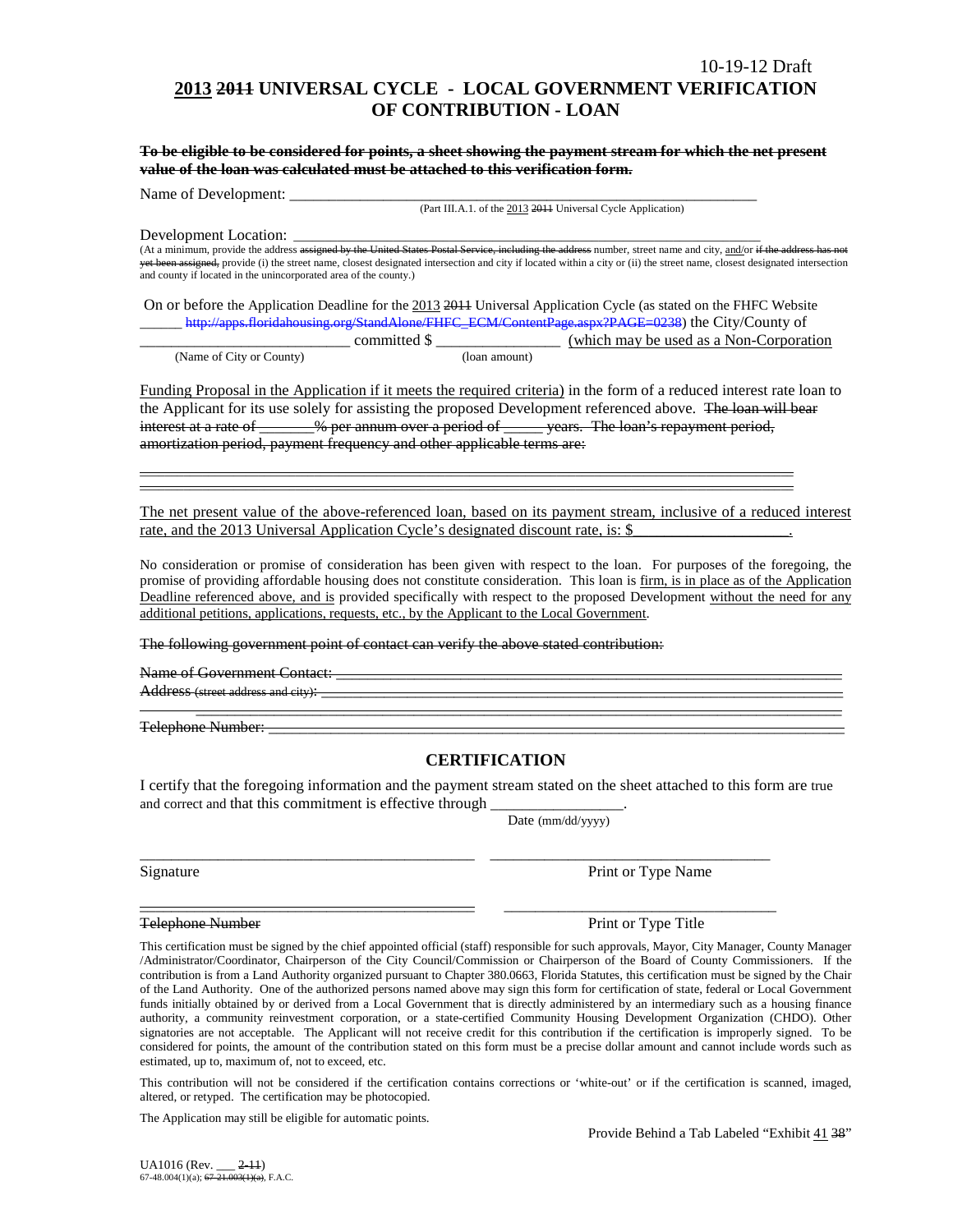## **2013 2011 UNIVERSAL CYCLE - LOCAL GOVERNMENT VERIFICATION OF CONTRIBUTION - FEE DEFERRAL**

**To be eligible to be considered for points, a sheet showing the payment stream for which the net present value of the fee deferral was calculated must be attached to this verification form.**

Name of Development: \_\_\_\_\_\_\_\_\_\_\_\_\_\_\_\_\_\_\_\_\_\_\_\_\_\_\_\_\_\_\_\_\_\_\_\_\_\_\_\_\_\_\_\_\_\_\_\_\_\_\_\_\_\_\_\_\_\_\_

(Part III.A.1. of the 2013 2011 Universal Cycle Application)

Development Location:

(At a minimum, provide the address assigned by the United States Postal Service, including the address number, street name and city, and/or if the addre yet been assigned, provide (i) the street name, closest designated intersection and city if located within a city or (ii) the street name, closest designated intersection and county if located in the unincorporated area of the county.) Complete the following:

On or before the Application Deadline for the 2013 2011 Universal Application Cycle (as stated on the FHFC Website \_\_\_\_\_\_ [http://apps.floridahousing.org/StandAlone/FHFC\\_ECM/ContentPage.aspx?PAGE=0238\)](http://apps.floridahousing.org/StandAlone/FHFC_ECM/ContentPage.aspx?PAGE=0238) the City/County of \_\_\_\_\_\_\_\_\_\_\_\_\_\_\_\_\_\_\_\_\_ committed to defer \$\_\_\_\_\_\_\_\_\_\_\_\_\_\_\_\_\_\_ in fees for the proposed Development

(Name of City or County) referenced above. The fee deferral will bear interest at a rate of \_\_\_\_\_\_\_% per annum over a period of \_ years. The fee deferral repayment period, amortization period, payment frequency and other applicable terms are:

\_\_\_\_\_\_\_\_\_\_\_\_\_\_\_\_\_\_\_\_\_\_\_\_\_\_\_\_\_\_\_\_\_\_\_\_\_\_\_\_\_\_\_\_\_\_\_\_\_\_\_\_\_\_\_\_\_\_\_\_\_\_\_\_\_\_\_\_\_\_\_\_\_\_\_\_\_\_\_\_\_\_\_\_\_\_\_\_\_\_\_\_\_\_\_\_\_\_\_\_\_\_ \_\_\_\_\_\_\_\_\_\_\_\_\_\_\_\_\_\_\_\_\_\_\_\_\_\_\_\_\_\_\_\_\_\_\_\_\_\_\_\_\_\_\_\_\_\_\_\_\_\_\_\_\_\_\_\_\_\_\_\_\_\_\_\_\_\_\_\_\_\_\_\_\_\_\_\_\_\_\_\_\_\_\_\_\_\_\_\_\_\_\_\_\_\_\_\_\_\_\_\_\_\_

The net present value of the above-referenced fee deferral, based on its payment stream, inclusive of a reduced interest rate, and the 2013 Universal Application Cycle's designated discount rate, is: \$

No consideration or promise of consideration has been given with respect to the fee deferral. For purposes of the foregoing, the promise of providing affordable housing does not constitute consideration. This fee deferral is firm, is in place as of the Application Deadline referenced above, and is provided specifically with respect to the proposed Development without the need for any additional petitions, applications, requests, etc., by the Applicant to the Local Government.

The following government point of contact can verify the above stated contribution:

Name of Government Contact:

Address (street address and city):

Telephone Number: \_\_\_\_\_\_\_\_\_\_\_\_\_\_\_\_\_\_\_\_\_\_\_\_\_\_\_\_\_\_\_\_\_\_\_\_\_\_\_\_\_\_\_\_\_\_\_\_\_\_\_\_\_\_\_\_\_\_\_\_\_\_\_\_\_\_\_\_\_\_\_\_\_\_

### **CERTIFICATION**

\_\_\_\_\_\_\_\_\_\_\_\_\_\_\_\_\_\_\_\_\_\_\_\_\_\_\_\_\_\_\_\_\_\_\_\_\_\_\_\_\_\_\_\_\_\_\_\_\_\_\_\_\_\_\_\_\_\_\_\_\_\_\_\_\_\_\_\_\_\_\_\_\_\_\_\_\_\_\_\_\_\_\_

I certify that the foregoing information and the payment stream stated on the sheet attached to this form are true and correct and that this commitment is effective through

\_\_\_\_\_\_\_\_\_\_\_\_\_\_\_\_\_\_\_\_\_\_\_\_\_\_\_\_\_\_\_\_\_\_\_\_\_\_\_\_\_\_\_ \_\_\_\_\_\_\_\_\_\_\_\_\_\_\_\_\_\_\_\_\_\_\_\_\_\_\_\_\_\_\_\_\_\_\_\_

Date (mm/dd/yyyy)

Signature Print or Type Name

Telephone Number **Print of Type Title** Print or Type Title

This certification must be signed by the chief appointed official (staff) responsible for such approvals, Mayor, City Manager, County Manager /Administrator/Coordinator, Chairperson of the City Council/Commission or Chairperson of the Board of County Commissioners. If the contribution is from a Land Authority organized pursuant to Chapter 380.0663, Florida Statutes, this certification must be signed by the Chair of the Land Authority. Other signatories are not acceptable. The Applicant will not receive credit for this contribution if the certification is improperly signed. To be considered for points, the amount of the contribution stated on this form must be a precise dollar amount and cannot include words such as estimated, up to, maximum of, not to exceed, etc.

This contribution will not be considered if the certification contains corrections or 'white-out' or if the certification is scanned, imaged, altered, or retyped. The certification may be photocopied.

The Application may still be eligible for automatic points.

Provide Behind a Tab Labeled "Exhibit 42 39"

 $UA1016$  (Rev.  $2-11$ ) 67-48.004(1)(a); 67-21.003(1)(a), F.A.C.

\_\_\_\_\_\_\_\_\_\_\_\_\_\_\_\_\_\_\_\_\_\_\_\_\_\_\_\_\_\_\_\_\_\_\_\_\_\_\_\_\_\_\_ \_\_\_\_\_\_\_\_\_\_\_\_\_\_\_\_\_\_\_\_\_\_\_\_\_\_\_\_\_\_\_\_\_\_\_\_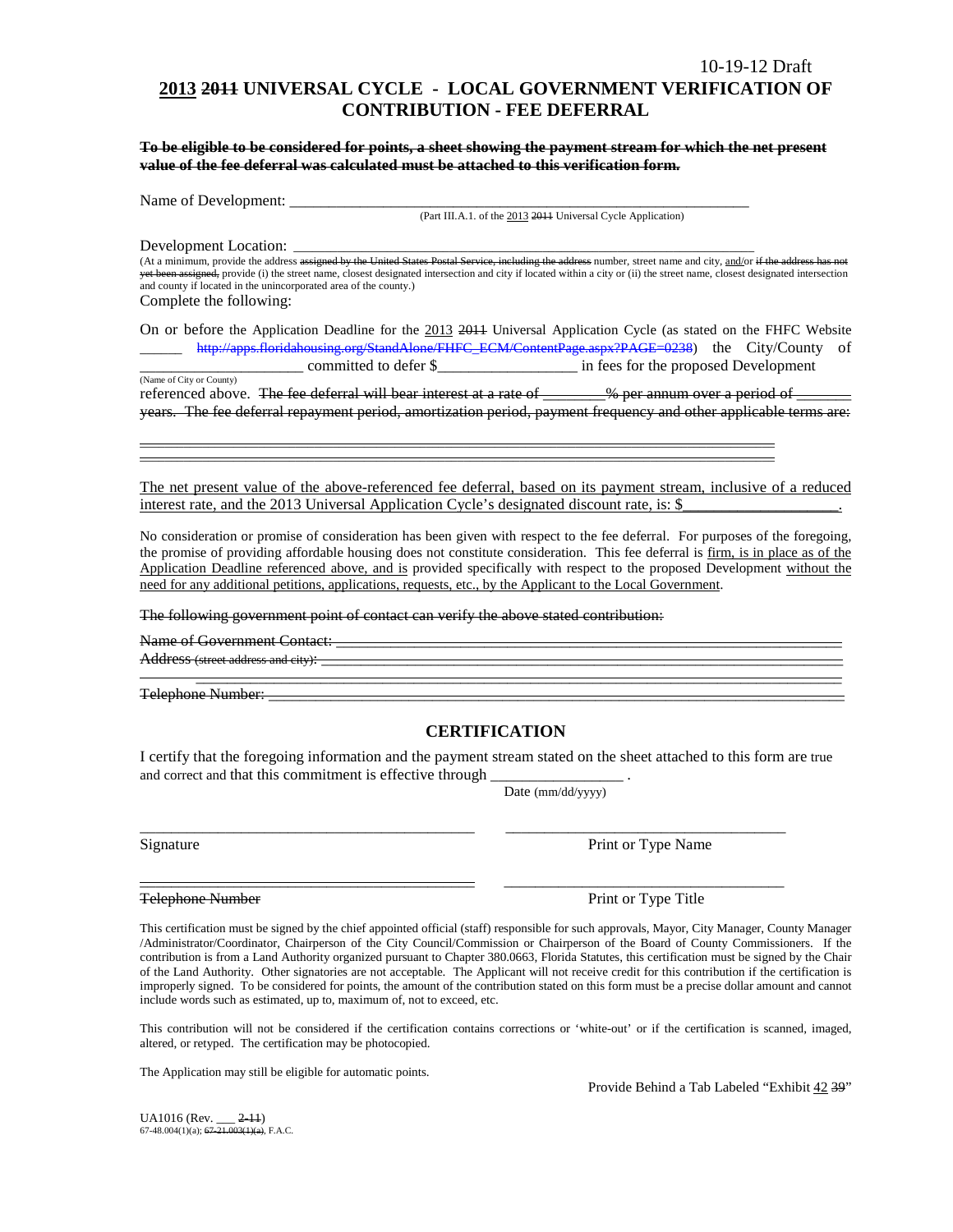### **2013 UNIVERSAL CYCLE - VERIFICATION OF LOCAL GOVERNMENT INCENTIVES FOR AFFORDABLE HOUSING**

Name of Development:

(Part III.A.1. of the 2013 Universal Cycle Application)

Development Location:

(At a minimum, provide the address number, street name and city, and/or provide (i) the street name, closest designated intersection and city if located within a city or (ii) the street name, closest designated intersection and county if located in the unincorporated area of the county.)

The planning efforts indicated below are offered for affordable housing by the City or County of

\_\_\_\_\_\_\_\_\_\_\_\_\_\_\_\_\_\_\_\_\_\_\_\_\_\_\_\_. (state name of City or County)

- 1. Expedited Permitting Process the above-named Local Government currently administers an expedited permitting process for affordable housing.
- 2. Contributions the above named Local Government has an on-going and current process for providing contributions to affordable housing properties or developments.
- 3 Modification of Fee Requirements the above-named Local Government currently makes available to affordable housing properties or developments the modification of fee requirements, including a reduction or waiver of fees and alternative methods of fee payment.
- $\Box$  4. Impact of Regulations the above-named Local Government currently has a process, established by ordinance, resolution, plan, or policy, that requires consideration of the impact of proposed policies, ordinances, regulations, or plan provisions on the cost of affordable housing prior to adoption of such policies, ordinances, regulations, or plan provisions.

## **CERTIFICATION**

I certify that the above information is true and correct.

Signature Print or Type Name

Print or Type Title

This certification must be signed by the chief appointed official (staff) responsible for issues related to the selected incentive(s), Mayor, City Manager, County Manager/Administrator/Coordinator, or Chairperson of the City Council/Commission or Chairperson of the Board of County Commissioners. Other signatories are not acceptable. Zero points will be awarded if the certification is improperly signed. Signatory must be a representative of the Local Government that has enacted the incentive. For purposes of this form only, if a Development is located within a municipality but the incentive is not available in the city, Applicant may use county incentive. For example, if a Development is located in a town which does not have impact fee requirements but the county has such requirements and they have a reduction or waiver of these fees for affordable housing, the Applicant may submit a properly executed Local Government Incentives Form from the county. If both city and county incentives will be used (Applicant cannot receive points for the same incentive from both the city and the county), the Applicant must provide a form from the city with the city incentive(s) selected and a form from the county with the county incentive(s) selected.

\_\_\_\_\_\_\_\_\_\_\_\_\_\_\_\_\_\_\_\_\_\_\_\_\_\_\_\_\_\_\_\_\_\_\_\_\_\_\_\_\_ \_\_\_\_\_\_\_\_\_\_\_\_\_\_\_\_\_\_\_\_\_\_\_\_\_\_\_\_\_\_\_\_\_\_\_\_\_\_\_\_\_

The Applicant will not receive credit for any of the selected incentives if the certification contains corrections or 'white-out' or if the certification is scanned, imaged, altered, or retyped. The certification may be photocopied.

 $67-48.004(1)(a)$ , F.A.C.

UA1016 (Rev.  $\qquad$ ) Provide Behind a Tab Labeled "Exhibit 43"

\_\_\_\_\_\_\_\_\_\_\_\_\_\_\_\_\_\_\_\_\_\_\_\_\_\_\_\_\_\_\_\_\_\_\_\_\_\_\_\_\_\_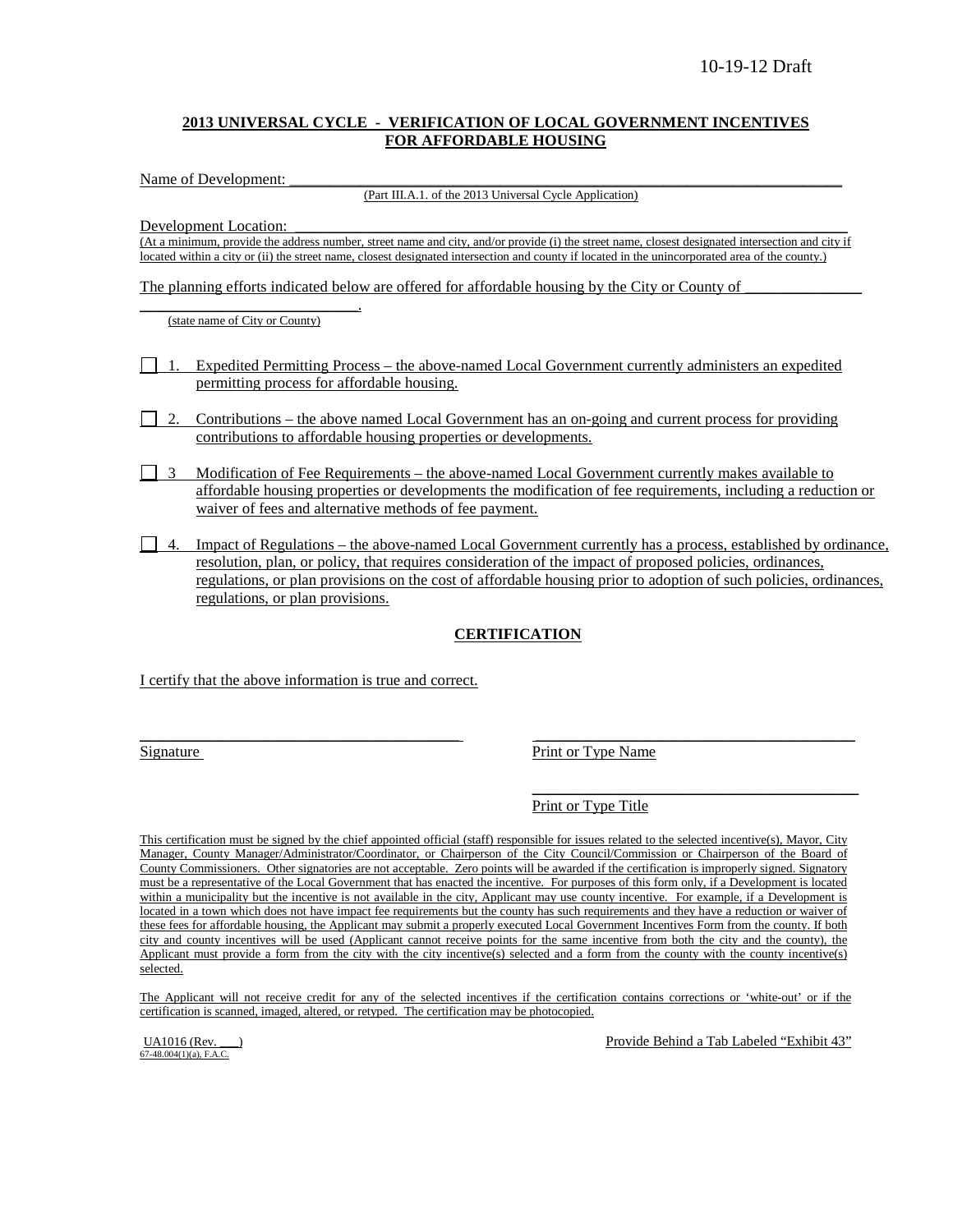#### **2011 UNIVERSAL CYCLE - LOCAL GOVERNMENT VERIFICATION OF AFFORDABLE HOUSING INCENTIVES EXPEDITED PERMITTING PROCESS FOR AFFORDABLE HOUSING**

| Name of Development:                                                                                                                                                                                                                                                                                                                                                                                                         |                                                      |
|------------------------------------------------------------------------------------------------------------------------------------------------------------------------------------------------------------------------------------------------------------------------------------------------------------------------------------------------------------------------------------------------------------------------------|------------------------------------------------------|
| (Part III.A.1. of the 2011 Universal Cycle Application)                                                                                                                                                                                                                                                                                                                                                                      |                                                      |
| Development Location:                                                                                                                                                                                                                                                                                                                                                                                                        |                                                      |
| (At a minimum, provide the address assigned by the United States Postal Service, including the address number, street name and city, <u>and/</u> or if the address has not<br>yet been assigned, provide (i) the street name, closest designated intersection and city if located within a city or (ii) the street name, closest designated intersection<br>and county if located in the unincorporated area of the county.) |                                                      |
| Name of City or County Government:                                                                                                                                                                                                                                                                                                                                                                                           |                                                      |
| Name of Jurisdiction that will issue building permits:                                                                                                                                                                                                                                                                                                                                                                       |                                                      |
| The City/County of<br>(Name of City or County)                                                                                                                                                                                                                                                                                                                                                                               | currently administers an expedited                   |
| permitting process for affordable housing enacted by                                                                                                                                                                                                                                                                                                                                                                         |                                                      |
| <del>adopted</del><br>Date (mm/dd/yyyy)                                                                                                                                                                                                                                                                                                                                                                                      | (Ordinance, Resolution Number or citation of policy) |
|                                                                                                                                                                                                                                                                                                                                                                                                                              | CERTIFICATION                                        |

I certify that the above information is true and correct.

Signature Print or Type Name

Print or Type Title

 $\overline{\phantom{a}}$  , and the contract of the contract of the contract of  $\overline{\phantom{a}}$ 

This certification must be signed by the chief appointed official (staff) responsible for issues related to this incentive, Mayor, City Manager, County Manager/Administrator/Coordinator, or Chairperson of the City Council/Commission or Chairperson of the Board of County Commissioners. Other signatories are not acceptable. Zero points will be awarded if the certification is improperly signed. Signatory must be a representative of the local government that has enacted the incentive. For purposes of this form only, if a Development is located within a municipality but the incentive is not available in the city, Applicant may use county incentive. For example, if a Development is located in a town which does not have impact fee requirements but the county has such requirements and they have a reduction or waiver of these fees for affordable housing, the Applicant may submit a properly executed Local Government Verification of Affordable Housing Incentives Form from the county.

\_\_\_\_\_\_\_\_\_\_\_\_\_\_\_\_\_\_\_\_\_\_\_\_\_\_\_\_\_\_\_\_\_\_\_\_\_\_\_\_\_ \_\_\_\_\_\_\_\_\_\_\_\_\_\_\_\_\_\_\_\_\_\_\_\_\_\_\_\_\_\_\_\_\_\_

The Applicant will not receive credit for this incentive if the certification contains corrections or 'white-out' or if the certification is scanned, imaged, altered, or retyped. The certification may be photocopied.

Provide Behind a Tab Labeled "Exhibit 40"

UA1016 (Rev.2-11)  $67-48.004(1)(a)$ ; 67-21.003(1)(a), F.A.C.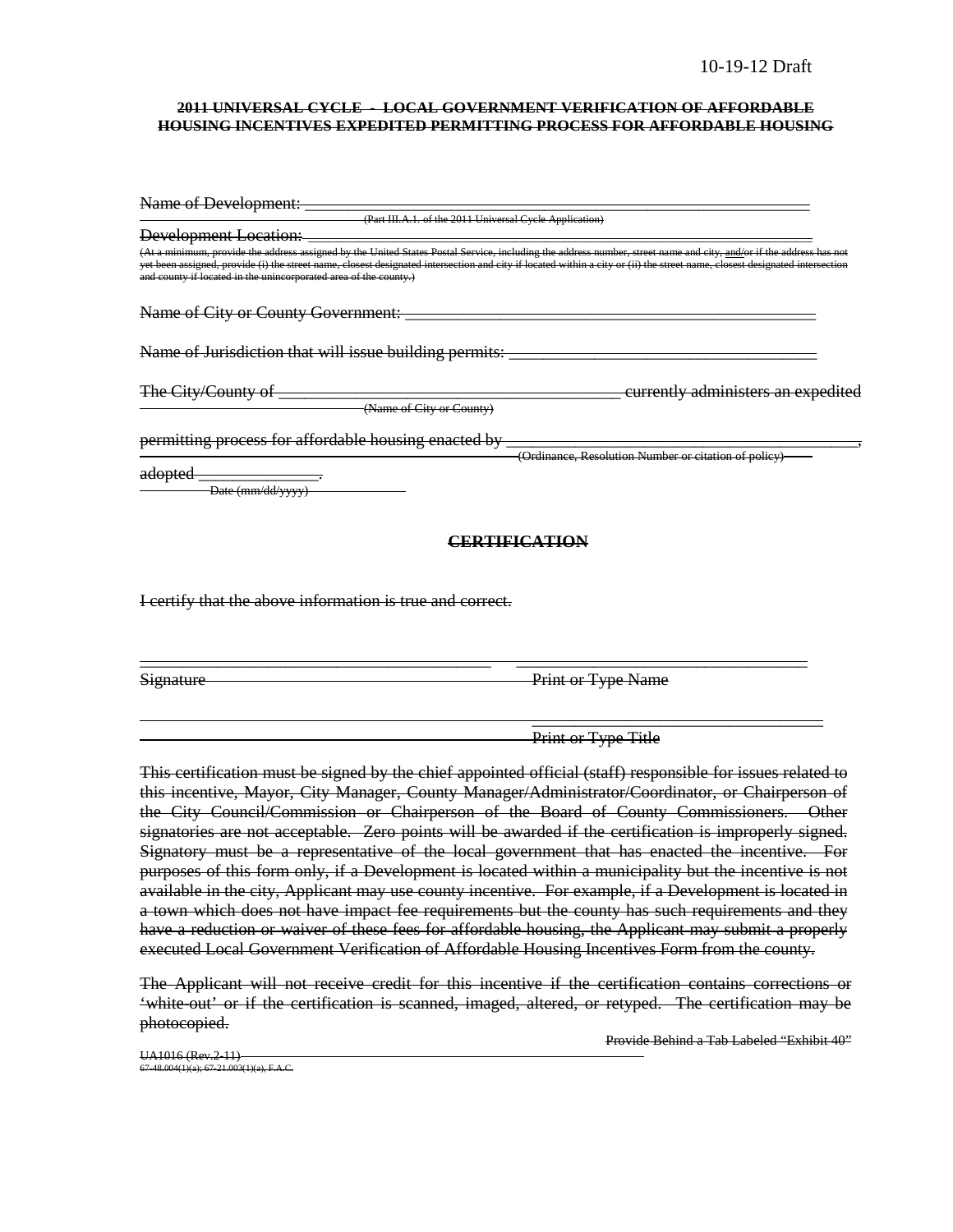### **2011 UNIVERSAL CYCLE - LOCAL GOVERNMENT VERIFICATION OF AFFORDABLE HOUSING INCENTIVES CONTRIBUTIONS TO AFFORDABLE HOUSING PROPERTIES OR DEVELOPMENTS**

Name of Development:

(Part III.A.1. of the 2011 Universal Cycle Application)

Development Location:

d by the United States Postal Service, including the ide (i) the street name, closest designated intersection and city if located within a city or (ii) the and county if located in the unincorporated area of the county.)

Name of City or County Government **Example 2** and 2 and 2 and 2 and 2 and 2 and 2 and 2 and 2 and 2 and 2 and 2 and 2 and 2 and 2 and 2 and 2 and 2 and 2 and 2 and 2 and 2 and 2 and 2 and 2 and 2 and 2 and 2 and 2 and 2 an

The referenced Local Government has an on-going and current process for providing contributions to affordable housing properties or developments.

### **CERTIFICATION**

\_\_\_\_\_\_\_\_\_\_\_\_\_\_\_\_\_\_\_\_\_\_\_\_\_\_\_\_\_\_\_\_\_\_\_\_\_\_\_\_\_ \_\_\_\_\_\_\_\_\_\_\_\_\_\_\_\_\_\_\_\_\_\_\_\_\_\_\_\_\_\_\_\_\_\_

I certify that the above information is true and correct.

Signature Print or Type Name

Print or Type Title

 $\overline{\phantom{a}}$  , which is a set of the set of the set of the set of the set of the set of the set of the set of the set of the set of the set of the set of the set of the set of the set of the set of the set of the set of th

This certification must be signed by the chief appointed official (staff) responsible for issues related to this incentive, Mayor, City Manager, County Manager/Administrator/Coordinator, or Chairperson of the City Council/Commission or Chairperson of the Board of County Commissioners. Other signatories are not acceptable. Zero points will be awarded. Signatory must be a representative of the local government that has enacted the incentive. For purposes of this form only, if a Development is located within a municipality but the incentive is not available in the city, Applicant may use county incentive. For example, if a Development is located in a town which does not have impact fee requirements but the county has such requirements and they have a reduction or waiver of these fees for affordable housing, the Applicant may submit a properly executed Local Government Verification of Affordable Housing Incentives Form from the county.

The Applicant will not receive credit for this incentive if the certification contains corrections or 'white-out' or if the certification is scanned, imaged, altered, or retyped. The certification may be photocopied.

UA1016 (Rev. 2-11) 67-48.004(1)(a); 67-21.003(1)(a), F.A.C. Provide Behind a Tab Labeled "Exhibit 41"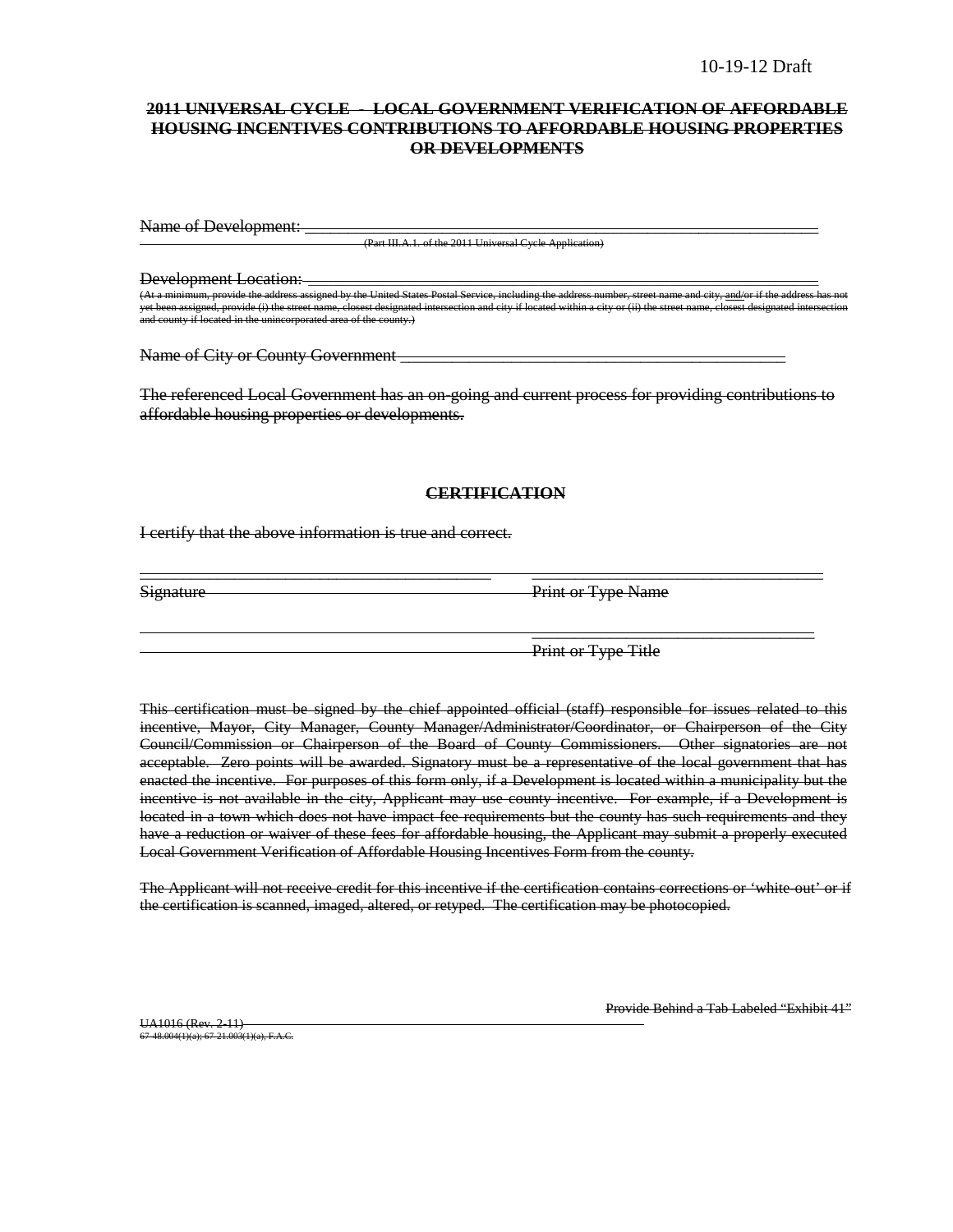### **2011 UNIVERSAL CYCLE - LOCAL GOVERNMENT VERIFICATION OF AFFORDABLE HOUSING INCENTIVES MODIFICATION OF FEE REQUIREMENTS FOR AFFORDABLE HOUSING PROPERTIES OR DEVELOPMENTS**

Name of Development: \_

(Part III.A.1. of the 2011 Universal Cycle Application)

Development Location: \_\_\_\_\_\_\_\_\_\_\_\_\_\_\_\_\_\_\_\_\_\_\_\_\_\_\_\_\_\_\_\_\_\_\_\_\_\_\_\_\_\_\_\_\_\_\_\_\_\_\_\_\_\_\_\_\_\_\_\_\_\_\_\_\_\_\_\_\_\_\_\_\_\_\_\_\_\_\_\_\_ .<br>(At a minimum, provide the address assigned by the United States Postal Service, including the address num<br>and the and city, street name, closest designated intersection and city if located within a city. provide (i) the street name, closest designated inter-<br>ed in the unincorporated area of the county  $m$  in and comporated area of the county.)

Name of City or County Government: \_\_\_\_\_\_\_\_\_\_\_\_\_\_\_\_\_\_\_\_\_\_\_\_\_\_\_\_\_\_\_\_\_\_\_\_\_\_\_\_\_\_\_\_

The referenced Local Government currently makes available to affordable housing properties or developments the modification of fee requirements, including a reduction or waiver of fees and alternative methods of fee payment.

#### **CERTIFICATION**

\_\_\_\_\_\_\_\_\_\_\_\_\_\_\_\_\_\_\_\_\_\_\_\_\_\_\_\_\_\_\_\_\_\_\_\_\_\_\_\_ \_\_\_\_\_\_\_\_\_\_\_\_\_\_\_\_\_\_\_\_\_\_\_\_\_\_\_\_\_\_\_\_\_\_\_\_

I certify that the above information is true and correct.

Signature Print or Type Name

Print or Type Title

 $\overline{\phantom{a}}$  , and the contract of the contract of the contract of the contract of the contract of the contract of the contract of the contract of the contract of the contract of the contract of the contract of the contrac

This certification must be signed by the chief appointed official (staff) responsible for issues related to this incentive, Mayor, City Manager, County Manager/Administrator/Coordinator, or Chairperson of the City Council/Commission or Chairperson of the Board of County Commissioners. Other signatories are not acceptable. Zero points will be awarded. Signatory must be a representative of the local government that has enacted the incentive. For purposes of this form only, if a Development is located within a municipality but the incentive is not available in the city, Applicant may use county incentive. For example, if a Development is located in a town which does not have impact fee requirements but the county has such requirements and they have a reduction or waiver of these fees for affordable housing, the Applicant may submit a properly executed Local Government Verification of Affordable Housing Incentives Form from the county.

The Applicant will not receive credit for this incentive if the certification contains corrections or 'white out' or if the certification is scanned, imaged, altered, or retyped. The certification may be photocopied.

Provide Behind a Tab Labeled "Exhibit 42"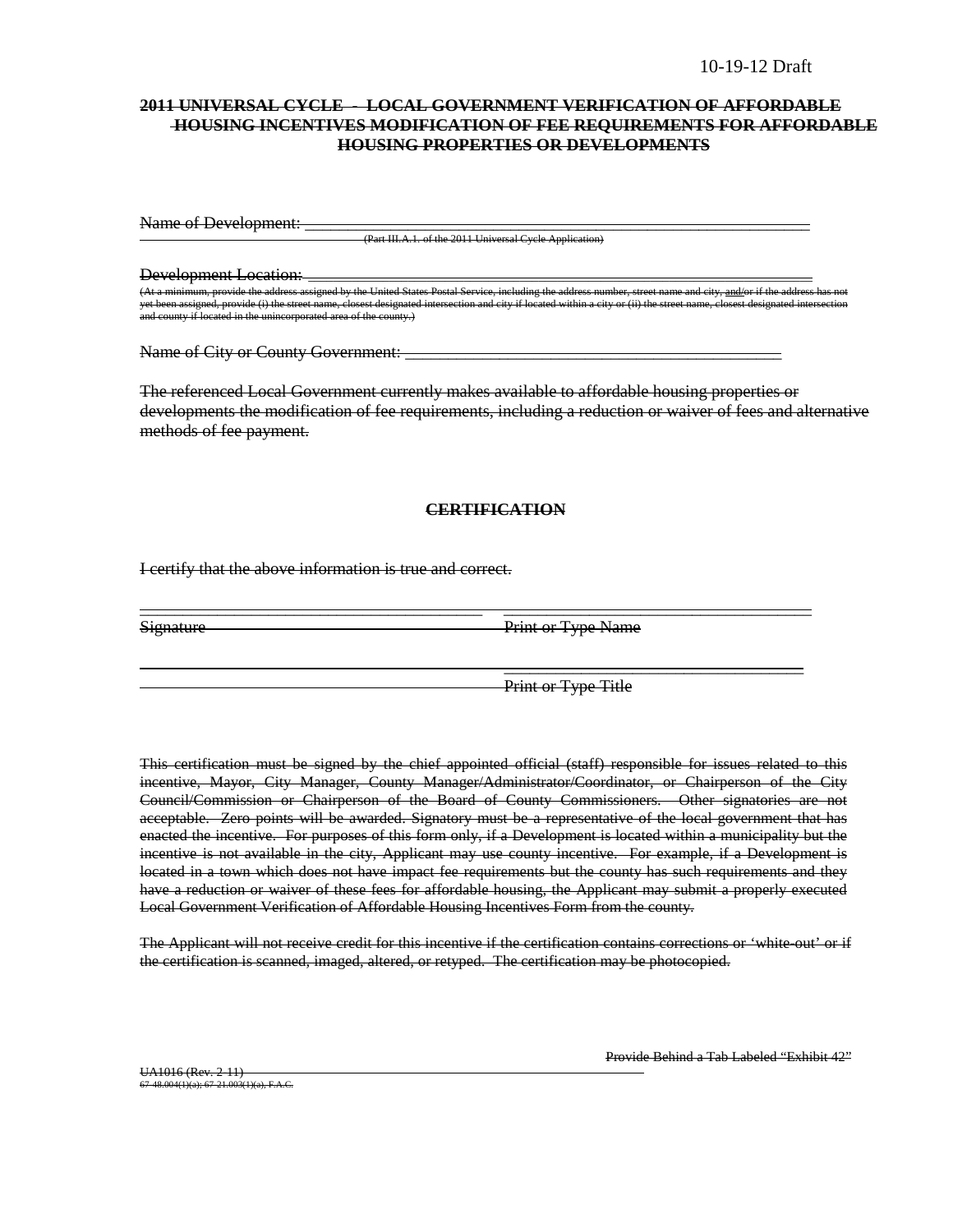### **2011 UNIVERSAL CYCLE - LOCAL GOVERNMENT VERIFICATION OF AFFORDABLE HOUSING INCENTIVES IMPACT OF POLICIES, ORDINANCES, REGULATIONS, OR PLAN PROVISIONS ON COST OF AFFORDABLE HOUSING PROPERTIES OR DEVELOPMENTS**

Name of Development:

(Part III.A.1. of the 2011 Universal Cycle Applic

Development Location:

(At United States Postal Service, including the United States Postal Service, including the address number, street name and city, if the address of the address of the address of the address of the address of the address ha yet been assigned, provide (i) the street name, closest designated intersection and city if located within a city or (ii) the street name, closest designated intersection and county if located in the unincorporated area of the county.)

Name of City or County Government:

The referenced Local Government currently has a process, established by ordinance, resolution, plan, or policy, that requires consideration of the impact of proposed policies, ordinances, regulations, or plan provisions on the cost of affordable housing prior to adoption of such policies, ordinances, regulations, or plan provisions.

### **CERTIFICATION**

\_\_\_\_\_\_\_\_\_\_\_\_\_\_\_\_\_\_\_\_\_\_\_\_\_\_\_\_\_\_\_\_\_\_\_\_\_\_\_\_\_\_\_\_ \_\_\_\_\_\_\_\_\_\_\_\_\_\_\_\_\_\_\_\_\_\_\_\_\_\_\_\_\_\_\_\_\_

I certify that the above information is true and correct.

Signature Print or Type Name

Print or Type Title

\_\_\_\_\_\_\_\_\_\_\_\_\_\_\_\_\_\_\_\_\_\_\_\_\_\_\_\_\_\_\_\_\_

This certification must be signed by the chief appointed official (staff) responsible for issues related to this incentive, Mayor, City Manager, County Manager/Administrator/Coordinator, or Chairperson of the City Council/Commission or Chairperson of the Board of County Commissioners. Other signatories are not acceptable. Zero points will be awarded. Signatory must be a representative of the local government that has enacted the incentive. For purposes of this form only, if a Development is located within a municipality but the incentive is not available in the city, Applicant may use county incentive. For example, if a Development is located in a town which does not have impact fee requirements but the county has such requirements and they have a reduction or waiver of these fees for affordable housing, the Applicant may submit a properly executed Local Government Verification of Affordable Housing Incentives Form from the county.

The Applicant will not receive credit for this incentive if the certification contains corrections or 'white-out' or if the certification is scanned, imaged, altered, or retyped. The certification may be photocopied.

UA1016 (Rev.2-11) 67-48.004(1)(a); 67-21.003(1)(a), F.A.C. Provide Behind a Tab Labeled "Exhibit 43"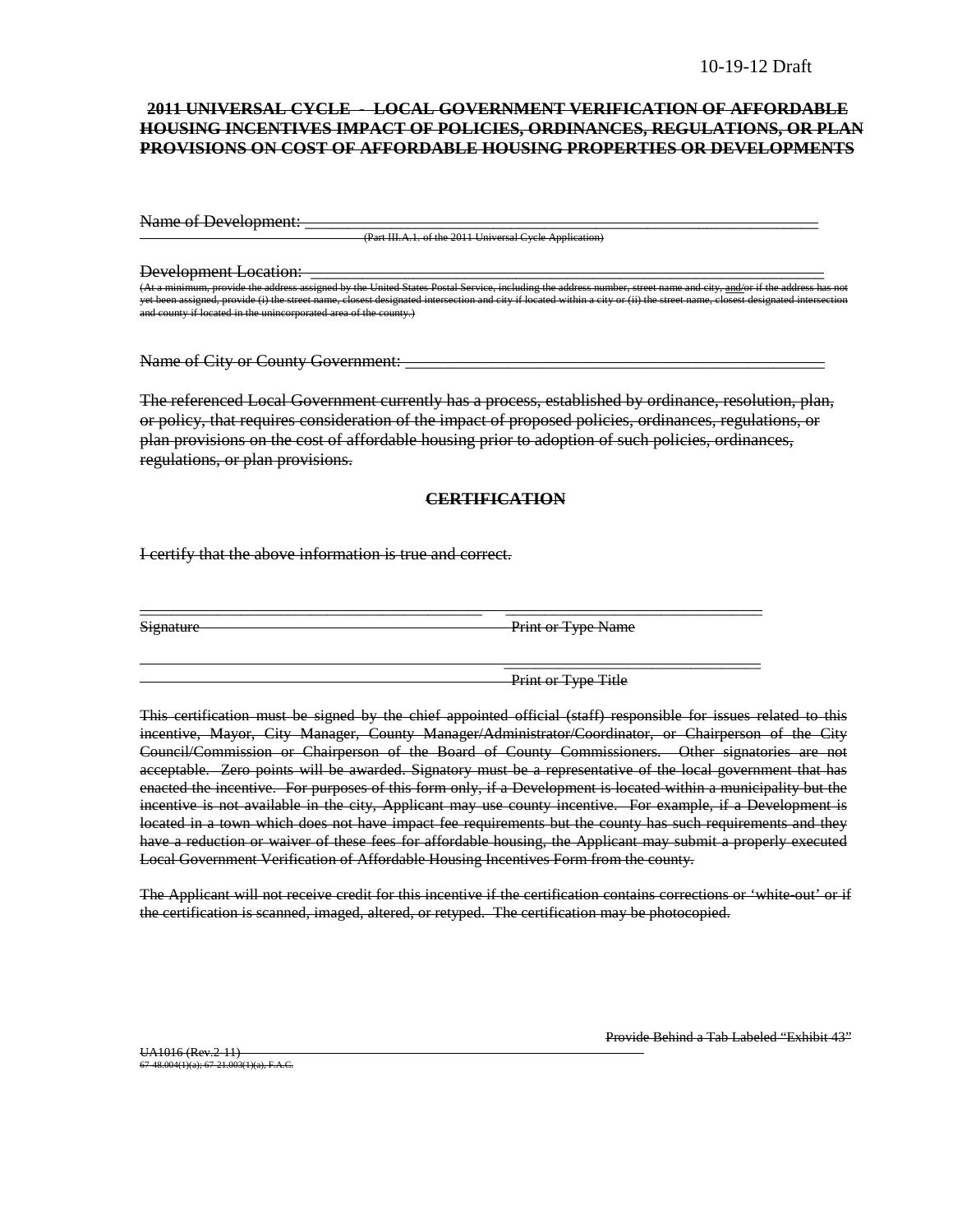## **2013 2011 UNIVERSAL CYCLE - COMMITMENT TO DEFER DEVELOPER FEE**

|                                                                                            | <u>is eligible for ____</u> | $\frac{9}{6}$ of the |
|--------------------------------------------------------------------------------------------|-----------------------------|----------------------|
| (Name of Developer (Part II.B.1.a). or Name of Non-Profit entity (Ex. 9) – see Note below) |                             |                      |
| Developer fee and commits to defer up to \$                                                |                             |                      |
| fee to offset any funding shortfall until the closing of permanent financing for           |                             |                      |
| (Name of Development - Part III.A.1. of the 2013 2014 Universal Cycle Application)         |                             |                      |
| Additionally, the Developer or Non-Profit entity identified above commits to defer up      |                             |                      |
| to \$                                                                                      |                             |                      |
| financing for the Development identified above.                                            |                             |                      |
| (Print or Type Name)                                                                       |                             |                      |
| have the authority to make this commitment on behalf of the above-named Developer or Non-  |                             |                      |
| Profit entity, as applicable.                                                              |                             |                      |

Signature

**NOTE:** If the proposed Development will have more than one Developer and each Developer is committing to defer some or all of its eligible the Developer fee, each Developer must complete and provide a Commitment to Defer Developer Fee form reflecting the portion of the Developer fee it is deferring.

> If the Applicant entity is comprised of a qualified Non-Profit entity or entities and the entity/entities is/are committing to defer some or all of its eligible Developer fee, each Non-Profit entity must complete and provide a Commitment to Defer Developer Fee form reflecting the portion of the Developer fee it is deferring.

If this certification contains corrections or 'white-out', or if it is scanned, imaged, altered, or retyped, the form will not be considered. The certification may be photocopied.

> Provide Behind a Tab Labeled "Exhibit 45" (For 2013 Universal Application Supplemental MMRB App. Cycle); or

\_\_\_\_\_\_\_\_\_\_\_\_\_\_\_\_\_\_\_\_\_\_\_\_\_\_\_\_\_\_\_\_\_\_\_

Provide Behind a Tab Labeled "Exhibit 13 40" (For Non-Competitive 4 Percent HC County HFA Bonds Application Form)

UA1016 (Rev. \_\_\_ 2-11) 67-48.004(1)(a); 67-21.003(1)(a), F.A.C.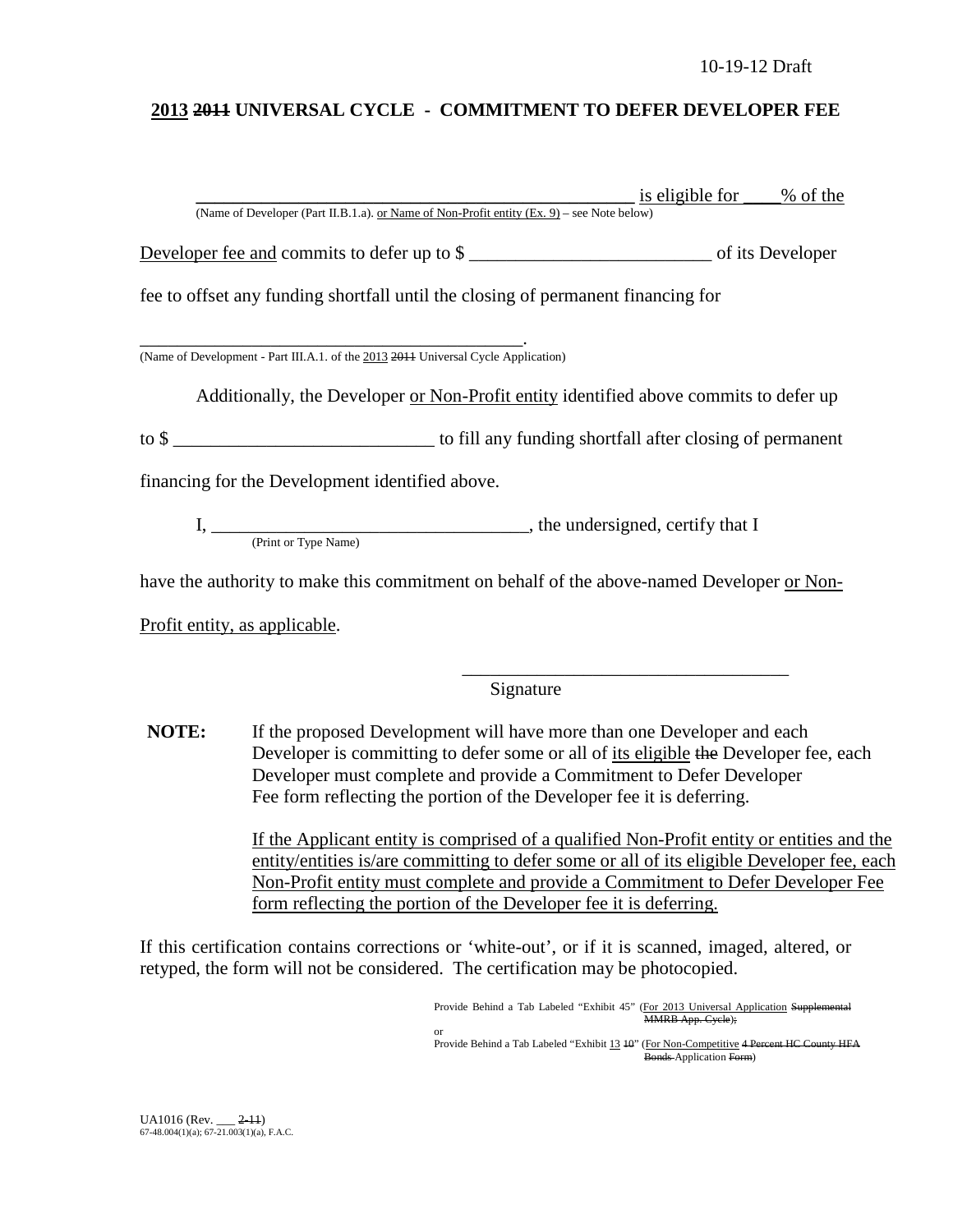# **NON-COMPETITIVE PERCENT HC COUNTY HFA BONDS APPLICATION FORM**

Use this Application form to apply for (i) Corporation-issued Multifamily Mortgage Revenue Bonds (MMRB) and 4 Percent Housing Credits (HC) and (ii) 4 Percent HC to be used for Tax-Exempt Bond-Financed Developments where the bonds are issued by a County Housing Finance Authority (HFA) established pursuant to Section 159.605, F.S.

## **1. Funding Requested:**

Corporation-issued MMRB and 4% HC

4% HC to be used for Bonds issued by a County HFA

## **2.1. Applicant:**

- a. Name of Applicant:
- b. Attach a listing of the Principals for the Applicant, including the percentage of ownership interest of each Principal, as **"Exhibit 1"** to this Application form.
- c. Federal Employer Identification Number:

If not yet obtained, provide a copy of the completed, submitted application for the Federal Employer Identification Number behind a tab labeled "**Exhibit 2**".

d. Is the Applicant applying as a Non-Profit organization?  $\circ$  Yes  $\circ$  No

If "Yes", the Applicant must respond to questions (1) and (2) below and provide the required information behind a tab labeled **"Exhibit 3"**. If "No", skip Non-Profit status questions and proceed to question 3. below.

- (1) Provide the following documentation for each Non-Profit entity:
	- (a) attorney opinion letter; and
	- (b) IRS determination letter
- (2) Answer the following questions:
	- (a) Is the Applicant or one of its general partners or managing members incorporated as a Non-Profit entity pursuant to Chapter 617, Florida Statutes, or similar state statute if

incorporated outside Florida? 
<br>  $O$   $Y_{es}$   $O$   $N_0$ 

If "No", is the Applicant or one of its general partners or managing members a whollyowned subsidiary of a Non-Profit entity formed pursuant to Chapter 617, Florida Statutes, or similar state statute if incorporated outside Florida?

O Yes O No

(b) Is the Applicant or one of its general partners or managing members a  $501(c)(3)$  or  $501(c)(4)$  Non-Profit entity or is the Applicant or one of its general partners or managing members a wholly-owned subsidiary of a  $501(c)(3)$  or  $501(c)(4)$  Non-Profit

entity? O Yes O No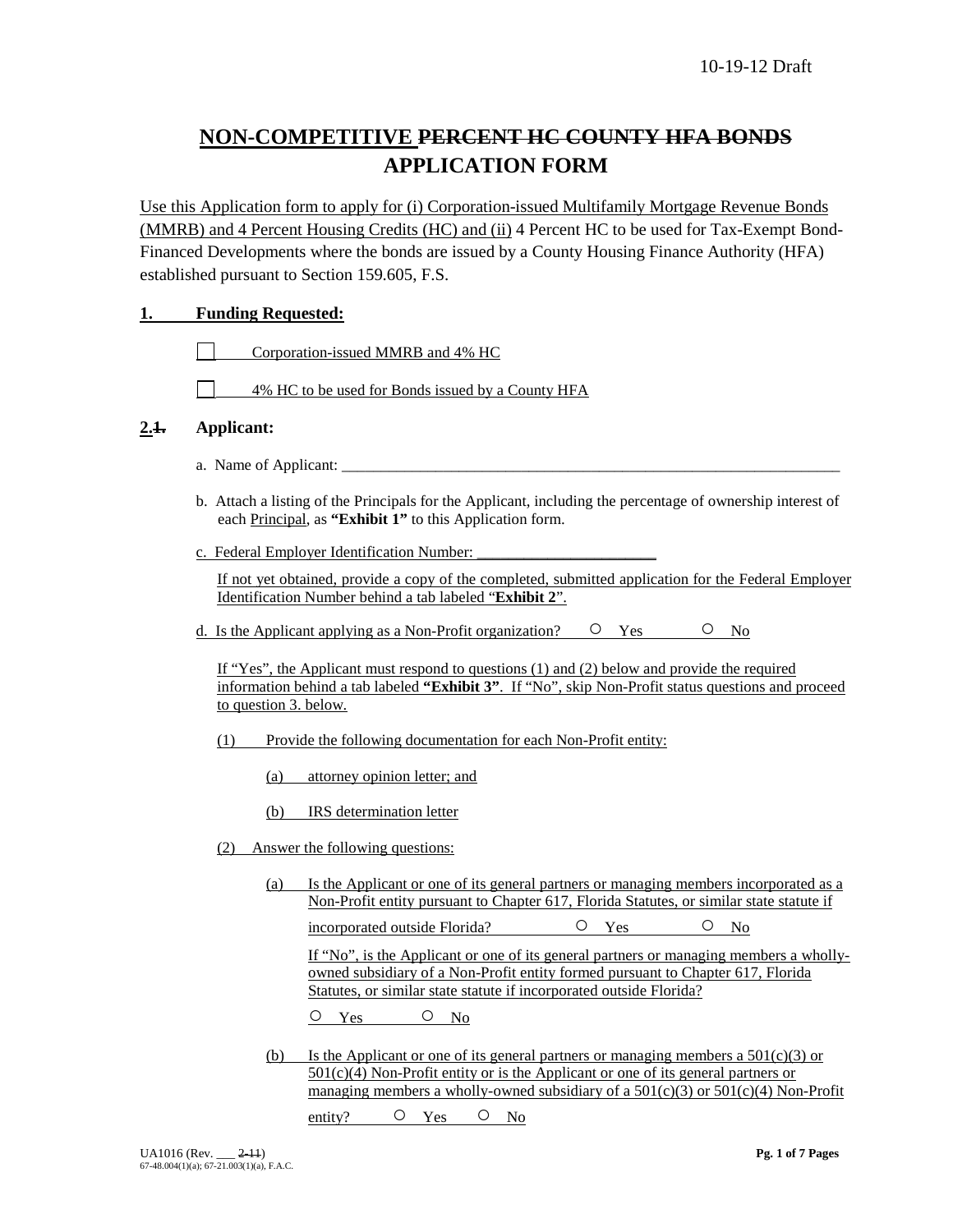(c) Does the Non-Profit entity have an ownership interest, either directly or indirectly, in the general partner or general partnership interest or in the managing member or the managing member's interest in the Applicant?  $\circ$  Yes  $\circ$  No

If "Yes", state the percentage owned in the general partnership or managing member interest:  $\%$ 

- (d) Percentage of Developer's fee that will go to the Non-Profit entity: \_\_\_\_\_\_\_\_\_\_\_\_%
- (e) Provide the description/explanation of the role of the Non-Profit entity.
- (f) Provide the names and addresses of the members of the governing board of the Non-Profit entity.
- (g) For each Non-Profit entity, provide the articles of incorporation demonstrating that one of the purposes of the Non-Profit entity is to foster low-income housing.
- (h) Year Non-Profit entity was incorporated: \_\_\_\_\_\_ (yyyy)
- (i) Is the Non-Profit entity affiliated with or controlled by a for-profit entity within the meaning of Section 42(h), Internal Revenue Code?  $\qquad \qquad \circ$  Yes  $\qquad \qquad \circ$  No If "Yes", state name of the for-profit entity:

### **3.2. Contact Person for this Application:**

| State: $\angle$ Zip: $\angle$ |       |
|-------------------------------|-------|
|                               |       |
|                               |       |
|                               | City: |

### **4.3. Developer:**

- a. Name of each Developer (include all co-Developers): \_\_\_\_\_\_\_\_\_\_\_\_\_\_\_\_\_\_\_\_\_\_\_\_\_\_\_\_\_\_\_\_\_\_\_\_\_\_
- b. Attach a listing of the Principals for each Developer as **"Exhibit 4 2"** to this Application form.

\_\_\_\_\_\_\_\_\_\_\_\_\_\_\_\_\_\_\_\_\_\_\_\_\_\_\_\_\_\_\_\_\_\_\_\_\_\_\_\_\_\_\_\_\_\_\_\_\_\_\_\_\_\_\_\_\_\_\_\_\_\_\_\_\_\_\_\_\_\_\_\_\_\_\_\_\_\_\_\_\_

#### **5.4. Proposed Development Information:**

- a. Name of Development:
- b. Location of Development Site:
	- (1) County: \_\_\_\_\_\_\_\_\_\_\_\_\_\_\_\_\_\_\_\_\_\_\_\_\_\_\_\_\_\_\_\_\_\_\_\_\_\_\_\_\_\_\_\_\_\_\_\_\_\_\_\_\_\_\_\_\_\_\_\_\_\_\_\_\_\_\_\_\_
	- (2) Address of Development Site:

Select the question(s) below that best applies to the proposed Development - question (a) or question (b) or both questions (a) and (b) below and provide the applicable information. If question (b) is selected, the Applicant must also select either question  $(b)(i)$  or question  $(b)(ii)$ below and, if question (b)(i) is selected, the name of the city must be stated.

(a) The following address number, street name and city has been assigned by the USPS:

\_\_\_\_\_\_\_\_\_\_\_\_\_\_\_\_\_\_\_\_\_\_\_\_\_\_\_\_\_\_\_\_\_\_\_\_\_\_\_\_\_\_\_\_\_\_\_\_\_\_\_\_\_\_\_\_\_\_\_\_\_\_\_\_\_\_\_ \_\_\_\_\_\_\_\_\_\_\_\_\_\_\_\_\_\_\_\_\_\_\_\_\_\_\_\_\_\_\_\_\_\_\_\_\_\_\_\_\_\_\_\_\_\_\_\_\_\_\_\_\_\_\_\_\_\_\_\_\_\_\_\_\_\_\_\_\_

or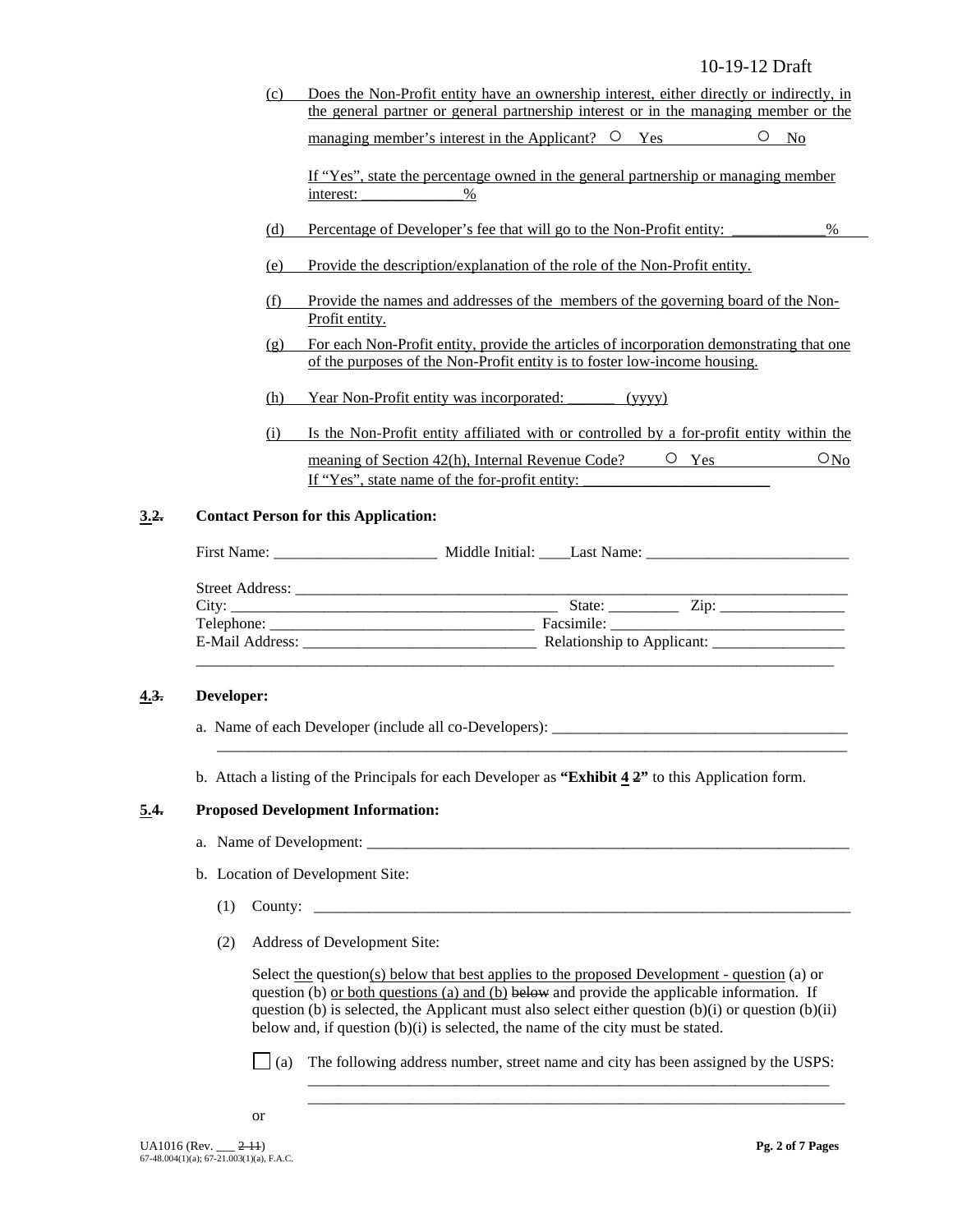|                            | (b) The address has not yet been assigned by the USPS: __________________________                                                                                                                                                                                                                                                |
|----------------------------|----------------------------------------------------------------------------------------------------------------------------------------------------------------------------------------------------------------------------------------------------------------------------------------------------------------------------------|
| and                        | (Street Name and closest designated intersection)                                                                                                                                                                                                                                                                                |
|                            |                                                                                                                                                                                                                                                                                                                                  |
| O                          | The proposed Development is located within the city limits of: __________________<br>(i)<br>(Name of City)                                                                                                                                                                                                                       |
|                            | <sub>or</sub>                                                                                                                                                                                                                                                                                                                    |
| O                          | The proposed Development is located within the unincorporated area of the<br>(ii)<br>County.                                                                                                                                                                                                                                     |
| (3) Local Jurisdiction:    |                                                                                                                                                                                                                                                                                                                                  |
|                            | (a) Name of local jurisdiction where Development is located: ____________________<br>If Development is located within a municipality (incorporated city, town, or village) the<br>municipality must be specified.                                                                                                                |
|                            | (b) Name of Chief elected official: First: ___________ Middle Initial: ___ Last: _________                                                                                                                                                                                                                                       |
|                            |                                                                                                                                                                                                                                                                                                                                  |
|                            |                                                                                                                                                                                                                                                                                                                                  |
|                            |                                                                                                                                                                                                                                                                                                                                  |
|                            |                                                                                                                                                                                                                                                                                                                                  |
| c. Total Nnumber of units: |                                                                                                                                                                                                                                                                                                                                  |
|                            | (1) Total number of units in proposed Development: _____________________________                                                                                                                                                                                                                                                 |
|                            | (2) Total number of new construction units: and total number of rehabilitation units:                                                                                                                                                                                                                                            |
|                            | (the number of units that receive, and/or will receive, and/or are entitled to receive PBRA and/or ACC, as applicable to<br>the Development Category selected by the Applicant at Section 4.f. of this Application form)                                                                                                         |
|                            |                                                                                                                                                                                                                                                                                                                                  |
| required information:      | e. Indicate which of the following questions apply to the proposed Development and provide the                                                                                                                                                                                                                                   |
|                            | (1) $DDA – The proposed Development is located in the following HUD-designed DDA:$                                                                                                                                                                                                                                               |
|                            | (2) $QCT$ – The proposed Development is located in the following QCT: ____________. A<br>copy of a letter from the local planning office or census bureau which verifies that the<br>proposed Development is located in the referenced QCT is provided as "Exhibit $5.3$ " to this<br>Application form.                          |
|                            | $(3)$ Multi-phase Development –                                                                                                                                                                                                                                                                                                  |
| $\overline{\text{or}}$     | $\overline{O}$ (a) The Applicant indicated that the proposed Development is located in a HUD-<br>designated DDA and/or QCT at questions $(1)$ and/or $(2)$ above and the proposed<br>Development is a the first phase of a multiphase Development as defined in Section<br>4.e.(3) of the Instructions to this Application form. |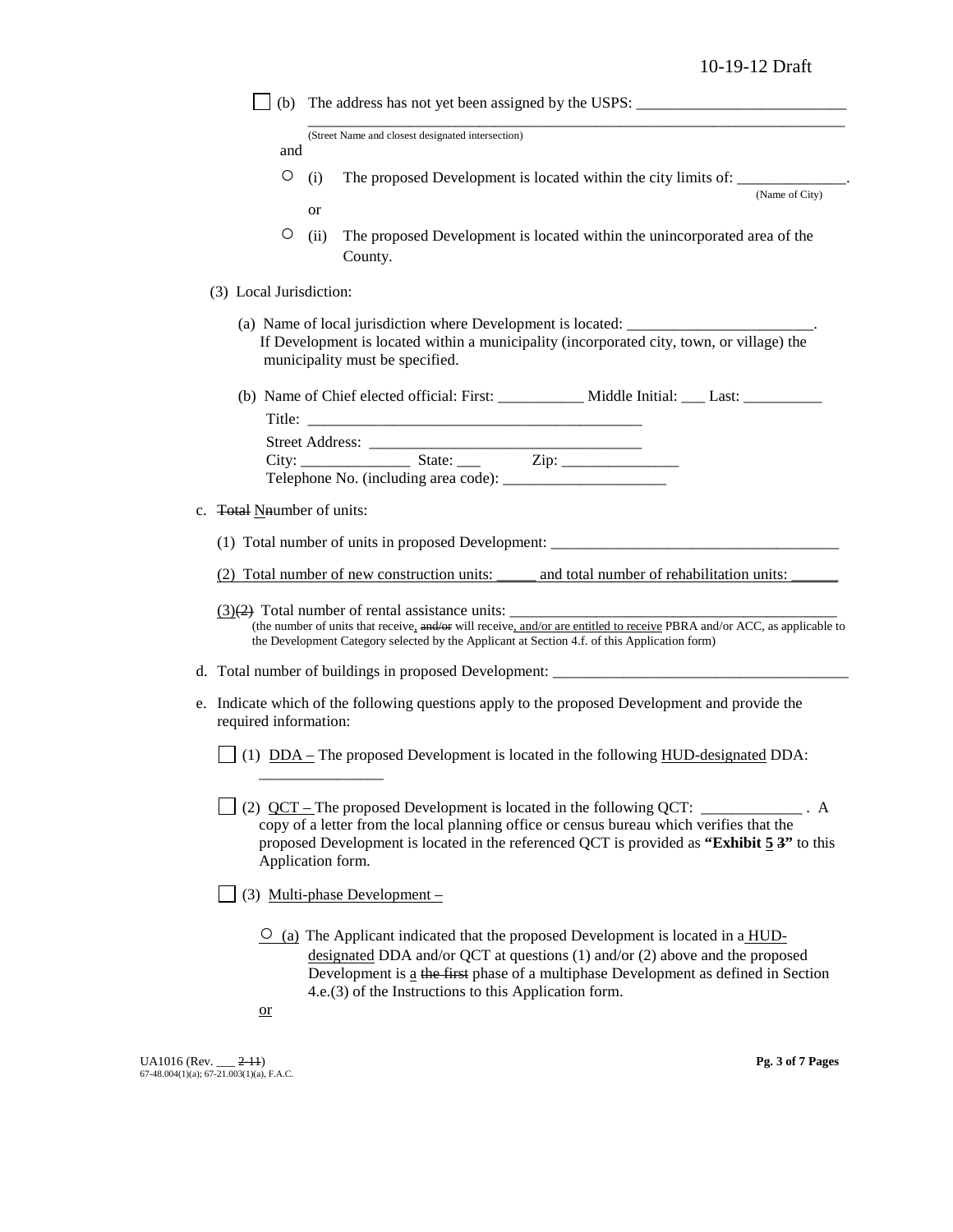$\circ$  (b) The Applicant indicated that the proposed Development is located in a HUDdesignated DDA and/or QCT at questions (1) and/or (2) above and the proposed Development is an additional phase of a multi-phase Development where a phase was previously funded. Information regarding the previously funded phase(s) is set out on

|                          |   | FHFC File No.                                                        |   | <b>Previously Funded Phase(s) of the Multi-Phase Development</b><br><b>Development Name</b>                                                                                                |
|--------------------------|---|----------------------------------------------------------------------|---|--------------------------------------------------------------------------------------------------------------------------------------------------------------------------------------------|
|                          |   |                                                                      |   |                                                                                                                                                                                            |
|                          |   |                                                                      |   |                                                                                                                                                                                            |
|                          |   |                                                                      |   |                                                                                                                                                                                            |
| $\alpha$                 |   |                                                                      |   |                                                                                                                                                                                            |
| $\cup$                   |   | (c) Neither (a) nor (b) above applies to the proposed Development.   |   |                                                                                                                                                                                            |
|                          |   | applies to the proposed Development, answer the following questions: |   | (4) The Applicant is applying for Housing Credits for eligible acquisition expenses. If this                                                                                               |
|                          |   |                                                                      |   | (a) Is/are the building(s) acquired or to be acquired from a related party? $\circ$ Yes<br>$\circ$ No                                                                                      |
|                          |   |                                                                      |   |                                                                                                                                                                                            |
|                          |   |                                                                      |   | (c) Relationship to Applicant:                                                                                                                                                             |
|                          |   |                                                                      |   | (d) Date Development originally placed in service: ______________________________                                                                                                          |
|                          |   |                                                                      |   | (mm/dd/yyyy)                                                                                                                                                                               |
|                          |   |                                                                      |   | (e) Date $\frac{\text{mm}{\text{dd}}\text{yyy}}{\text{and cost of last rehabilitation:}}$                                                                                                  |
|                          |   |                                                                      |   | (f) Describe acquisition facts and circumstances relative to Section $42(d)$ , IRC ("10-year rule"):                                                                                       |
|                          |   |                                                                      |   | (g) Is a waiver of the 10-year rule being sought by the Applicant? $\circ$ Yes $\circ$ No                                                                                                  |
| $s$ _________________.   |   |                                                                      |   | (5) The proposed Development will receive historic Housing Credits in the amount of                                                                                                        |
|                          |   | period for the building(s) being Rehabilitated is \$                 |   | (6) The Applicant is applying for Housing Credits for eligible Rehabilitation expenses. The<br>estimated qualified basis in Rehabilitation expenses per set-aside unit within one 24-month |
| f. Development Category: | O | Rehabilitation                                                       | O | Acquisition and Rehabilitation                                                                                                                                                             |
|                          | O | Redevelopment                                                        | O | Acquisition and Redevelopment                                                                                                                                                              |
|                          | O | Preservation                                                         | O | Acquisition and Preservation                                                                                                                                                               |
|                          |   |                                                                      |   |                                                                                                                                                                                            |

g. Development Type: \_\_\_\_\_\_\_\_\_\_\_\_\_\_\_\_\_\_\_\_\_\_\_\_\_\_\_\_\_\_\_\_\_\_\_\_\_\_\_\_\_\_\_\_\_\_\_\_\_\_\_\_\_\_\_\_\_\_\_\_\_\_\_\_\_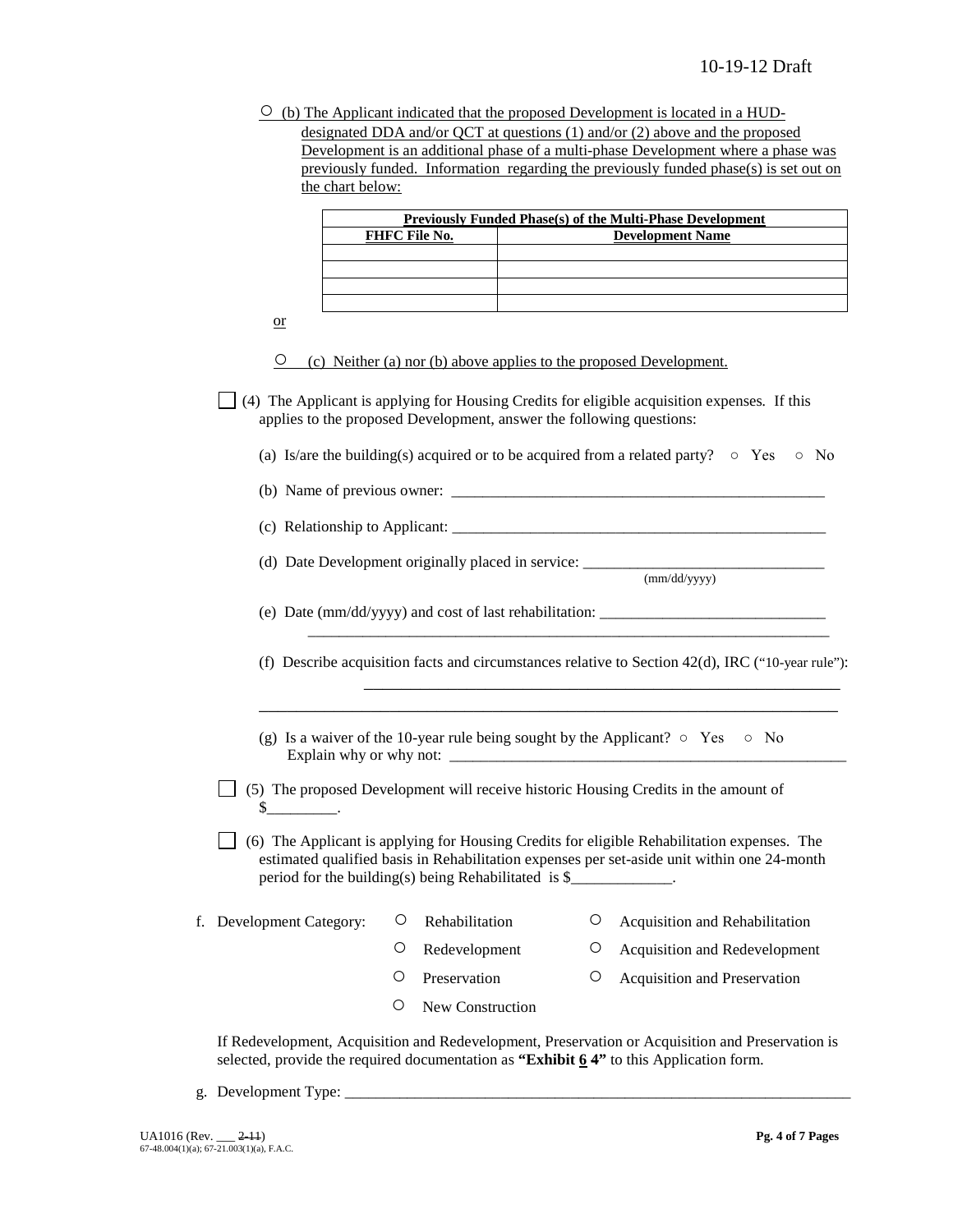h. Demographic Commitment: ○ Elderly ○ Homeless ○ Family ○ Persons with Special Needs

○ Farmworker/Commercial Fishing Worker

- i. Provide the Surveyor Certification of Development Location Point for MMRB and Non-Competitive HC Applications form as **"Exhibit 7 5"** to this Application form.
- j. Set-Aside Commitment:
	- (1) Indicate the minimum set-aside:  $\qquad \qquad \circ$  20% of units at 50% AMI or less

Total Set-Aside Percent

- 
- 40% of units at 60% AMI or less
- Deep rent skewing option as defined in Section 42, IRC, as amended
- (2) Complete the Set-Aside Breakdown Chart:

|                | Percentage of Residential Units |                  |
|----------------|---------------------------------|------------------|
| Commitment for | Commitment for                  | <b>AMI</b> Level |
| MMRB           | non-competitive HC              |                  |
|                | $\%$                            | At or Below 25%  |
|                | $\frac{0}{0}$                   | At or Below 28%  |
|                | $\%$                            | At or Below 30%  |
|                | $\frac{0}{0}$                   | At or Below 33%  |
|                | $\frac{0}{0}$                   | At or Below 35%  |
|                | $\%$                            | At or Below 40%  |
|                | $\frac{0}{0}$                   | At or Below 45%  |
|                | $\frac{0}{0}$                   | At or Below 50%  |
|                | $\%$                            | At or Below 60%  |
| tage:          |                                 |                  |
| %              | %                               |                  |

- (3) Indicate the total number of years the Applicant irrevocably commits to set aside units in the proposed Development: \_\_\_\_\_\_\_\_\_\_\_\_\_\_\_ affordability period:  $-$  0-50 or more years  $-$  0-45 to 49 years  $-$  0 40 to 44 years  $-$  0 35 to 39 years  $-$  0 31 to 34 years  $-$  0 30 years
- k. If the work proposed in this Application is not yet complete, what is the anticipated placed-in service date? \_\_\_\_\_\_\_\_\_\_\_\_\_\_\_\_\_\_\_\_\_\_\_ (mm/dd/yyyy)
- l. If requesting Corporation-issued MMRB and 4 percent HC, does the Applicant commit to provide features and amenities as outlined in the instructions?  $\qquad \qquad \circ \qquad \qquad \circ \qquad$  No
- m. If requesting Corporation-issued MMRB and 4 percent HC, does the Applicant commit to provide resident programs as outlined in the instructions?  $\qquad \qquad \circ \qquad \qquad \circ \qquad \circ \qquad \circ \qquad \circ \circ$

### **6.5. Funding:**

a. Funding Request:

(1) Corporation-issued MMRB:  $$$ 

(2) Non-competitive HC funding request (annual amount):  $\$ 

b. Finance Documents:

If requesting Corporation-issued MMRB and 4% HC, complete questions (1), (3), (4) and (5) below. If requesting 4% HC to be used with County HFA-issued bonds, complete questions (2) through (5) below.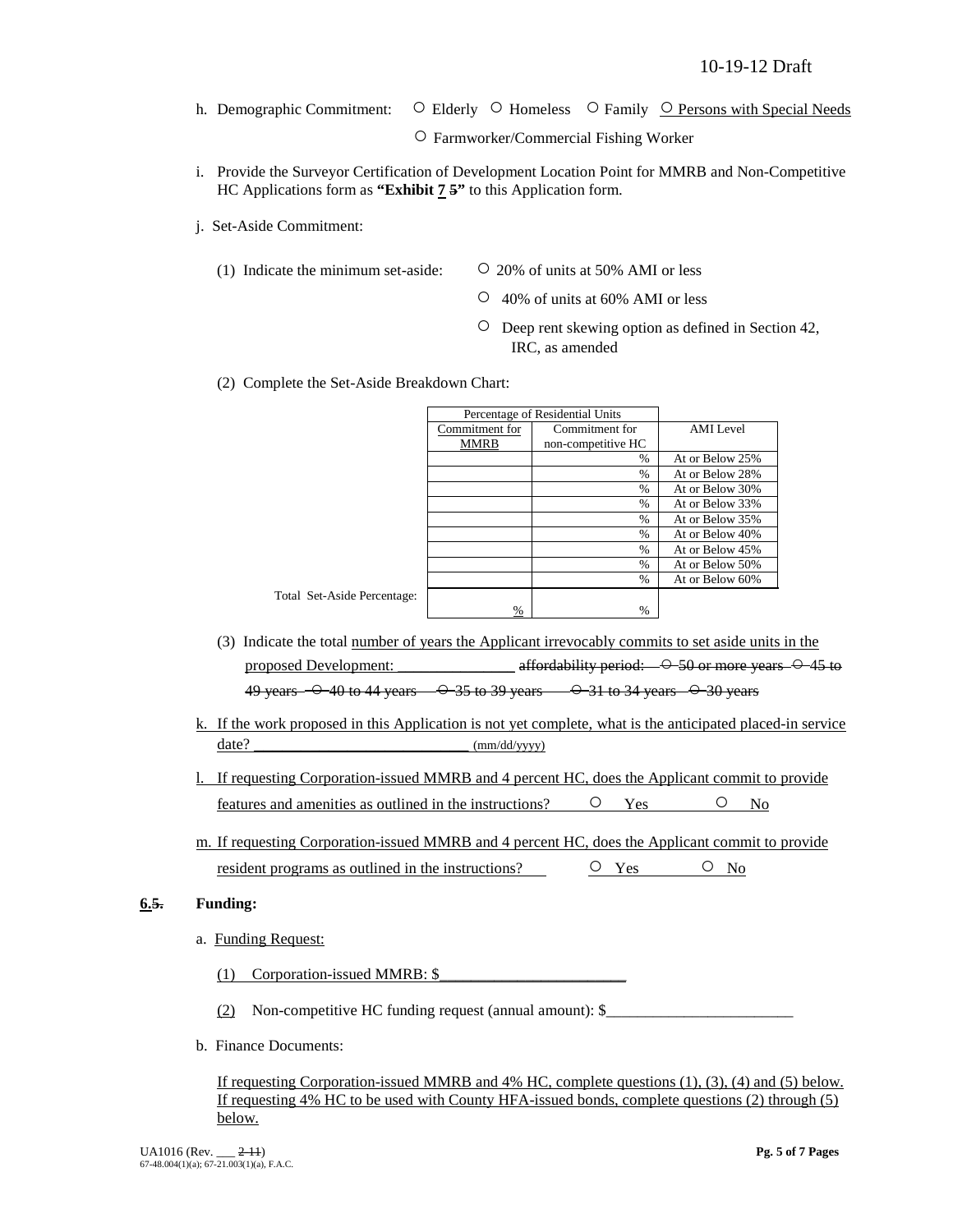(1) If requesting Corporation-issued MMRB, provide the following information:

| (a)                        |                                               | Credit Enhancer:                                                                                                                                                                                                                                                                                                                                                                                                  |
|----------------------------|-----------------------------------------------|-------------------------------------------------------------------------------------------------------------------------------------------------------------------------------------------------------------------------------------------------------------------------------------------------------------------------------------------------------------------------------------------------------------------|
|                            | Term:                                         | <b>Expected Rating:</b>                                                                                                                                                                                                                                                                                                                                                                                           |
| $\overline{\text{or}}$     |                                               |                                                                                                                                                                                                                                                                                                                                                                                                                   |
|                            | Private Placement / Name of Purchaser:<br>(b) |                                                                                                                                                                                                                                                                                                                                                                                                                   |
|                            | Term:                                         | <b>Expected Rating:</b>                                                                                                                                                                                                                                                                                                                                                                                           |
|                            | labeled "Exhibit 8".                          | Provide the Credit Enhancer's Commitment or Bond Purchaser's Letter of Interest behind a tab                                                                                                                                                                                                                                                                                                                      |
|                            |                                               | (2)(1) If requesting 4% HC to be used with County HFA-issued bonds:                                                                                                                                                                                                                                                                                                                                               |
| (a)                        |                                               | If the credit underwriting for the bonds is complete and it was prepared by a Credit<br>Underwriter under contract with the Corporation meeting the criteria required under<br>paragraph 67-48.027(2)(d), F.A.C., provide a complete copy of the final credit<br>underwriting report as "Exhibit $96$ " to this Application form.                                                                                 |
|                            |                                               | $(b)(2)$ If the credit underwriting for the bonds has not been completed or has been completed (i)<br>without meeting the criteria required under paragraph $67-48.027(2)(d)$ , F.A.C., as<br>determined by either the Corporation or a Credit Underwriter under contract with the<br>Corporation, or (ii) by a credit underwriter not under contract with the Corporation, provide<br>the following information: |
|                            |                                               | i.(a)Provide the completed Development Cost Pro-Forma, the Detail/Explanation Sheet, if<br>applicable, the Construction or Rehab Analysis, and the Permanent Analysis as<br>"Exhibit 9 6" to this Application form.                                                                                                                                                                                               |
|                            | $\frac{\text{ii.}(b)}{\text{Bond Finance}}$   |                                                                                                                                                                                                                                                                                                                                                                                                                   |
|                            | $\bullet$                                     | State the name of the assigned Credit Underwriter for the bonds:<br>$\frac{1}{2}$ and $\frac{1}{2}$                                                                                                                                                                                                                                                                                                               |
|                            | ٠                                             | Provide a copy of the inducement resolution or acknowledgement resolution<br>awarding the Bonds as "Exhibit 10 7" to this Application form.                                                                                                                                                                                                                                                                       |
| $\left(\frac{3}{e}\right)$ | Housing Credit Equity -                       |                                                                                                                                                                                                                                                                                                                                                                                                                   |
|                            |                                               | Provide the following documentation, as applicable, as "Exhibit 11 8" to this Application form:                                                                                                                                                                                                                                                                                                                   |
|                            |                                               | $(a)$ i. If the equity agreement has closed, provide a copy of the closed limited partnership<br>agreement or limited liability company operating agreement; or                                                                                                                                                                                                                                                   |
|                            |                                               | (b) ii. If the equity agreement has not closed, provide a copy of the equity proposal commitment,<br>executed by both parties.                                                                                                                                                                                                                                                                                    |

 $(4)$ (d) Other Non-Corporation Financing –

Provide a copy of all other funding proposals commitments that will be used as a source of financing for the proposed Development as **"Exhibit 12 9"** to this Application form.

 $(5)(e)$  Deferred Developer Fee –

For each Developer committing to defer some or all of the Developer fee, provide a completed and executed Commitment to Defer Developer Fee form as **"Exhibit 13 10"** to this Application form.